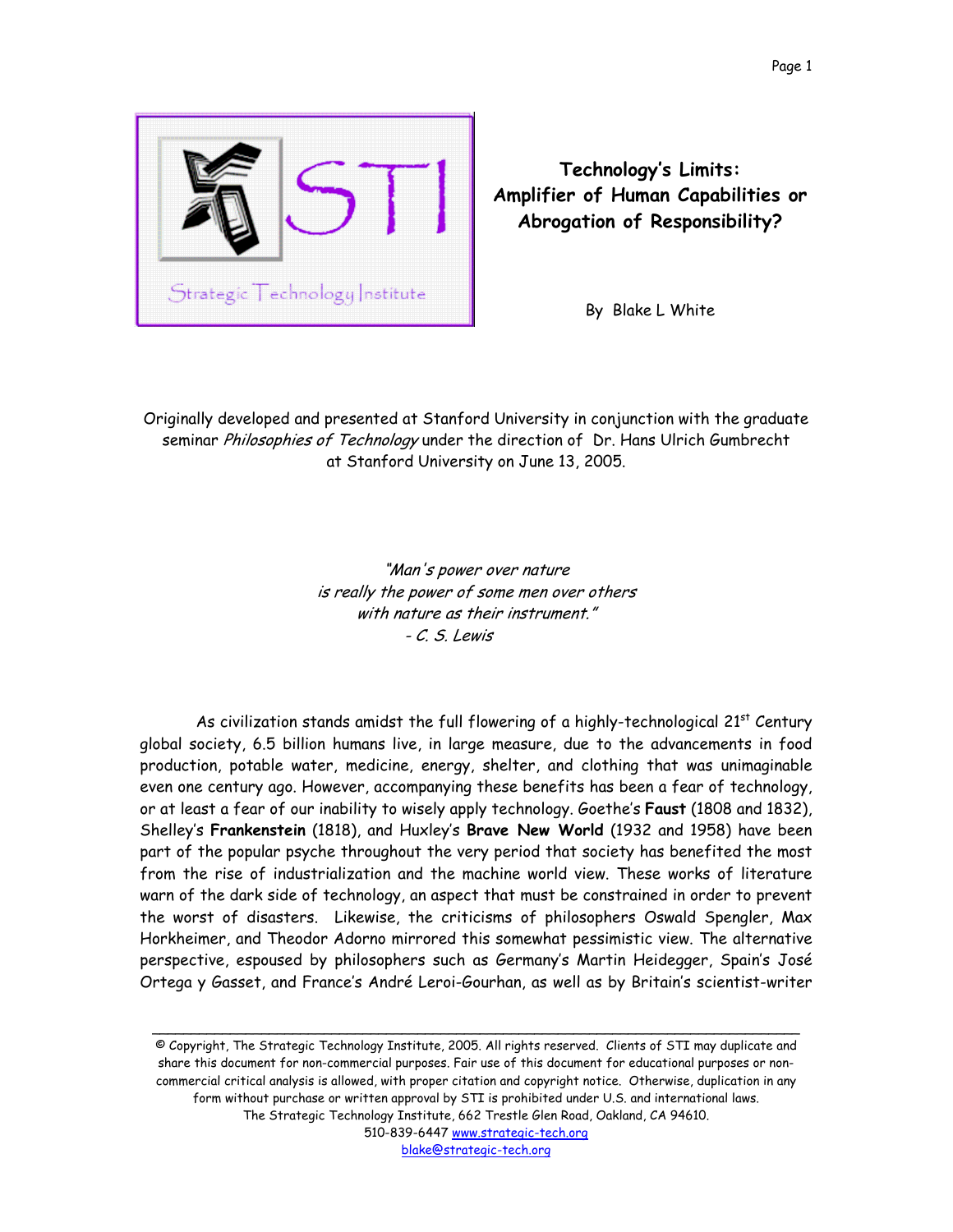Lord C.P. Snow, was a much more optimistic vision of technology's role in both cultural and human evolution. They argued that arbitrary fear-based constraints on technology are tantamount to placing limits on what is unique in humans -- our tools and techniques.

Has technology outpaced our values to such a degree that it is no longer controllable? Or, has technology advanced to the current state because it has helped shape our values? Should there be limits on scientific research and technological creativity? Or, should we accept that trial-and-error and survival-of-the-fittest are the natural paths of life on this planet and, as such, one must go down this technologically enabled evolutionary path, regardless of where it leads? Is there a way to embrace technological evolution but enhance our survivability, indeed, enhance our probability of thriving by practicing science and technology in a very different manner than those engineers of the Industrial Age? Can a more holistic approach to technology, surpass the sterility and the false sense of security engendered by the overly linear thinking styles and the rational questioning advocated by Descartes, that seems so inadequate in the face of modern technological threats?

# **Contrasting Philosophical Perspectives of Technology**

 $\overline{a}$ 

At the crest of the 19<sup>th</sup> Century's Enlightenment Movement, the prevailing view of technology was that it inherently produced positive benefits. This era was replaced by a 20<sup>th</sup> Century that soon realized Totalitarianism, two World Wars, the creation of the atomic bomb, eugenics, $^1$  and the start of a life-threatening global Cold War.  $\,$  Several  $\,$ influential European philosophers began to challenge technology's promise of inevitable progress. Collectively, this group believed that somehow humanity had been cut off from the core cultural values that made life worth living, and as such, engineers risked becoming technically competent barbarians. Oswald Spengler (1880-1936) thought the ground had been pulled from under society. He saw the money-based machine society as being a sign of social decline. "A century of purely extensive effectiveness, excluding big artistic and metaphysical production – let us say frankly an irreligious time which coincides exactly with the idea of the world city – is a time of decline…the early winter of full Civilization." Spengler thought society had shed every vestige of romanticism in favor of a "megalopolitan philosophy that was not speculative but practical, irreligious, social-ethical" (Spengler 34). Likewise Theodor Adorno (1903-1969) and Max Horkheimer (1895-1973) of the 'Frankfurt School' of philosophy saw inherent dangers in technologies focused on the "means as ends" without a strong sense of connection with nature.

"At the moment when human beings cut themselves off from the consciousness of themselves as nature, all the purposes for which they keep themselves alive – social progress, the heightening of material and

© Copyright, The Strategic Technology Institute, 2005. All rights reserved. Clients of STI may duplicate and share this document for non-commercial purposes. Fair use of this document for educational purposes or noncommercial critical analysis is allowed, with proper citation and copyright notice. Otherwise, duplication in any form without purchase or written approval by STI is prohibited under U.S. and international laws. The Strategic Technology Institute, 662 Trestle Glen Road, Oakland, CA 94610. 510-839-6447 www.strategic-tech.org

\_\_\_\_\_\_\_\_\_\_\_\_\_\_\_\_\_\_\_\_\_\_\_\_\_\_\_\_\_\_\_\_\_\_\_\_\_\_\_\_\_\_\_\_\_\_\_\_\_\_\_\_\_\_\_\_\_\_\_\_\_\_\_\_\_\_\_\_\_\_\_\_\_\_\_\_\_\_\_\_\_\_\_

<span id="page-1-0"></span> $^1$  Eugenics is the study of human improvement by genetic means. The term was coined by Sir Francis Galton, a cousin of Charles Darwin, who was among the first to recognize the implications of Darwin's theory of evolution. Galton's science of planned human betterment through selective mating was meant to create a population consisting entirely of superior men and women (**Encyclopædia Britannica**. 2005).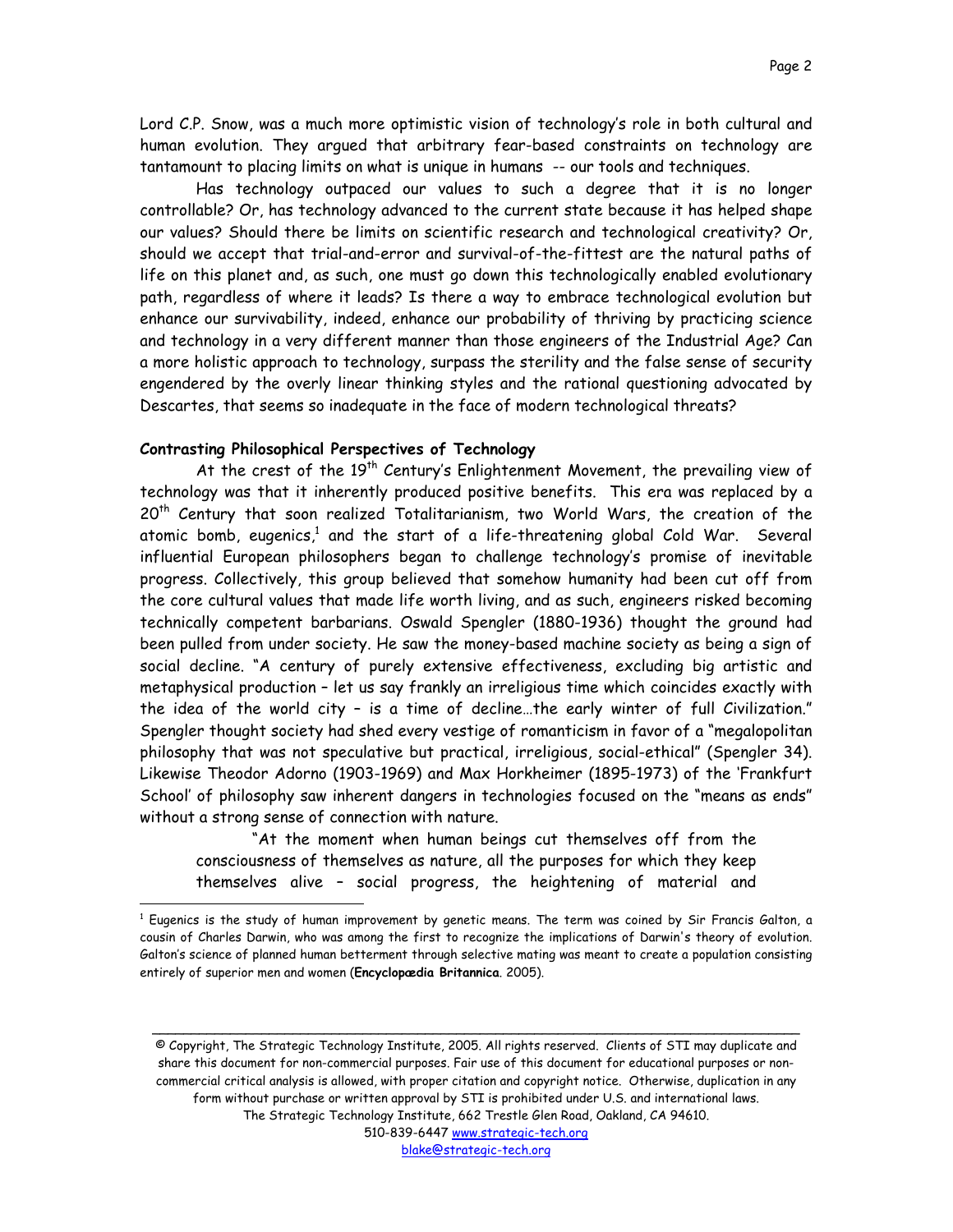intellectual forces, indeed, consciousness itself – become void, and the enthronement of the means as the end, which in late capitalism is taking on the character of overt madness, is already detectable in the earliest history of subjectivity" (Horkheimer 42-43).

To Spengler, Adorno, and Horkheimer, without grounding in moral values and without the spiritual and emotional guidance of religion and the arts, technology provided an unabated threat to humanity.

Offering an alternative view that moderated technological utopianism with what seems to have been reasonable cautionary guidance, were intellectuals such as Heidegger, Ortega, Leroi-Gourhan, and Guardini. Martin Heidegger (1889-1976), widely regarded as one of the most original and influential 20th-century philosophers, was influenced by Catholic theology and Edmund Husserl's phenomenology.<sup>2</sup> He argued that the danger inherent in how humans use technology also embodies the potential for great progress. Quoting the poet Hölderlin, Heidegger noted that "Where the danger is, grows the saving power also."

"If the essence of technology, Enframing, is the extreme danger, and if there is truth in Hölderlin's words, then the rule of Enframing cannot exhaust itself solely in blocking all lighting-up of every revealing, all appearing of truth. Rather, precisely the essence of technology must harbor in itself the growth of the saving power. In technology's essence roots and thrives the saving power" (Heidegger 28-29).

Jose Ortega y Gasset (1883-1955) reminded us that when a society delegates its work to machines, the technology is no longer just an extension of human physical capabilities and man is not just a technician; this empowerment of technology makes humans free-willed engineers of their own collective "program" (Ortega 124, 148-149). The Catholic theologian Father Romano Guardini (1885-1968) focused on the potential for salvation, if technology could only be focused on the morally correct objectives. He stressed that machines give us freedom, but freedom 'for what' and toward what 'meaning' (Guardini 110- 112). The French anthropologist André Leroi-Gourhan (1911-1986) took a more fate-based view that our technology evolves as a natural part of who humans are, just as culture evolved away from hunter-gatherers and toward sedentary agriculture-based toolmakers. To Leroi-Gourhan, some will live and some will die, but the evolutionary path for the survivors is unavoidable and will be defined as evolutionary progress. He notes that, "Human beings became the instrument of a technical and economic ascent to which they lent their

 $\overline{a}$ 

© Copyright, The Strategic Technology Institute, 2005. All rights reserved. Clients of STI may duplicate and share this document for non-commercial purposes. Fair use of this document for educational purposes or noncommercial critical analysis is allowed, with proper citation and copyright notice. Otherwise, duplication in any form without purchase or written approval by STI is prohibited under U.S. and international laws. The Strategic Technology Institute, 662 Trestle Glen Road, Oakland, CA 94610. 510-839-6447 www.strategic-tech.org blake@strategic-tech.org

<span id="page-2-0"></span><sup>&</sup>lt;sup>2</sup> According to the Center for Advanced Research in Phenomenology, Phenomenologists tend to oppose the acceptance of unobservable matters, grand systems erected in speculative thinking, and naturalism (also called objectivism and positivism). They justify cognition with reference to what Edmund Husserl called Evidenz, and hold that inquiry ought to focus upon what might be called "encountering" as it is directed at objects and, correlatively, upon "objects as they are encountered."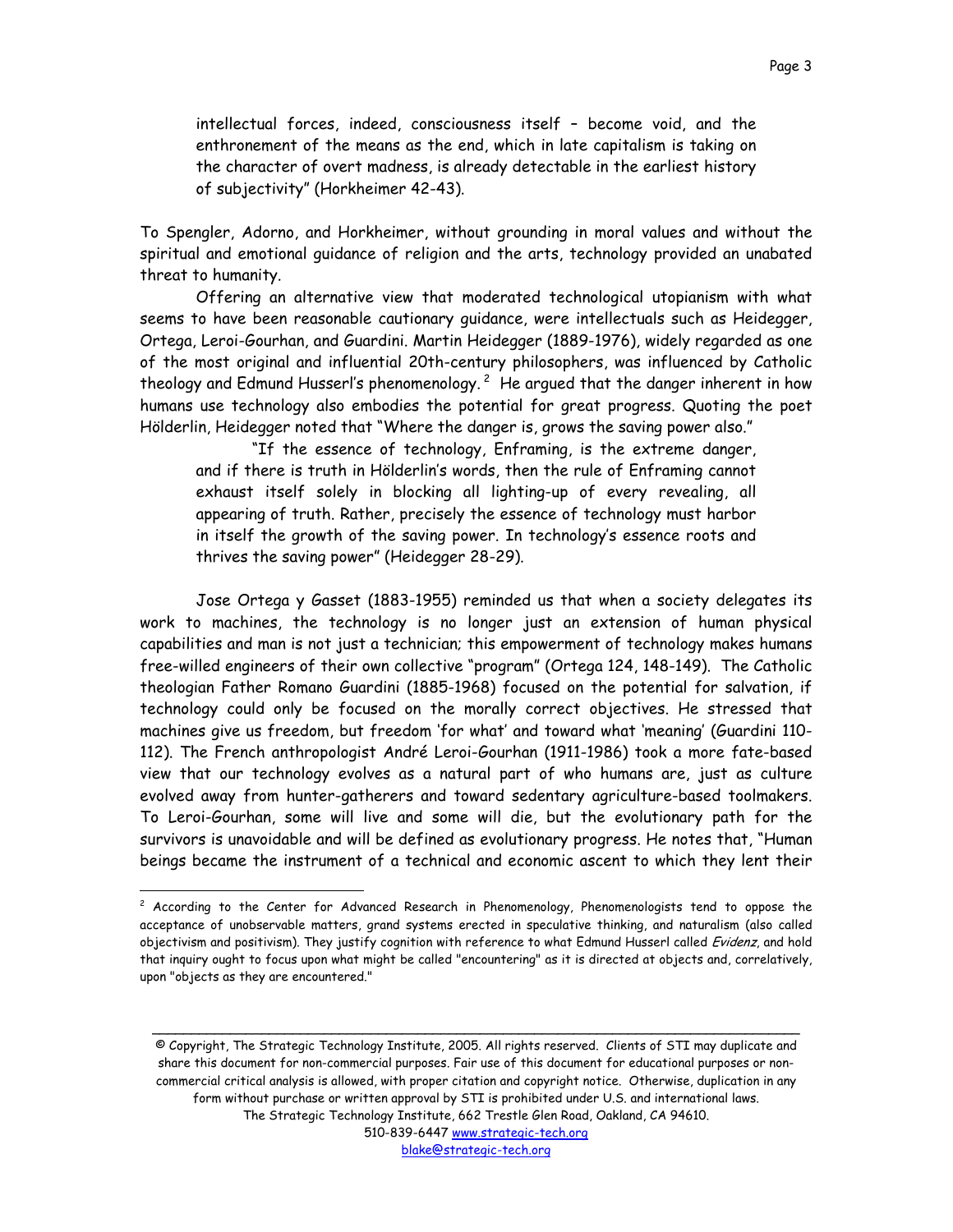brains and hands. In this way human society became the chief consumer of humans, through violence or through work, with the result that the human has gradually gained complete possession of the natural world" (Leroi-Gourhan 184-185).

While these philosophers dealt with industrial-era machine-based paradigms, do their admonitions transfer to the level of control we have delegated to modern machines? Do they apply to the cadre of technologies that are so complex that the result of even accidental failures can be permanently devastating on humans as a species? Does this mean that the whole category of complex systems operations, such as those found in nuclear power plants, automated stock trading, financial data mining, and automated surveillance systems take humanity into a new realm, unimagined by Leroi-Gourhan, where not only are the machines doing physical work, but they are doing the mental work of human decisionmaking in operational areas where catastrophic failures are suddenly 'no one's fault'? Has modern technological society delegated so much to machines that we have, in effect, voluntarily enslaved ourselves to a complex web of automated interactions that we no longer understand, much less control?

## **Defining Technology**

 $\overline{a}$ 

Before examining the limits of technology, it is perhaps useful to define what one means by technology and its related term science. The origin of the word technology gives valuable indications as to its meaning. It is derived from the Greek words, *techne* and logos. The former means art or craft, and the latter signifies discourse or organized words. Much of the relevancy of science to society arises by way of technology.<sup>[3](#page-3-0)</sup> There are close relationships between science and technology; yet science is not technology and technology is not science. Technology is how we do things, not how we think of them. To this extent, technology is not neutral. Technology is applied, but is not necessarily based upon science. In fact, as the astronomer Robert Fischer notes, "to define technology as applied science is to miss much of the significance of the relationship that exists between science and

© Copyright, The Strategic Technology Institute, 2005. All rights reserved. Clients of STI may duplicate and share this document for non-commercial purposes. Fair use of this document for educational purposes or noncommercial critical analysis is allowed, with proper citation and copyright notice. Otherwise, duplication in any form without purchase or written approval by STI is prohibited under U.S. and international laws. The Strategic Technology Institute, 662 Trestle Glen Road, Oakland, CA 94610. 510-839-6447 www.strategic-tech.org blake@strategic-tech.org

<span id="page-3-0"></span>Technology also involves our attempt to control and shape the environment and to make use of whatever resources are available in that environment (Fischer 77). The basic motive for "bringing about technology" is the desire to obtain more or better material things. According to José Ortega y Gasset, technology is not man's effort to satisfy his natural necessities; technology is a reform of nature. "The necessities are imposed on man by nature; man answers by imposing changes on nature. Technology, in contrast to the adaptation of the individual to the medium, is the adaptation of the medium to the individual. Thus technology is man's reaction upon nature or circumstance. It leads to the construction of a new nature, a supernature interposed between man and original nature. Man without technology – that is, without reaction upon his medium -- is not man" (Ortega 95-96). "Technology, then, is the means by which we shun, entirely or in part, the 'things to do' which would have kept us busy under natural circumstances" (Ortega 106). The concept of technology as 'more and better material things' is a Western concept born out of the flowering of knowledge and materialism that was the European Renaissance. Therefore, technology is relatively new. While science is the study of the nature around us and subsequent development of scientific laws, technology is the practical application of those laws, in sometimes non-rigorous ways, toward the achievement of some purpose -- usually material (Dorf, 1). Suffice it to say for our purposes that technology is science plus purpose.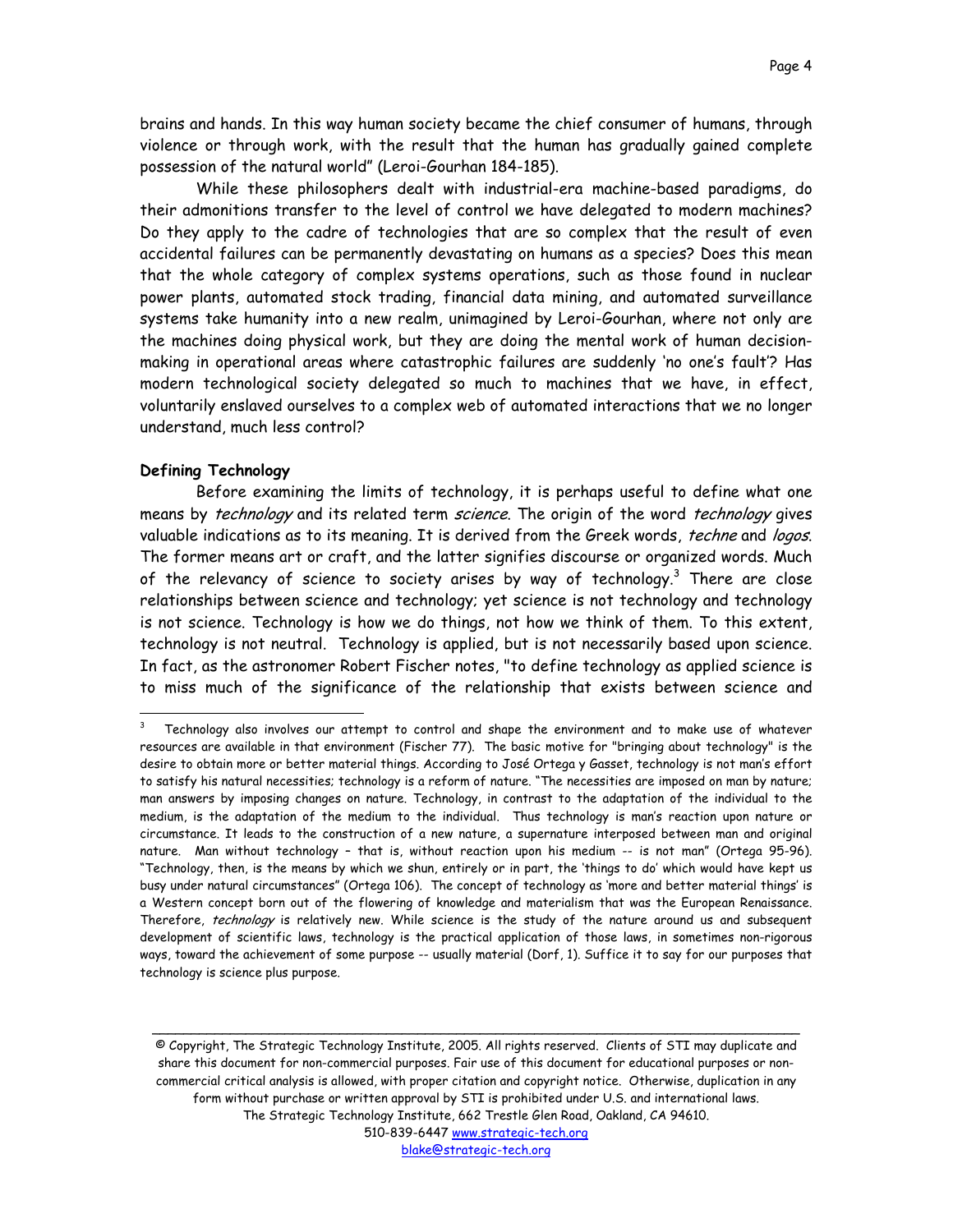technology." He defines technology as the totality of the means employed by peoples to provide material objects for human sustenance and comfort (Fischer 76).

One may develop a working definition of science as the body of knowledge obtained by methods based upon observation. Derived from the Latin word scientia, which means knowledge, the modern usage employs the German concept of *wisenschaft*, which means systematic organized knowledge. Thus, science implies not mere isolated facts, but knowledge that has been put together in some organized manner (Martin). In particular, the science with which we are concerned is a body of knowledge which derives its facts from observation, connects these facts with theories, and then tests or modifies these theories as they succeed of fail in predicting or explaining new observations. In this sense, science has a relatively recent history – perhaps four centuries (Platt). Although science as an activity has existed as long as humans have existed, the modern Western notion of science begins with the European awakening during the High Middle Ages, the Renaissance, and the Enlightenment.

In addition, the underlying principles in modern scientific inquiry assume that nature (the physical realm) is real, orderly, and, in part, understandable (Fischer 64). Heidegger notes that, "…science, as a theory of the real, …stakes everything on grasping the real purely. It does not encroach upon the real in order to change it. Pure science, we proclaim, is disinterested" (Heidegger 167). Science may be a search for the real, but it historically did not have to be a search for the practical. C.P. Snow (1905-1980) noticed that, "We [Cambridge research scientists] prided ourselves that the science we were doing could not, in any conceivable circumstances, have any practical use. The more firmly one could make that claim, the more superior one felt" (Snow 32).

The more ideal and noble definitions of science are traditionally described as a search for the *truth* [i](#page-38-0)n a society that bends the truth to suit its needs.<sup>i</sup> Jacob Bronowski stated it this way:

"The society of scientists is simple because it has a directing purpose: to explore the truth. Nevertheless, it has to solve the problem of everyday society, which is to find a compromise between man and men. It must encourage the simple scientist to be independent, and the body of scientists to be tolerant. From the basic conditions, which form the prime values, there follows step by step a range of values: dissent, freedom of thought and speech, justice, honor, human dignity, and self respect" (Bronowski 68).

In an absolute sense, *truth* and *neutrality* in science are limited to the facts of nature that are there for observation via our senses. In a less absolute sense, truth in science is limited to that which is directly observed and sensed by the observer. Even here, any expression of absolute truthfulness is limited by the time and space relationships between the observer and that which is being observed, and also by the restrictions

© Copyright, The Strategic Technology Institute, 2005. All rights reserved. Clients of STI may duplicate and share this document for non-commercial purposes. Fair use of this document for educational purposes or noncommercial critical analysis is allowed, with proper citation and copyright notice. Otherwise, duplication in any form without purchase or written approval by STI is prohibited under U.S. and international laws. The Strategic Technology Institute, 662 Trestle Glen Road, Oakland, CA 94610. 510-839-6447 www.strategic-tech.org blake@strategic-tech.org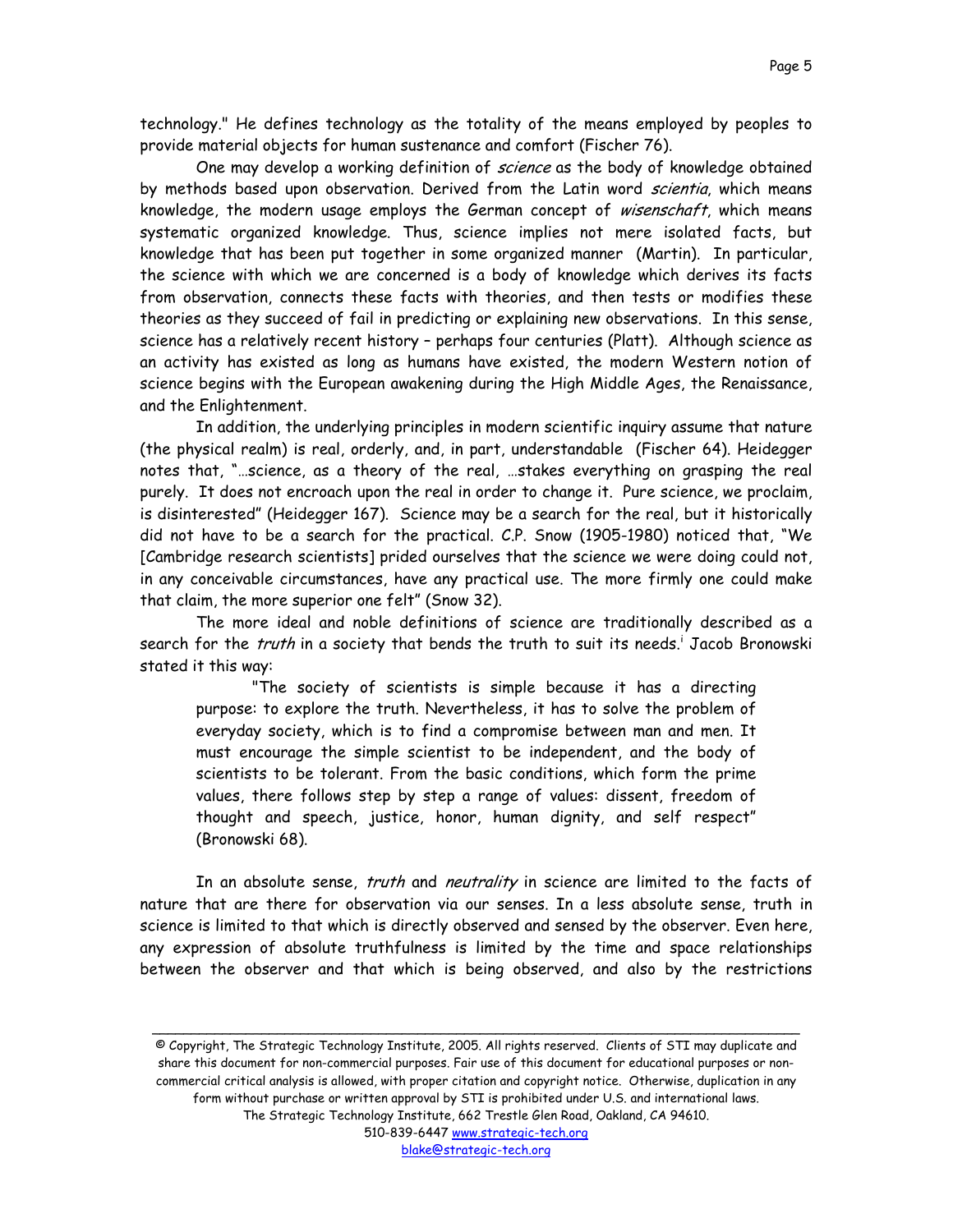<span id="page-5-1"></span>inherent in the use of language to express the observation. It is impossible to separate fact in nature from one's own interpretation of it, as voiced by Robert Fischer:

"The two criteria for scientific truth -- which, by the way, is a dynamic rather than a static entity -- either one of which is generally sufficient to cause persons to accept a principle are that, (a) it can be checked by observation or, to state it differently, its consequences lead to its support rather than to contradictions, and (b) it can be derived from intelligible principles" (Fischer 49).

Ortega observed that, "People believe modern technology more firmly established in history than all previous technologies because of its scientific foundation. But this alleged security is illusory and the unquestionable superiority of modern technology as technology even implies an element of weakness. Since it is based on the exactness of science, it is dependent on more presuppositions and conditions and is, consequently, less spontaneous and self-reliant than earlier technologies" (Ortega 104). Within the community of scientists, the validity of scientific truth, or probable truth, is based on statistical arguments. The community relies on truth by consensus, better known as 'peer review.' This peer review is based on a shared paradigm or worldview on how to evaluate evidence and come to agreement, or at least temporary agreement, until it is overruled by new insights and information.[4](#page-5-0) K.C. Cole describes scientific truth as "…less a collection of facts than a running argument" (Cole 127). Likewise, Heidegger is also a critic of the way in which modern society views technology and the way science classifies objects. The Aristotelian classification puts boxes around (Enframes) knowledge that likewise needs to remain open to new revealings (unconcealments).

Ideally, science seeks to be pure neutral knowledge extracted painfully from nature through systematic means for dissemination to all humanity. $^5$  However, much of the

 $\overline{a}$ 

© Copyright, The Strategic Technology Institute, 2005. All rights reserved. Clients of STI may duplicate and share this document for non-commercial purposes. Fair use of this document for educational purposes or noncommercial critical analysis is allowed, with proper citation and copyright notice. Otherwise, duplication in any form without purchase or written approval by STI is prohibited under U.S. and international laws. The Strategic Technology Institute, 662 Trestle Glen Road, Oakland, CA 94610. 510-839-6447 www.strategic-tech.org blake@strategic-tech.org

<span id="page-5-0"></span>Over twenty years ago, University of Kent Professor A. J. Skillen refuted the statement that value judgments do not belong in science. The long held view that science is neutral was shown by Skillen as a fallacy. Specifically, since science dominates our image of empirical rationality and rationality is dominated by abstractness that exists in the mind of feelings, commitments, and attitudes, it should come as no surprise that science (its methods and interpretations) must also be influenced by feelings or values (rather than facts). When we consider that our individual interpretations of phenomena will likely depend upon our view of the world, it is reasonable to assume that our practice of science will likewise be biased. In effect, our perceptions of facts will contain value judgments that are, in turn, framed by certain paradigms (Skillen).

<sup>&</sup>lt;sup>5</sup> Scientists and engineers, being fully human, are influenced by the mainstream of social thought framed by current technology and prevalent belief systems, both of which are subject to change. As Heidegger reminds us, "[Even though] every phenomenon emerging within an area of science is refined to such a point that it fits into the normative objective coherence of the theory…that normative coherence itself is thereby changed from time to time" (Heidegger 169). Even Aristotle was willing to reject or change his theories when a closer examination of nature proved them wrong. He was quite aware that his work was only the beginning, to be corrected and developed by those who came after him, citing, "Inventions are either the elaboration by later workers of the results of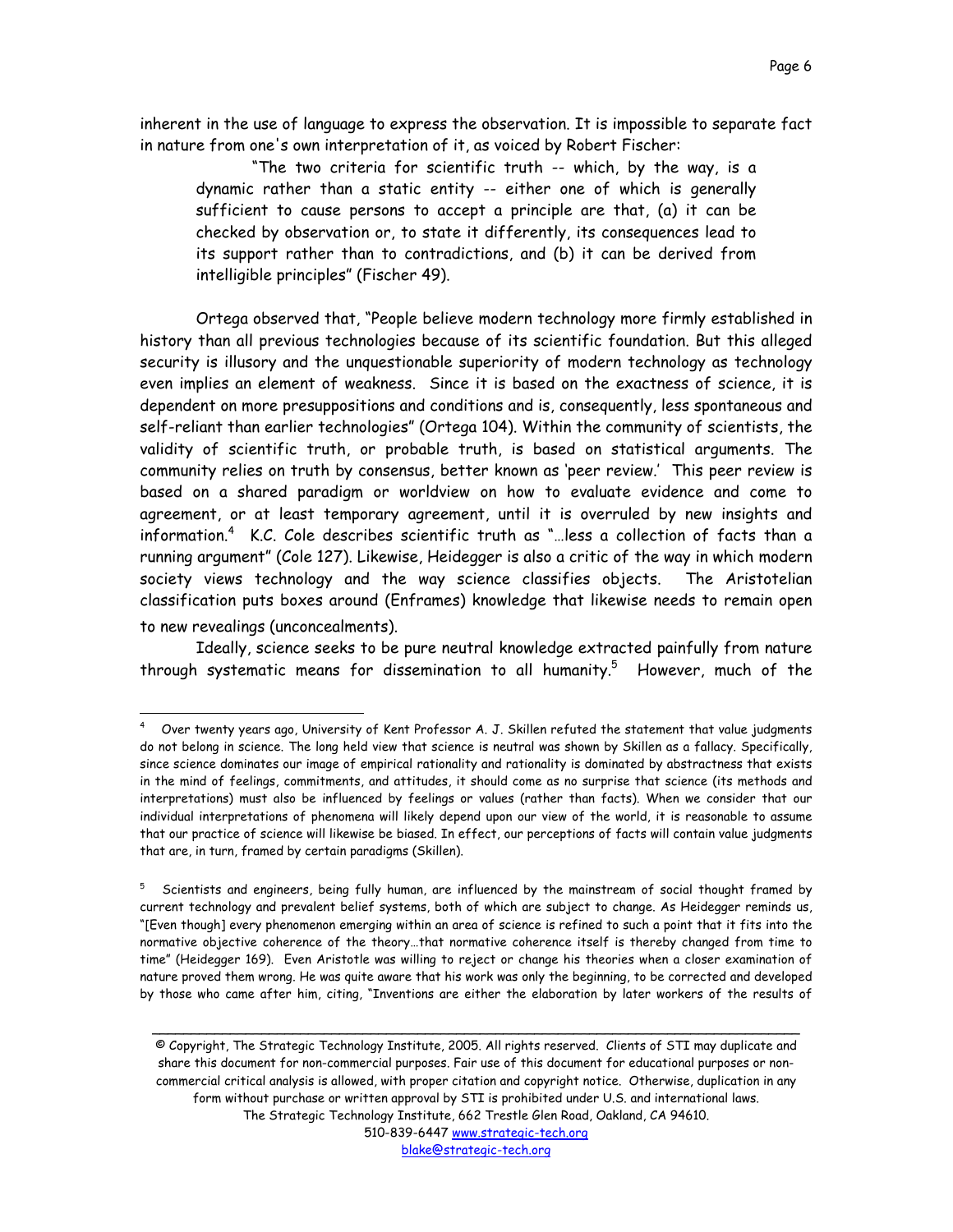relevance of science to society arises by way of technology. As Heidegger observed, "...the only important quality has become their readiness for use…their only meaning lies in their being available to serve some end that will itself also be directed toward getting everything under control"<sup>6</sup> (Heidegger xxix). Even Aristotle, in his Metaphysics, distinguished between theoretical knowledge, whose goal is truth, and practical knowledge, which seeks action (Loomis 11). As such, technology is how we do things, not how we think of them. While science is the study of the nature around us and subsequent development of scientific 'laws,' technology is the practical application of those laws, in sometimes non-rigorous ways, toward the achievement of some material purpose (Dorf 1).

Even though we do not normally think of technology as consisting of written or spoken words, as implied by logos, it does involve the systematic organization of processes, techniques, and goals. As Ortega sees it, "Without technique – the intellectual method operative in technical creation – there is no technology. But with technique alone there is none either. " The existence of a capacity is not enough to put that capacity into action" (Ortega 154-155).

Modern technology's relationship to science is so intertwined that the distinction between the two is irrelevant. As Ortega would put it, "New technology proceeds in exactly the same way as the *nouva scienza*. The engineer no longer passes directly from the image of the desired end to the search of the means which may obtain it. He stands before the envisaged aim and begins to work on it. He analyzes it. That is to say, he breaks down the total result into the components which have formed it, e.g., into its causes" (Ortega 159). There is also a strong influence in the reverse direction. Modern science relies largely upon existing technology as well as upon prior scientific knowledge. Science and technology reinforce each other by complex interactions. Each one, science or technology, can build upon itself or upon a cross linkage from one to the other. Technology is dependent upon science for knowledge of the properties of materials and energy and for predicting the behavior of natural forces. Science is dependent upon technology for its tools and instruments, for the preparation of materials, for the storage and dissemination of information, and for the stimulation of further research (Fischer 77). Indeed, science is not technology and technology is not science but they are forever interrelated. One could not exist in modern society without the other.

previous labor handed down by others, or original discoveries, small in their beginnings but far more important than what will later be developed from them" (Loomis xxv).

l

<span id="page-6-0"></span> $6$  Heidegger refers to the undifferentiated supply or 'standing-reserve' of the available matter that is objectified by man via technology as a means to an end (Heidegger xxix).

\_\_\_\_\_\_\_\_\_\_\_\_\_\_\_\_\_\_\_\_\_\_\_\_\_\_\_\_\_\_\_\_\_\_\_\_\_\_\_\_\_\_\_\_\_\_\_\_\_\_\_\_\_\_\_\_\_\_\_\_\_\_\_\_\_\_\_\_\_\_\_\_\_\_\_\_\_\_\_\_\_\_\_

© Copyright, The Strategic Technology Institute, 2005. All rights reserved. Clients of STI may duplicate and share this document for non-commercial purposes. Fair use of this document for educational purposes or noncommercial critical analysis is allowed, with proper citation and copyright notice. Otherwise, duplication in any form without purchase or written approval by STI is prohibited under U.S. and international laws. The Strategic Technology Institute, 662 Trestle Glen Road, Oakland, CA 94610. 510-839-6447 www.strategic-tech.org blake@strategic-tech.org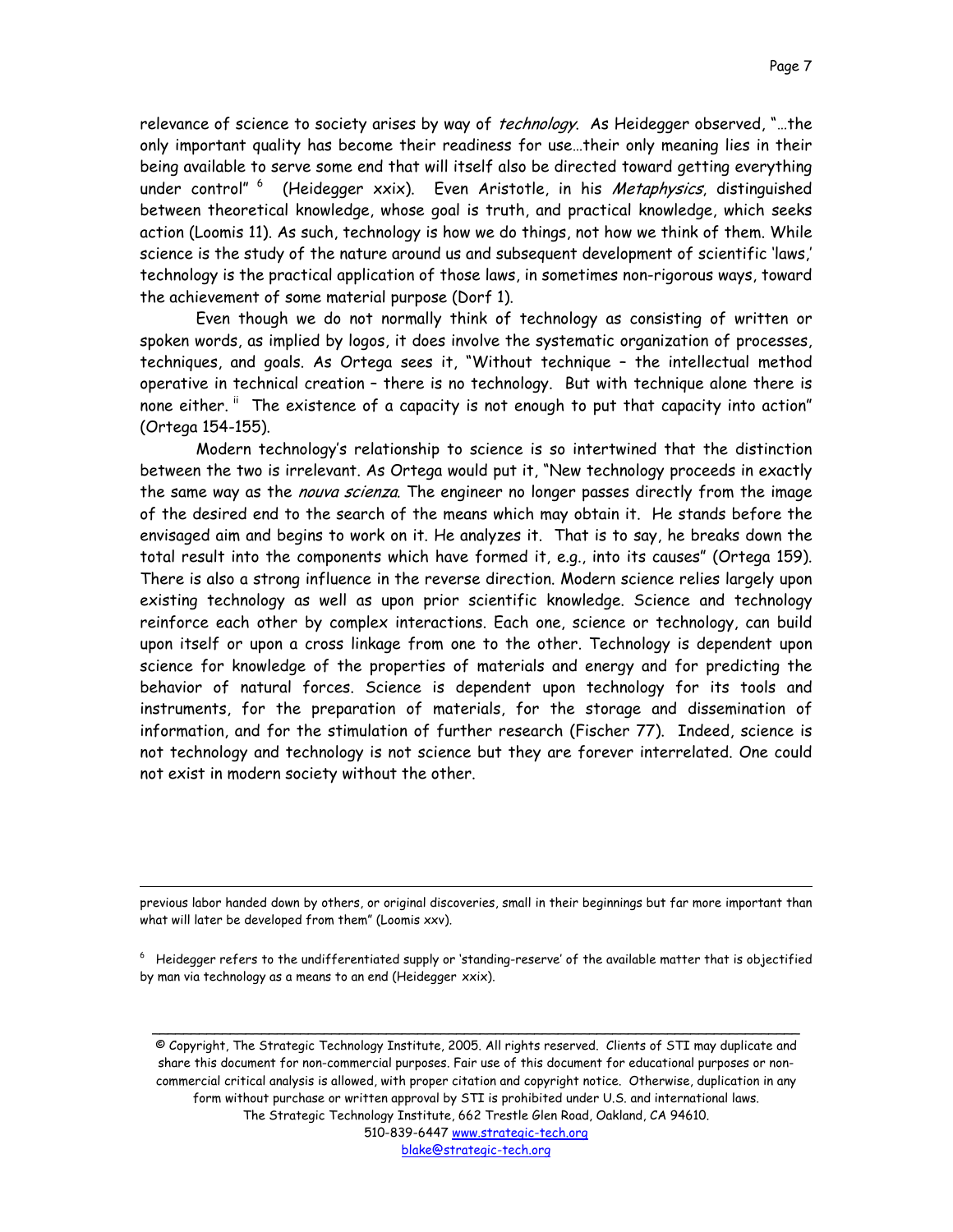# <span id="page-7-1"></span>**Technology the Amplifier**

 $\overline{a}$ 

To what degree is technology merely the amplifier of innate human physical and mental capabilities? Technologies are concrete manifestations of a culture's worldview, because it is technology that is the explicit use of a society's knowledge for a certain set of aims. As the science writer Robert Pool would state it, "One must look past the technology to the broader 'sociotechnical system' -- the social, political, economic, and institutional environments in which the technology develops and operates. Modern technology is not simply the rational product of scientists and engineers that it is often advertised to be. Look closely at any technology, from aircraft to the Internet, you'll find that it truly makes sense only when seen as part of a society in which it grew up" (Pool 5-9).

According to André Leroi-Gourhan, the body social forms the prolongation of the anatomical body (Leroi-Gourhan 20). There is a balance between the body social and the individual's 'indefinitely perfectible extension in action' and the extension of paleontological trajectory (Leroi-Gourhan 20). This trajectory, from a social evolution perspective, is inherently a function of values. As Leroi-Gourhan would state it, those sets of values give every human group a personality, unique at each moment in history (Leroi-Gourhan 20). As such, technology has been driven by society since the earliest of recorded history.

Technology has developed separately from science throughout most of recorded history. Ortega categorizes the progression of technological sophistication in this order: the Technology of Chance, Technology of the Craftsman, and the Technology of the Technician.

Primitive man uses the Technology of Chance, what Ortega calls the 'ahaimpression." "He is not aware of his technology as such; he is unconscious of the fact that there is among his faculties one which enables him to refashion nature after his desires. His inventions are not the result of premeditated and deliberate search. He does not look for them; they seem rather to look for him. Primitive man does not look upon himself as the inventor of his inventions. Invention appears to him as another dimension of nature, as part of nature's power to furnish him – nature furnishing man, not man nature – with certain novel devices" (Ortega 142-144).

The Technology of the Craftsman causes society to recognize technology as a conscious independent entity performed by artisans, the peculiar set of activities of which are not natural to all men" (Ortega 146). For example, many science historians argue that ancient Mesopotamian and Egyptian advanced civilizations were purely the result of applied engineering and skilled trades, rather than any formal theories of the underlying physical phenomena.[8](#page-7-1) According to McClellan and Dorn,

\_\_\_\_\_\_\_\_\_\_\_\_\_\_\_\_\_\_\_\_\_\_\_\_\_\_\_\_\_\_\_\_\_\_\_\_\_\_\_\_\_\_\_\_\_\_\_\_\_\_\_\_\_\_\_\_\_\_\_\_\_\_\_\_\_\_\_\_\_\_\_\_\_\_\_\_\_\_\_\_\_\_\_

© Copyright, The Strategic Technology Institute, 2005. All rights reserved. Clients of STI may duplicate and share this document for non-commercial purposes. Fair use of this document for educational purposes or noncommercial critical analysis is allowed, with proper citation and copyright notice. Otherwise, duplication in any form without purchase or written approval by STI is prohibited under U.S. and international laws. The Strategic Technology Institute, 662 Trestle Glen Road, Oakland, CA 94610. 510-839-6447 www.strategic-tech.org

<span id="page-7-0"></span><sup>7</sup> Guardini distinguishes this primitive phase of tool making as "something that we relate to the function of the body in order to enhance what our members and organs can achieve" (Guardini 98).

 $8$  Mesopotamia shows evidence of being the most advanced technological society of its era. Over a 6,000 year period, Mesopotamian technology included advances in carpentry, glassmaking, textile manufacture, leather-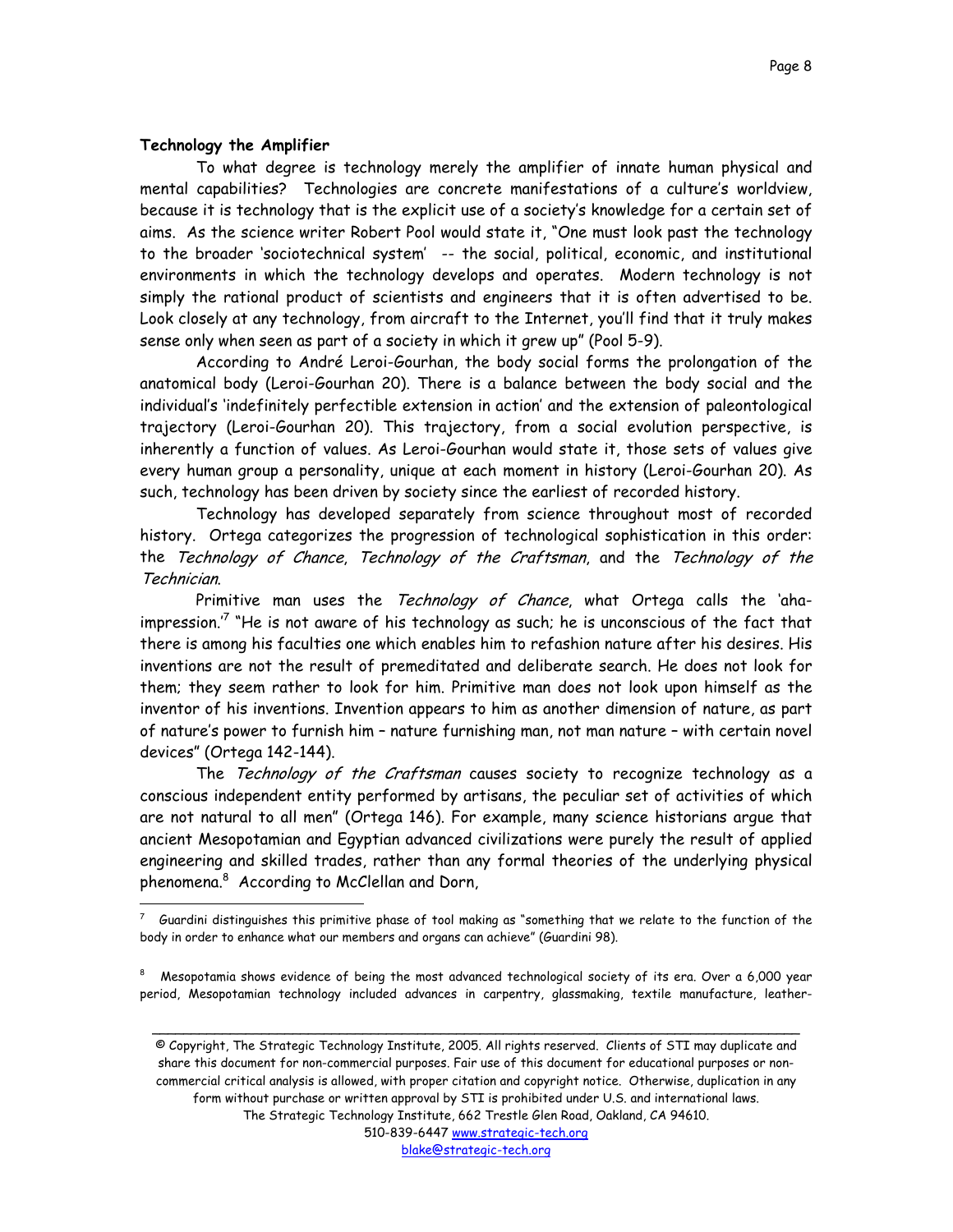<span id="page-8-0"></span>"In most historical situations prior to the 20 Century, science and technology have progressed in either partial of full isolation from each other – both intellectually and sociologically" (McClellan 2). "Since higher learning was heavily skewed toward useful knowledge and its applications, in this sociological sense applied science, in fact, preceded pure science or abstract theoretical research later fostered by the Greeks" (McClellan 46). The Mesopotamians recorded knowledge in lists, "rather than in any analytical system of theorems or generalizations…[and pursued it with] a notable lack of abstraction or generality and without any of the naturalistic theory or goal of knowledge as an end in its own right that the Greeks later emphasized" (McClellan 47).

They argue that practical knowledge embodied in the crafts is different from knowledge derived from some abstract understanding of a phenomenon (McClellan 13). They believe that Mesopotamia achieved this level of advancement without the kind of abstract science and mathematics, later practiced by the Greeks. $^9\;$  The University of Chicago's renowned

 $\overline{a}$ 

working, perfume-making, farming, food preparation, irrigation, flood control, canal-building, water storage, drainage, brewing, and their tablets also provide detail on the economics of various industries (Roaf 126). The most basic indication of a settled, rather than nomadic, lifestyle is pottery. Decorated pottery found at Tell Hassuna indicates a mastery of kilns providing higher temperatures for baking non-porous jars as early as the middle of the  $7^{th}$  millennium BC (Roaf 39). "During the 4<sup>th</sup> millennium, there were major developments in metallurgy," according to Roaf. Smelted copper, alloys of copper and arsenic, lead, gold and silver ornaments benefited from the use of lostwax casting techniques (Roaf 72). Sir Leonard Woolley's excavations of more than 1,000 graves in the Royal Cemetery at Ur show a complete mastery of jewelry making techniques using composite objects, inlaid stones, and sophisticated geometric designs (Roaf 92). Intensified agriculture based on large scale water management networks constructed and maintained as public works by conscripted labor gangs (corvee) and slaves under the supervision of state-employed engineers is the critical foundation of their civilization. Main canals were nearly 75 feet wide, had hundreds of connecting channels, and ran for several miles (McClellan 31-35). Perhaps the most impressive engineering achievements of ancient Mesopotamia are the series of ziggurats found throughout the region as early as 2100 BC in Ur, 1900 BC in Babylon, and 900 BC in Assyria.<sup>8</sup> In addition, the Assyrians of Nineveh under the leadership of Sargon II (722-670 BC) and his son Sennacherib dominated the Near East with its ironequipped armies, battering rams, and horse-drawn chariots (Derry 12). Writing appeared in Mesopotamia in the  $4^{th}$ millennium BC. Mathematics was supported by the state and temple authorities, principally to maintain its agricultural economy. For example, 85 percent of cuneiform tablets uncovered at Uruk (3,000 BC) represented economic records (McClellan 47). This administrative nature of mathematics also explained the Mesopotamians' tradition of recording verbal and quantitative information in the form of lists.

<sup>9</sup> Alternatively, archaeologists, such as Jean Bottero of the Ecole Pratique des Hautes Etudes in Paris, argue that Mesopotamia indeed practiced an early form of abstract thinking and used mathematical astronomy as the bridge between engineering and science. Since the ancient Mesopotamians considered every aspect of the material universe as appropriate subjects of study for the purpose of extracting the plans of the gods, a deductive form of divination can be inferred from the writings found in texts such as The Great Treatise on Astrology. Divination was originally empirical, based on a simple set of observations of historical events that the Mesopotamians thought would repeat itself. These unusual events, and similar appearances, were grouped and were "multiplied in the eyes of the people who believed in them," notes Bottero. The first phenomenon would signal the second, and the two together were recorded as an oracle of universal value. To our modern sensibilities this would seem extremely

© Copyright, The Strategic Technology Institute, 2005. All rights reserved. Clients of STI may duplicate and share this document for non-commercial purposes. Fair use of this document for educational purposes or noncommercial critical analysis is allowed, with proper citation and copyright notice. Otherwise, duplication in any form without purchase or written approval by STI is prohibited under U.S. and international laws. The Strategic Technology Institute, 662 Trestle Glen Road, Oakland, CA 94610. 510-839-6447 www.strategic-tech.org blake@strategic-tech.org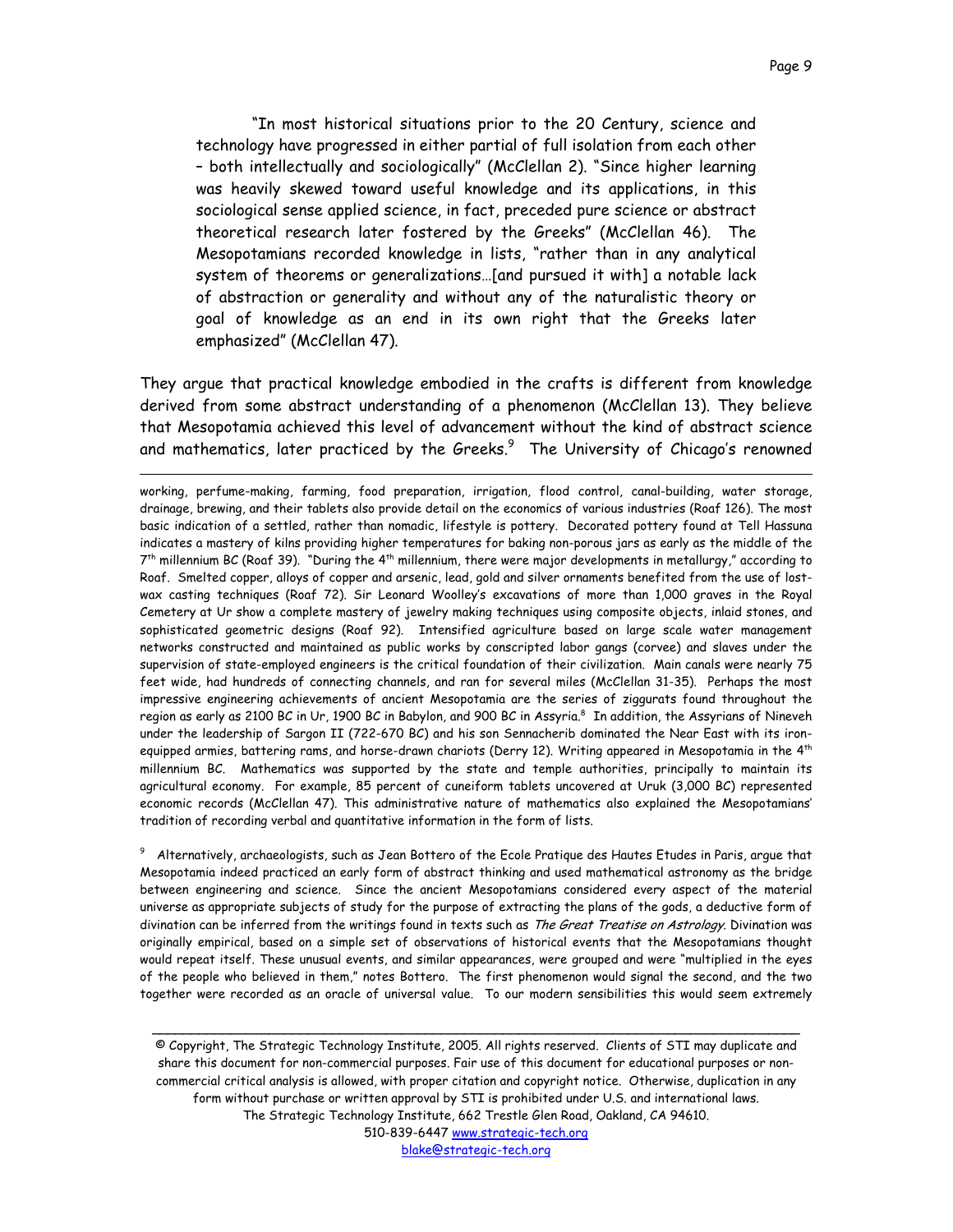Assyriologist A. Leo Oppenheim also notes that, "They convey the procedure as such without the elaboration of the numerical results, using measurements and other given numbers solely to illustrate the operations described" (Oppenheim 307).

Ortega's Technology of the Craftsman would also apply to ancient Egypt. While Mesopotamian society, with its collection of cities, is perhaps the first known civilization, in the strictest sense of the word, Egypt was the first state and was by far the oldest continuous state.<sup>10</sup> Like Mesopotamia, Egypt showed evidence of having a very advanced engineering capability.<sup>11</sup> As Basil Davidson notes, "The time span from *homo habilis* with his earliest tools to Neolithic man with his farming cannot in any case be much less than two million years. Yet not much more than two thousand years separate the earliest farmers who settled along the river Nile from the mathematically precise builders of the monuments of Egypt" (Davidson 14). They benefited from a fruitful interaction with the environment through invention, and they experienced a 'feedback relationship' between environment, biological evolution, and cultural change. The settled life enabled the Egyptians to be

 $\overline{a}$ 

"From a knowledge based on pure observation a posteriori, starting from individual cases that were fortuitous and unforeseeable, divination became thus a-priori knowledge, before the end of the third millennium at least. That knowledge was deductive, systematic, capable of foreseeing, and had a necessary, universal and, in its own way, abstract object, and even had its own manuals. That is what we call a science, in the proper and formal sense of the word" (Bottero 136).

<span id="page-9-0"></span> $10$  Urban-based civilizations unfolded independently in multiple centers across the world. A pattern of Neolithic settlements coalescing into centralized kingdoms based on intensified, hydraulically-enabled, agriculture occurs at least six times in different sites: Mesopotamia after 3500 BCE, Egypt after 3400 BCE, Indus River Valley after 2500 BCE, along the Hwang Ho (Yellow River) after 1800 BCE, Mesoamerica after 500 BCE, and South America after 300 BCE (McClellan 32).

<span id="page-9-1"></span> $11$  Settled city life facilitated new forms of technologies, such as metalworking, pottery, stone carving, and new forms of social organization. Bronze metals (copper alloyed with tin) offered distinct advantages over stone as tools and weapons, so control over Sinai copper mines was of great importance to Egypt. Metalworking involved a complicated set of technologies, including mining ore, smelting, hammering or casting the metal into useful tools. Bronze metallurgy required furnaces with bellows to raise temperatures to 1,100 degrees Celsius (McClellan 41). Increased crop yields, surpluses, and wealth led to a desire to trade with neighbors, even distant ones, for luxury items and raw materials, including Nubian gold. By the close of the Bronze Age, the tomb of Tutankhamen showed the exquisite achievements of the Egyptians in fine arts, in the service of the religious mortuary cults. Here we find works in gold, silver, semi-precious metals, ivory, and curved furniture unrivalled by European technique until the Renaissance (Derry11).

© Copyright, The Strategic Technology Institute, 2005. All rights reserved. Clients of STI may duplicate and share this document for non-commercial purposes. Fair use of this document for educational purposes or noncommercial critical analysis is allowed, with proper citation and copyright notice. Otherwise, duplication in any form without purchase or written approval by STI is prohibited under U.S. and international laws. The Strategic Technology Institute, 662 Trestle Glen Road, Oakland, CA 94610. 510-839-6447 www.strategic-tech.org blake@strategic-tech.org

superstitious, however, to the Mesopotamians, this allowed the practitioners to expect to see a repetition of an analogous event in the destiny of the king or the land, whenever the anomaly was noticed again (Bottero 131). As the practice became institutionalized, Bottero believes that the Mesopotamians' desire to analyze and systematize their observations led to a deductive reasoning that went beyond the observed reality into the realm of the possible. "Mesopotamian divination attempted to study its subject as universal, and in a certain sense in abstracto, which is also one of the characteristics of scientific knowledge," explains Bottero (Bottero 127-135). He drives the point further, especially as divination was increasingly linked to mathematical astronomy: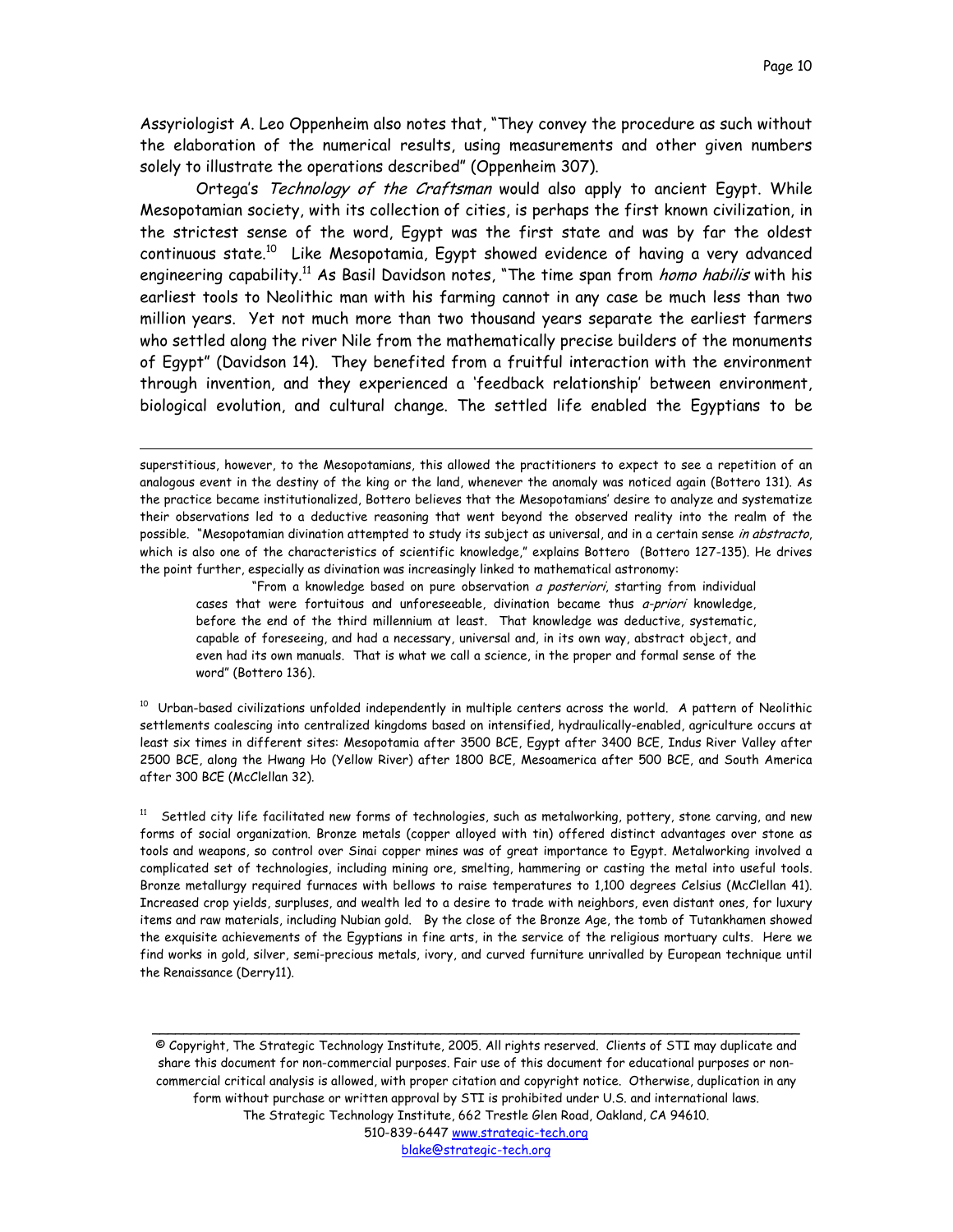handier, more skillful, and better able to think and to act by thought than their ancestors (Davidson 13).

In Ortega's Technology of the Craftsman or what Guardini called a contrivance, technological change has generally been empirically derived, simply by trial and error. The method used in proceeding to the development of new technological advances is determined primarily on the basis of two factors: the existing technology and the existing knowledge of the properties of matter and energy, i.e., existing scientific knowledge.<sup>iii</sup> This scientific knowledge used in technology is not a replacement for the trial-and-error methodology of technology. Rather, it provides a means of selecting what trial to undertake next and thus contributes to the efficiency and effectiveness of the trial-and-error method. Technology can use scientific knowledge and, in this sense, it can be sometimes viewed as applied science. Yet, much technology continues to be developed with little or no basic scientific knowledge[.12](#page-10-0)

Regardless of the causal effect, it is clear that there is interplay between the cultural philosophy of an era and the approach to that era's application of knowledge through technology[.13](#page-10-1) Robert Hammond defines technology (engineering) as a means by which the knowledge of mathematical and rational sciences is applied with judgment to develop ways to utilize the materials and forces of nature for the benefit of mankind (Hammond 5). As a result of overt human goals and subjective human judgment, technology is never neutral because it is directed in specific instances toward specific material objects. It is just these value-based judgements that are being questioned today.

## **Technology Beyond Control?**

l

In the past the actions of individuals or single industries or even single nations mattered little to the outcome of the world. Modern technology is quantitatively more pervasive in society and leads to qualitative changes. To what degree are these new technologies radically different in how they open entirely new doors for human control, extension, non-physical evolution, or catastrophic destruction? Let us now examine what Ortega called the Technology of the Technician, which happens when the tool works by itself to produce the object. It is also what Guardini considered as the 'machine' whose "function is scientifically understood and technically worked out so that the mode of operation can be accurately fixed" (Guardini 100). At this point, handiwork is surpassed by mechanical production, which is then bifurcated into two components, according to Ortega – the invention the plan of activity and the handling of the raw material (Ortega 148-149). As noted by Leroi-Gourhan, what we have today is technology that is a child of human

© Copyright, The Strategic Technology Institute, 2005. All rights reserved. Clients of STI may duplicate and share this document for non-commercial purposes. Fair use of this document for educational purposes or noncommercial critical analysis is allowed, with proper citation and copyright notice. Otherwise, duplication in any form without purchase or written approval by STI is prohibited under U.S. and international laws. The Strategic Technology Institute, 662 Trestle Glen Road, Oakland, CA 94610. 510-839-6447 www.strategic-tech.org

\_\_\_\_\_\_\_\_\_\_\_\_\_\_\_\_\_\_\_\_\_\_\_\_\_\_\_\_\_\_\_\_\_\_\_\_\_\_\_\_\_\_\_\_\_\_\_\_\_\_\_\_\_\_\_\_\_\_\_\_\_\_\_\_\_\_\_\_\_\_\_\_\_\_\_\_\_\_\_\_\_\_\_

<span id="page-10-0"></span>For example, the photographic process was developed to a high degree of sophistication even without the fundamental or basic understanding of the underlying chemical phenomena (Fischer 77).

<span id="page-10-1"></span><sup>&</sup>lt;sup>13</sup> See Alfred North Whitehead's 1925 Lowell Lecture entitled Science and Philosophy for a more detailed discussion (Whitehead 173-196).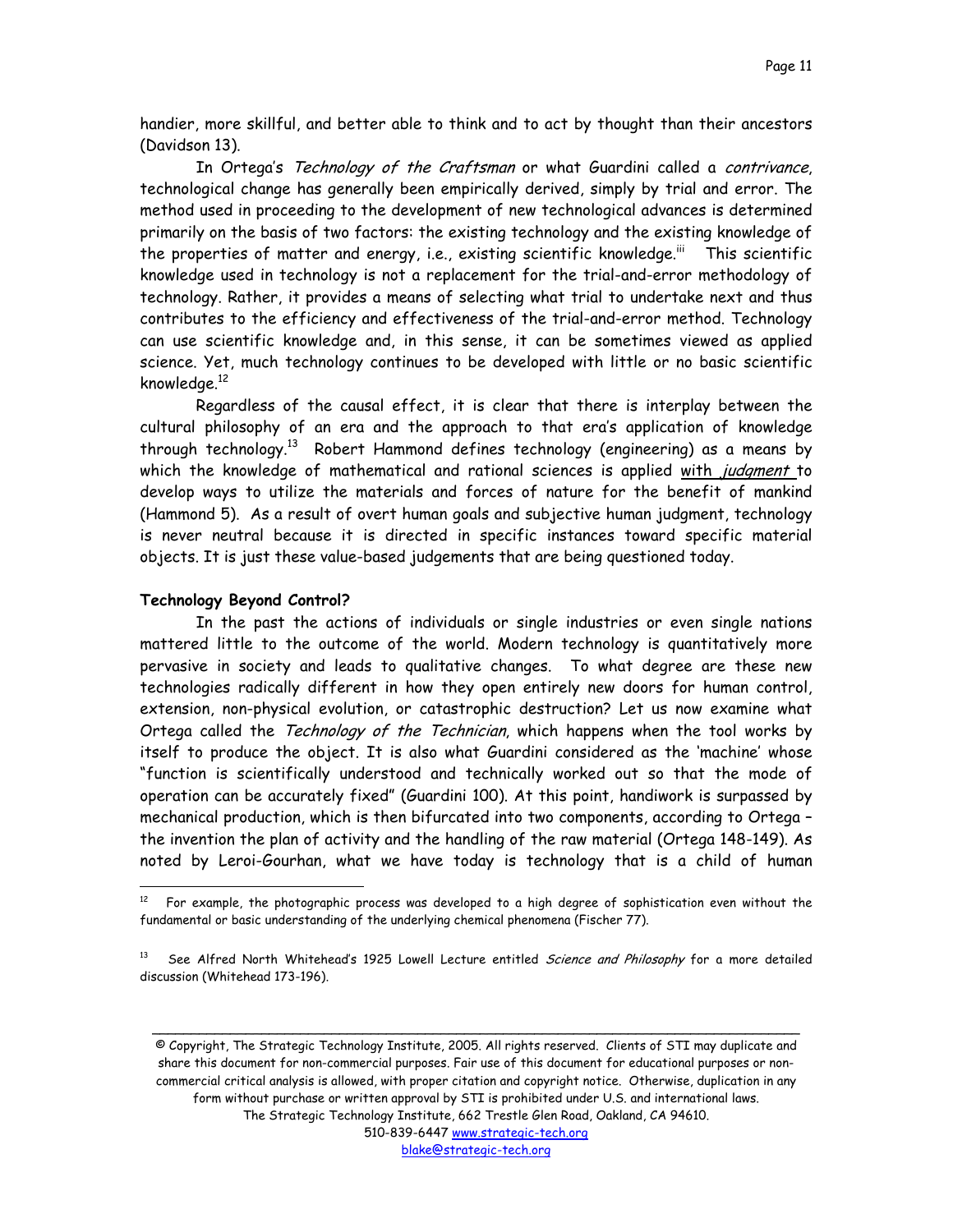intelligence, but one completely freed from genetic ties. "Our techniques, which have been an extension of our bodies since the first Australanthropian made the first chopper, have reenacted at a dizzying speed events of millions of years of geological evolution until, today, we can already use an artificial nervous system and an electronic intelligence." (Leroi-Gourhan 173). In addition to separation of planning and work, in this mode, humans themselves risk becoming separated from the technology that is working on their behalf and from other humans in the process. As Adorno and Horkheimer warn, "Not only is domination paid for with the estrangement of human beings from the dominated objects, but the relationships of human beings, including the relationships of individuals to themselves, have themselves been bewitched by the objectification of the mind" (Horkheimer 21).

Since today's scientific and technological initiatives are driven by social values, it is instructive to explore the cultural values that 21st century Western global capitalist societies embrace and their subsequent effects on how the public is becoming increasingly skeptical of the unintentional consequences of unfettered science and technology. Those values have been derived from the worldview of a society, which includes the dominant philosophical paradigms of what is known (science), what is believed (religion), and what is desired (self-interest). Neither science, religion, nor self-interest is unbiased and they certainly actualize in the real geo-political economy as non-neutral and often unfair.

If it is true that every society determines reality, truth, beauty, and values in accordance with its own worldview and its unique historic path, then the common view among casual observers of Silicon Valley is that its extreme technology emersion can lead to a onedimensional perspective of the world and its problems.  $14$  According to San Jose State anthropologist, Jan English-Lueck,

"The notion that a culture can be identified with its economic specialization – and the technology associated with it – is a very old and widespread idea. Of course, the worldviews held by individuals or by groups are very influential in determining behavior, as well as in determining motivations, attitudes and actions. Working with technology, thinking about technology, and producing technology change the way Silicon Valley people construct reality by giving them new metaphors" (English-Lueck 66).

In Silicon Valley, people transfer engineering and entrepreneurial approaches to their understanding of the social world, such that efficiency, utility, instrumentality, and economic rationality become the philosophical underpinnings of their worldview<sup>15</sup> (English-

 $\overline{a}$ 

© Copyright, The Strategic Technology Institute, 2005. All rights reserved. Clients of STI may duplicate and share this document for non-commercial purposes. Fair use of this document for educational purposes or noncommercial critical analysis is allowed, with proper citation and copyright notice. Otherwise, duplication in any form without purchase or written approval by STI is prohibited under U.S. and international laws. The Strategic Technology Institute, 662 Trestle Glen Road, Oakland, CA 94610. 510-839-6447 www.strategic-tech.org

\_\_\_\_\_\_\_\_\_\_\_\_\_\_\_\_\_\_\_\_\_\_\_\_\_\_\_\_\_\_\_\_\_\_\_\_\_\_\_\_\_\_\_\_\_\_\_\_\_\_\_\_\_\_\_\_\_\_\_\_\_\_\_\_\_\_\_\_\_\_\_\_\_\_\_\_\_\_\_\_\_\_\_

<span id="page-11-0"></span> $14$  The high-tech industrial base in Silicon Valley is based on such industries as aerospace, defense, semiconductors, computers, software development, telecommunications, and biotechnology (English-Lueck 82).

<span id="page-11-1"></span> $15$  English-Lueck draws an analogy to other cultures and worldviews. Devout Christian fundamentalists frame the happenings of the world as functions of 'good' and 'evil,' and during China's Cultural Revolution, every action was viewed as a political event – even choosing a bride from the proletariat.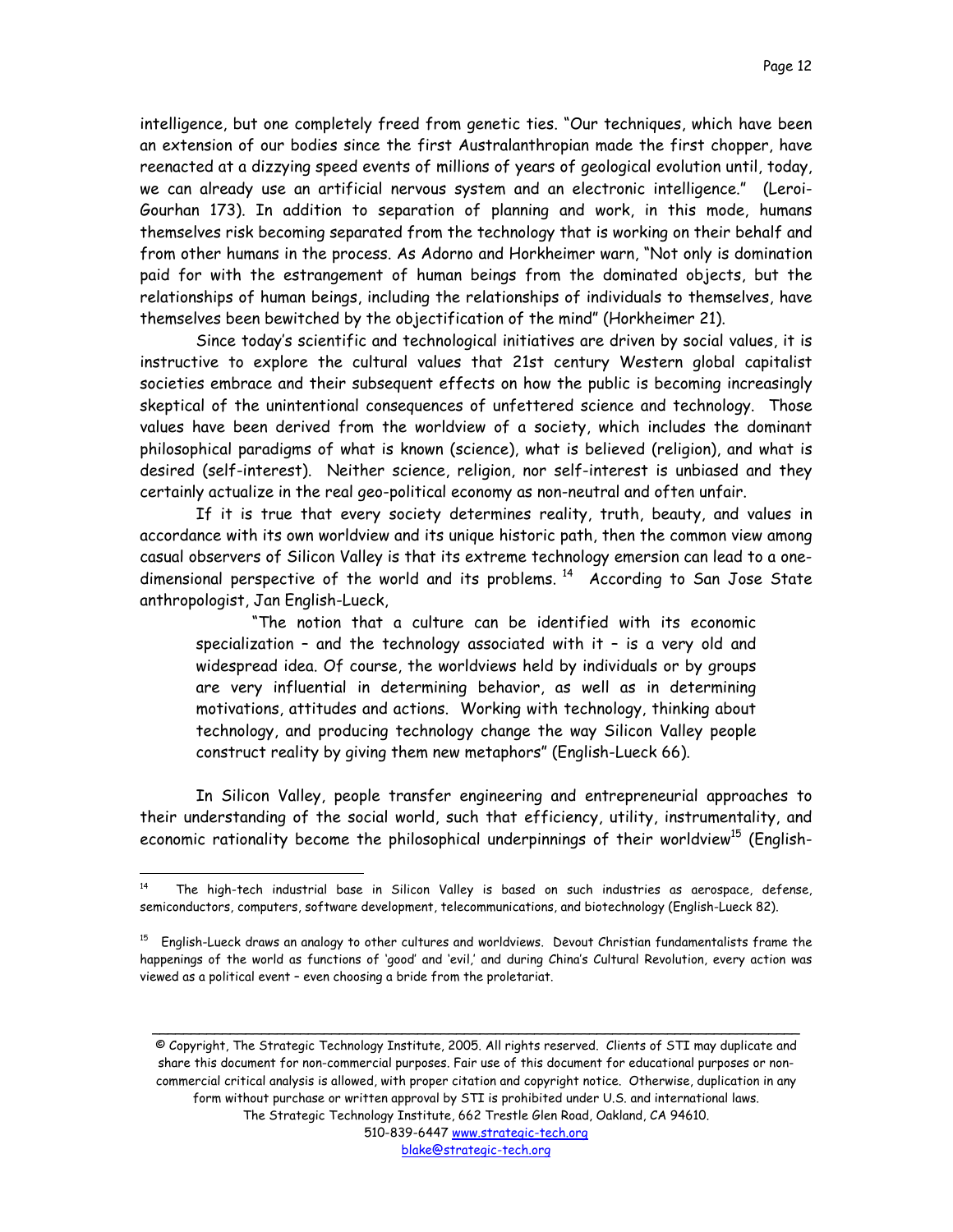Lueck 74-77). She notes that, "In Silicon Valley, people view the daily conflicts of life as 'social engineering problems' that can be 'solved' if given thoughtful and systematic appraisal" (English-Lueck 76). So, one wonders to what degree and in what manner is Maslow's adage -- "If the only tool you have is a hammer, every problem is a nail" - relevant or irrelevant in the social discourse of Silicon Valley?

As such, critics of Silicon Valley note that, while it is clear that technology has the power to enhance lives, it is not always as clear to the developers and consumers of high technology products that the same beneficial technology might also lead to an oversimplified public discourse of social problems, a loss of richness in human interactions, and a sense of personal alienation. As the literary character Faust sold his soul to the devil for the riches of today, one must ask if Silicon Valley's singular focus on technology and rational thinking crowd out or devalue the emotional, intuitive, creative, and spiritual aspects of civilization? Does Silicon Valley's worldview take into consideration the untidy emotional factors inherent in the social 'ends' that justify the technological 'means?' Let us examine some of the challenges and threats that have accompanied the growth and progress of the information technology industry.

Due largely to Silicon Valley, we are in the midst of an economy that defines success by the ownership and control of information and the tools that access and exploit abstract representations of knowledge. However, the public is increasingly concerned that the benefits of scientific knowledge are being outweighed by our inability to control the negative consequences. When we take that insightful second look we see the full extent to which we are mentally vulnerable. For example, in his interview with the billionaire chairman of Oracle, Larry Ellison, **New York Times** reporter Jeffrey Rosen noted, "As Ellison spoke, it occurred to me that he was proposing to reconstruct America's national security strategy along the lines of Oracle's business model," one of consolidating hundreds of separate databases into a single database on the Internet (Rosen 7). In George Orwell's **Nineteen Eighty-Four**, Oceania's 'The Party' complacently used surveillance techniques like the omnipresent telescreens that watch every waking, sleeping, and even excreting action. In the post-9/11 America, video surveillance is commonplace (Lessig 8). ID badges can track one's movements in buildings (Rosen 4). ADT's GPS system can track humans the way Lojack tracks cars (Saphir). Every web site that is visited and every email that is sent or received can be monitored (Guernsey 1-3). To 'The Party,' reality is not external. "Not in the individual mind, which can make mistakes, and in any case soon perishes; only in the mind of 'The Party,' which is collective and immortal," as the interrogator O'Brien insists in **Nineteen Eighty-Four**.

Dependency upon databanks to store transactions and to reflect reality is not an indictment of those sources per se. It is the degree to which their potential misuse can distort our view of reality that is so frightening. Specifically, malicious or accidental destruction or corruption of databanks could virtually paralyze an enterprise. For example, a hospital database could be changed to result in a patient receiving the wrong medication.

© Copyright, The Strategic Technology Institute, 2005. All rights reserved. Clients of STI may duplicate and share this document for non-commercial purposes. Fair use of this document for educational purposes or noncommercial critical analysis is allowed, with proper citation and copyright notice. Otherwise, duplication in any form without purchase or written approval by STI is prohibited under U.S. and international laws. The Strategic Technology Institute, 662 Trestle Glen Road, Oakland, CA 94610. 510-839-6447 www.strategic-tech.org

\_\_\_\_\_\_\_\_\_\_\_\_\_\_\_\_\_\_\_\_\_\_\_\_\_\_\_\_\_\_\_\_\_\_\_\_\_\_\_\_\_\_\_\_\_\_\_\_\_\_\_\_\_\_\_\_\_\_\_\_\_\_\_\_\_\_\_\_\_\_\_\_\_\_\_\_\_\_\_\_\_\_\_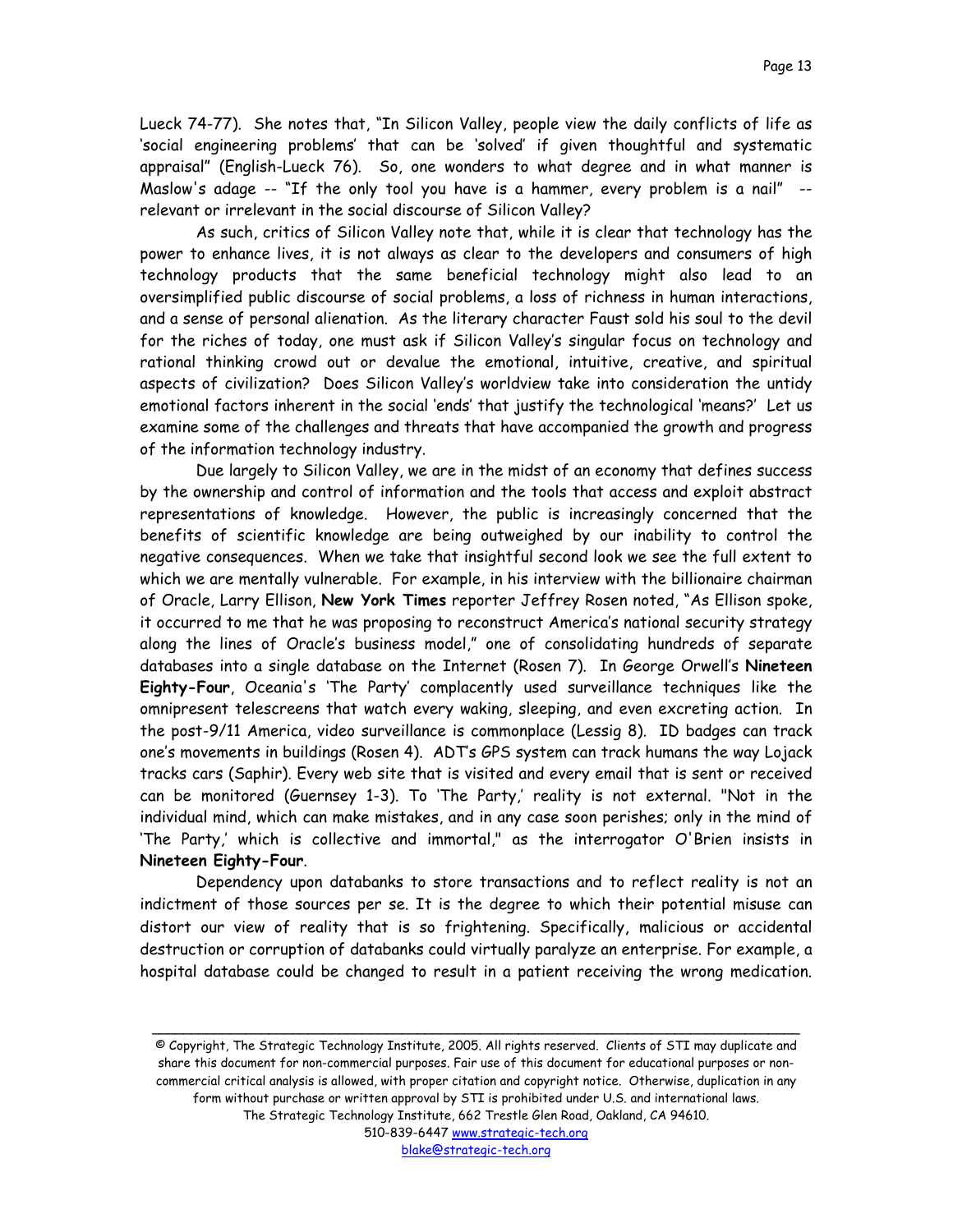Leakage of military information could endanger national security. Erroneous information in an airline database could threaten passenger safety. Our economy also requires identification numbers, credit records, medical, dental, educational, criminal, and family records to be stored, matched, updated, and archived by computers. The ultimate threat to privacy and distortions of reality revolve around the use of our files by agencies to judge our creditworthiness, our insurability, our employability, educatability, and our desirability as neighbors or tenants. This creates an enormous potential risk to the privacy and accuracy of our personal records in databanks, nationwide. Even more disturbing, Accenture and HNC Software are building a profiling system designed to analyze airline passenger living arrangements, travel patterns, real estate history, demographics, financial, and other personal information to prepare a threat index that can be compared to a terrorist profile (Rosen 2-3). The effect depends upon not only the information itself, but also on the improper action taken against it. With such overreaching autonomous technology, through maliciousness or accident, we may become a perceived threat or at least an undesirable.

We live in a world where our 2005 is not as overtly totalitarian as Orwell's 1984, but every electronic signature, fingerprint, or transaction record we leave is a nontransitory record that is more easily monitored, more cheaply searched, transparent to the person being searched, and can lead to the erosion of personal privacy (Lessig 7-12). Orwell's Unperson was an accurate foreshadowing of our dilemma. As we dash into the electronic society, with written records and receipts fading into the "inaccuracy of individual memories," as Orwell's Party would state it, the reality of our transactions, our lives, and the lives of others become flexible. From the bureaucracy's perspective, our reality exists at its discretion.

Perhaps heeding Heidegger's cautiously optimistic approach to technology is in order. Heidegger was a proponent of technology in its broadest sense as a way for humans to fulfill our collective destiny. He understood that the danger inherent in how humans use technology also embodies the potential for great progress. He was concerned that our perspective that technology is for purely utilitarian purposes can blind us to the insight of the greater good of technology. Heidegger referred to the undifferentiated supply or 'standing-reserve' of the available matter that is objectified by man via technology as a 'means to an end' (Heidegger 32-35). He also saw the extreme focus on technology's ends as being short-sighted, "…the only important quality has become their readiness for use…their only meaning lies in their being available to serve some end that will itself also be directed toward getting everything under control." From Heidegger's perspective, one cannot avoid technical culture. Trying to do so will keep humanity from realizing the potential of 'salvation' of technology and, instead, cause it to fall into the 'danger' of technology. "Man will never be able to experience and ponder this that is denied so long as he dawdles about in the mere negating of the age" (Heidegger 136).

The raging debate centers around what can be done to alleviate these threats and who should bear the responsibility for implementing solutions. After all, when the threat of biological genocide due to a genetically engineered mutant virus having escaped a

© Copyright, The Strategic Technology Institute, 2005. All rights reserved. Clients of STI may duplicate and share this document for non-commercial purposes. Fair use of this document for educational purposes or noncommercial critical analysis is allowed, with proper citation and copyright notice. Otherwise, duplication in any form without purchase or written approval by STI is prohibited under U.S. and international laws. The Strategic Technology Institute, 662 Trestle Glen Road, Oakland, CA 94610. 510-839-6447 www.strategic-tech.org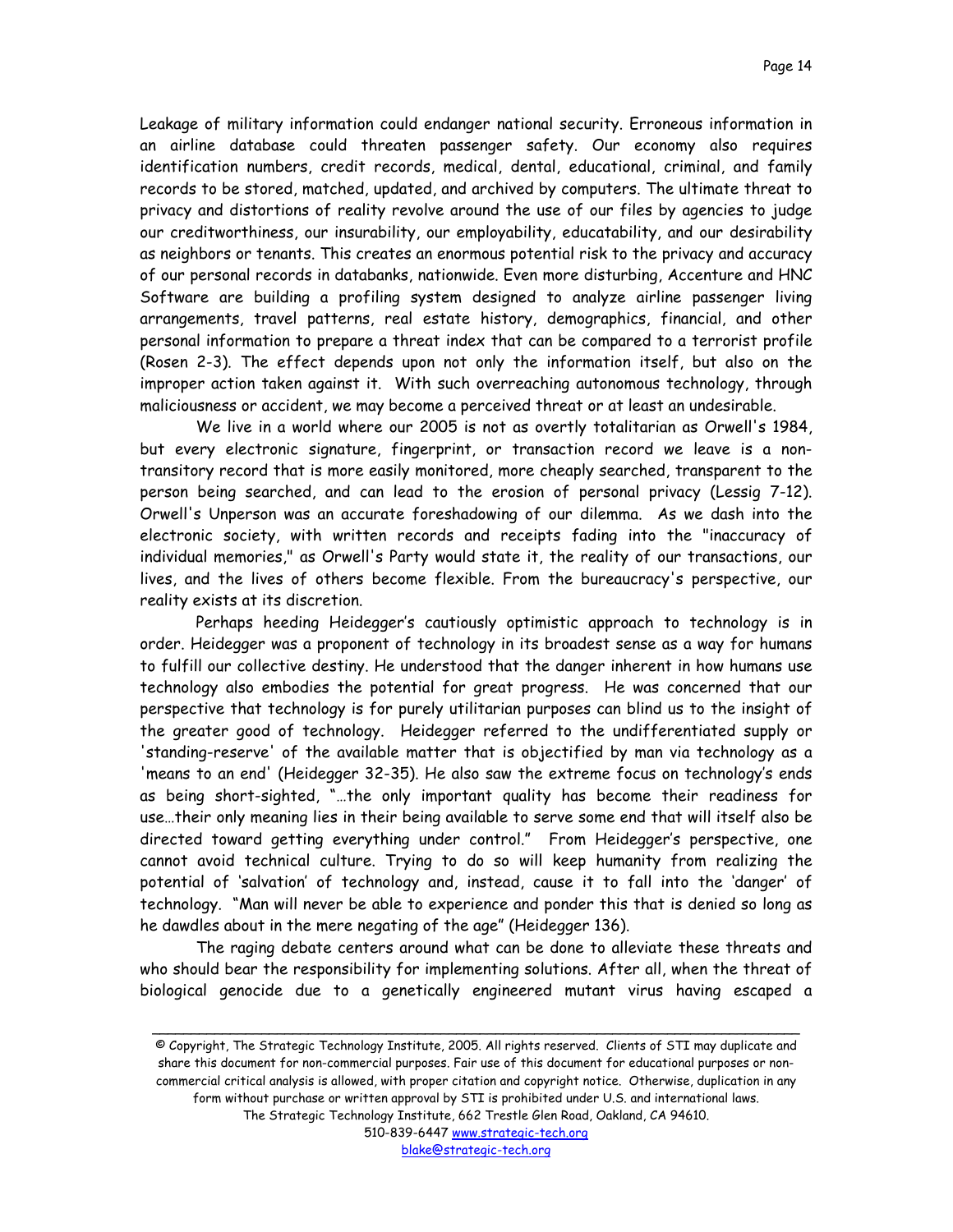pharmaceutical laboratory confronts humanity, who is to blame? When our entire civilization hangs on flight time of a thermonuclear missile are scientists or politicians the culprits? Those whose education or tastes have confined them to the humanities -- whom C.P. Snow called "natural Luddites" unable to understand the industrial revolution, much less accept it -- protest that scientists alone are to blame (Snow 22). Scientists say, with equal contempt, that humanists, politicians, and the 'commercializers' cannot wash their hands of blame because they have not done anything to help direct a society whose ills grow worse from, not only error, but also inaction (Bronowski, 5). As scientist and philosopher Jacob Bronowski pointed out, there is no comfort in such bickering. Neither solves the problem. Bronowski stated,

"There is no more threatening and no more degrading doctrine than the fancy that somehow we may shelve the responsibility for making decisions of our society by passing it to a few scientists armored with a special magic." For indeed, "…it should make us shiver whenever we hear a man of sensibility dismiss science as someone else's concern. The world today is made, it is powered by science; and for any man to abdicate an interest in science is to walk with open eyes toward slavery " (Bronowski 6).

Every technology has had its detractors, but one cannot let fear dash humanity's dreams. According to Ortega, "Man begins where technology begins. The mission of technology consists in releasing man for the task of being himself" (Ortega 117-118). "Present-day man is secretly frightened by his own omnipotence. And this may be another reason why he does not know what he is. For finding himself capable of being almost anything makes it all the harder for him to know what he actually is" (Ortega 150-151). Ortega advises, "Human life and everything in it is a constant and absolute risk. The deadly blow may come from where it was least to be expected" (Ortega 103). As such, "We are not allowed to confine ourselves within our own professions, but must live in full view of the entire scene of life, which is always total. Alertness is what we require" (Ortega 103).

#### **Technology the Savior?**

Can modern technologies be the saviors envisioned by Heidegger, and if so, what can we learn from Heidegger, Guardini, and Ortega as to how best to get control of what could otherwise be an uncontrollable spiral of dehumanization? "Man's existence is no passive being in the world; it is an unending struggle to accommodate himself in it. Man has to be himself in spite of unfavorable circumstances; that means he has to make his own existence at every single moment. He has the abstract possibility of existing, but not the reality. This he has to conquer hour after hour. Man must earn his life, not only economically but metaphysically" (Ortega 111). "Man, in existing has to make his existence. He has to solve the practical problem of transferring into reality the program that is himself" (Ortega 115).

As Ortega would argue, "In the very root of his essence man finds himself called upon to be an engineer. Human life 'is' production. By this I mean to say that fundamentally

\_\_\_\_\_\_\_\_\_\_\_\_\_\_\_\_\_\_\_\_\_\_\_\_\_\_\_\_\_\_\_\_\_\_\_\_\_\_\_\_\_\_\_\_\_\_\_\_\_\_\_\_\_\_\_\_\_\_\_\_\_\_\_\_\_\_\_\_\_\_\_\_\_\_\_\_\_\_\_\_\_\_\_

© Copyright, The Strategic Technology Institute, 2005. All rights reserved. Clients of STI may duplicate and share this document for non-commercial purposes. Fair use of this document for educational purposes or noncommercial critical analysis is allowed, with proper citation and copyright notice. Otherwise, duplication in any form without purchase or written approval by STI is prohibited under U.S. and international laws. The Strategic Technology Institute, 662 Trestle Glen Road, Oakland, CA 94610. 510-839-6447 www.strategic-tech.org blake@strategic-tech.org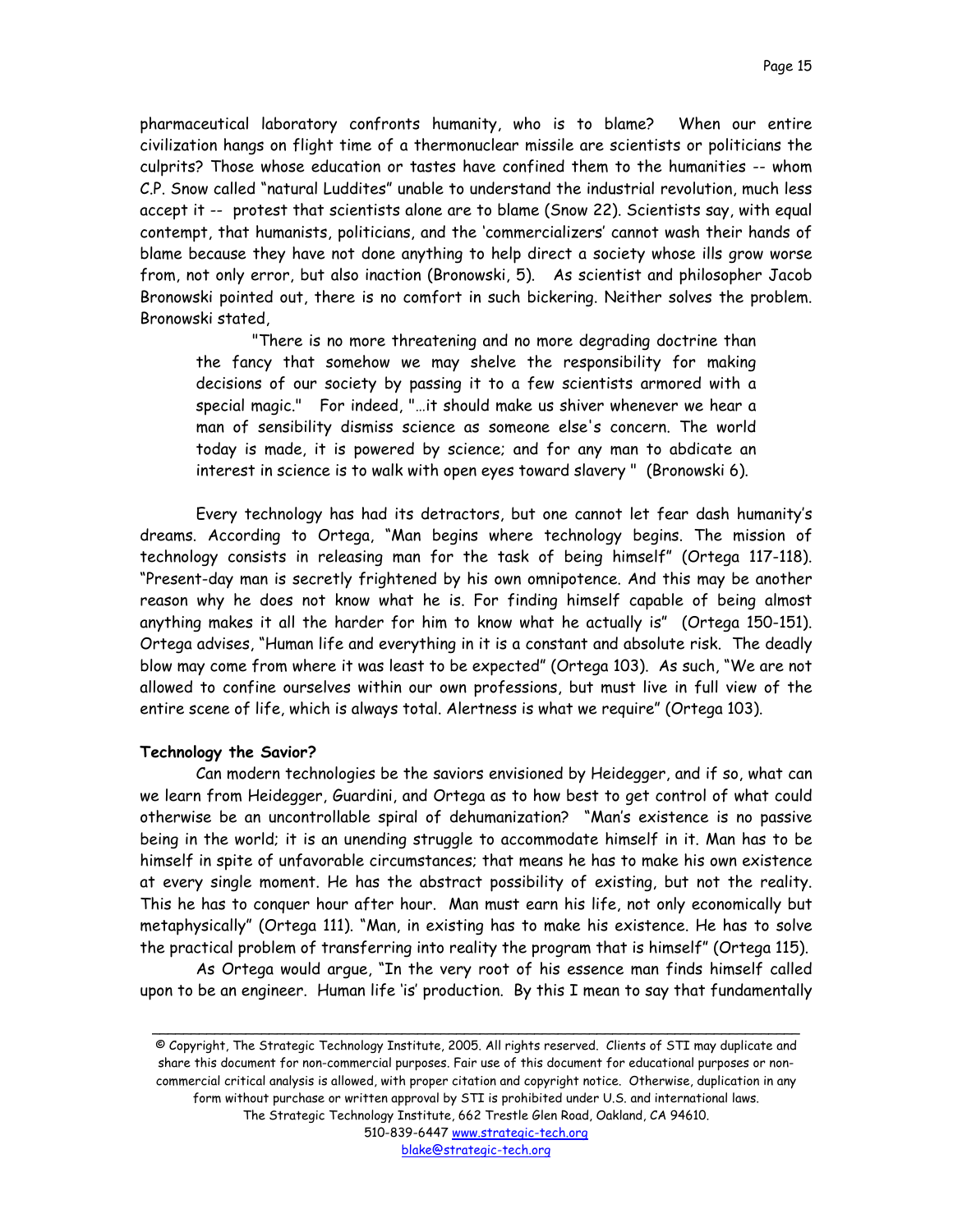life is not, as has been believed for so many centuries, contemplation, thinking, theory, but action. It is fabrication; and it is thinking, theory, science only because these are needed for autofabrication, hence secondarily, not primarily" (Ortega 116). Therefore, "Technology is a function of the variable program of man" (Ortega 124).

If humans dare take on the responsibility for self-evolution, it would seem that scientists and engineers have a profound responsibility to society. The day is long gone when technologists could arguably claim to have no responsibility for how their innovations are used. In a world of "big science," driven by a capitalist economy, scientists can certainly stop claiming that their research is in pursuit of pure knowledge for knowledge's sake. It is hollow solace for scientists and engineers to assume that they have left their belief systems, prejudices, fears, and needs for security, egos, friendships, and enemies at the door of the laboratory.[iv](#page-38-2)

As the historical examination demonstrates, the debate around the role of scientists and engineers as ethical social agents has been around for ages. Nearly fifty years ago, Bronowski reinforced the basic argument that scientists have a responsibility to humanity. Bronowski stated that the dilemma of today [1956] is not that human values could not control a mechanical science. It was the opposite: "The scientific spirit is more human than the machinery of governments." He saw scientists as belonging to a community that fosters free critical thinking and tolerance – just the characteristics needed by our troubled society. Bronowski argued that science is a human activity and is practiced by "very human" scientists. Although he believed that the facts produced by science are neutral, science as a human activity is not neutral. With this established, he advocated a role for scientists as educators of the public on the positives and negatives of new discoveries. Bronowski shunned the idea of scientists as governors and plead for an adoption of the scientific ethic by world leaders (Bronowski 71).

The late Dr. Bronowski eloquently and logically argued his points. He showed us that scientists are as fully human as artists and, as such, they display a full range of creative genius. Being human, however, means that scientists can no more shirk their responsibility to improve our lot than politicians. His argument, that scientists have a crucial responsibility (for which they are uniquely trained) to make the public fully aware of the implications of their work, should serve to bring the 'overly tunnel-visioned' researcher back into the realm of political activist and citizen. According to Bronowski, no longer do scientists have a right to hide behind the veil of scientific neutrality. They must participate in decision making as full partners with the public. Indeed, as C.P. Snow reminded us, "It is dangerous to have two cultures which can't communicate. In a time when science is determining much of our destiny, that is, whether we live or die, it is dangerous in the most practical terms" (Snow 98).

Scientists are not, and should not be, neutral when it comes to public policies regarding a whole new generation of weapons, microbes, and chemicals that can influence the future of the planet. From this perspective, engineers and scientists must be part of the decision-making process. Engineers as a group and as individuals have special

© Copyright, The Strategic Technology Institute, 2005. All rights reserved. Clients of STI may duplicate and share this document for non-commercial purposes. Fair use of this document for educational purposes or noncommercial critical analysis is allowed, with proper citation and copyright notice. Otherwise, duplication in any form without purchase or written approval by STI is prohibited under U.S. and international laws. The Strategic Technology Institute, 662 Trestle Glen Road, Oakland, CA 94610. 510-839-6447 www.strategic-tech.org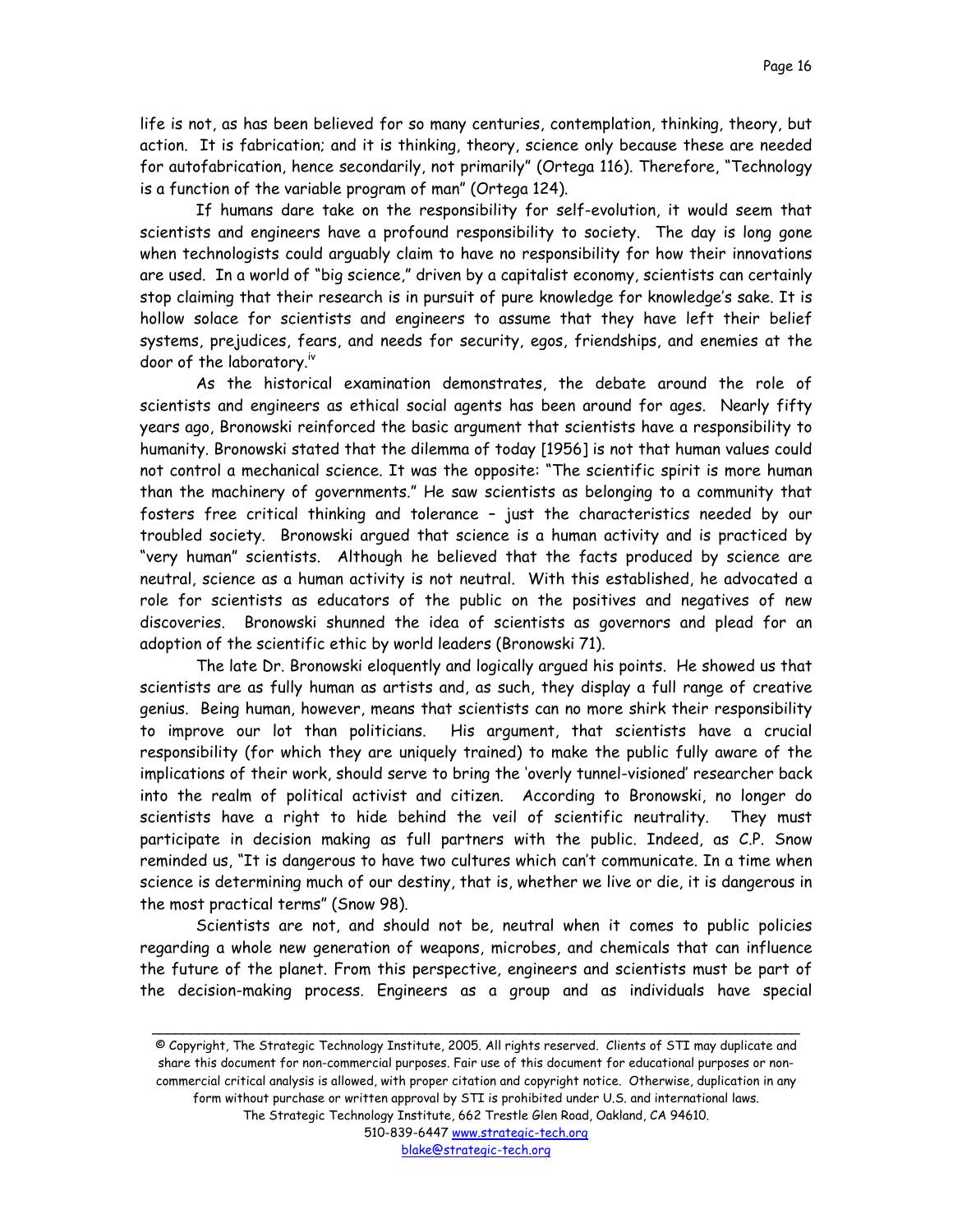responsibilities as citizens, which go beyond those of non-engineer citizens. "All citizens have an obligation to devote some of their time and energies to public policy matters. Minimal requirements for everyone are to stay informed about issues that can be voted on, while stronger obligations arise for those who by professional background are well grounded in specific issues as well as for those who have the time to train themselves as public advocates," as put forth by Philosopher Mike Martin and Engineer Roland Schizinger (Martin 29l). In addition, Paul Goodman notes, "as a moral philosopher, a technician should be able to criticize the programs given him (her) to implement" (Martin 1).

So, one sees that technologists should accept more responsibility for the implications of technologies on humanity, but how might they change the very way in which they perceive their work? A new way of thinking about technologies and engineering design is in its early stages. The new scientific understanding of life based on non-linear dynamics, or complexity theory, combined with some spectacular technological failures and risks, are forcing the technology community to re-evaluate design goals so that they can be more consistent with the principles of organization that nature has evolved to sustain the web of life (Capra, **Hidden Connections** xix). "There is a movement to build ecologically sustainable communities, designed in such a way that their technologies and social institutions – their material and social structures – do not interfere with nature's inherent ability to sustain life," observes physicist Fritjof Capra. Since the network is one of the most basic patterns of organization among living things, and since, increasingly, the most problematic technological systems to manage are complex networks – global automated financial trading, the decentralized ubiquitous Internet, space vehicular systems, untested and unintended consequences of genetic engineering in live environments – extending the systematic understanding of life to the social domain means applying our knowledge of life's basic patterns and principles of organization, and specifically our understanding of living networks, to social reality (Capra, **Hidden Connections** 81).

Robert Pool observes that engineers do not think of what they do in social terms. However, as technologies become more complex, engineers will find it increasingly necessary to take human performance and, eventually, organizational factors into account in their designs (Pool 287). For example, Pool argues in favor of high reliability organizations that build safety into the systems and processes from the start, rather than adding it on as an afterthought. Pool argues for a design approach that accepts that people make mistakes and that organizations get sloppy and takes those factors into account in the engineering process. This is in stark contrast to the machine-centered philosophy of engineering, where one designs a plant so that it does its job efficiently, then expect people and organizations to adapt to it. (Pool 280). Likewise, Lawrence Kanous of Detroit Edison castigated the electric power industry in the post-Three Mile Island reviews, for paying "insufficient attention to the human side of such systems since most designers are hardware-oriented. They focus on what is important to the physical functioning of the machine and assume that the human operators are adaptable" (Pool 283).

© Copyright, The Strategic Technology Institute, 2005. All rights reserved. Clients of STI may duplicate and share this document for non-commercial purposes. Fair use of this document for educational purposes or noncommercial critical analysis is allowed, with proper citation and copyright notice. Otherwise, duplication in any form without purchase or written approval by STI is prohibited under U.S. and international laws. The Strategic Technology Institute, 662 Trestle Glen Road, Oakland, CA 94610. 510-839-6447 www.strategic-tech.org

blake@strategic-tech.org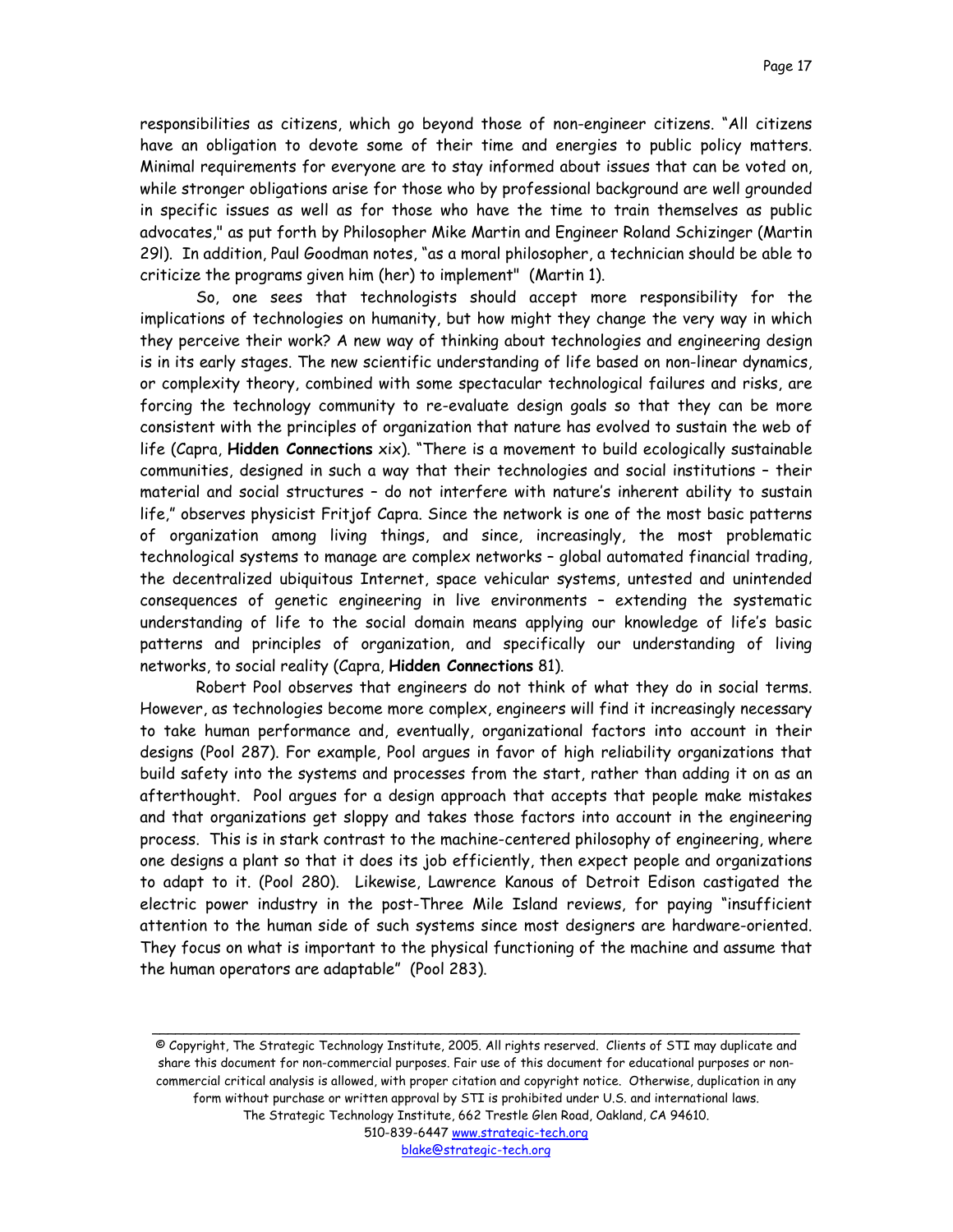When it comes to complex systems, the emphasis needs to be on making operators of technology more effective, instead of making machines more effective. The industry should consider systems that inform humans, in great and varied detail, rather than blindly automate and delegate important and risky operations to machines. "Creating such informed systems is an expensive process, one that is difficult to justify for such safe and mature technologies as coal-fired power plants. But nuclear plants are a different matter," notes Pool (Pool 285). Likewise, chemical engineers need to see their design goal not simply as maximizing yield, but as finding a process with an acceptable yield that also minimizes pollution and safety hazards (Pool 291). The alternative is clear, according to Pool.

"Yet if any lesson emerges from the studies of organizations and risk, it is that skimping on safety has been the root of many of our most horrible accidents. There is the Bhopal tragedy, with its inactivated safety equipment, poor training, and inadequate staffing. NASA's problems leading up to the Challenger explosion [and one might add, the recent fiery Columbia re-entry] can be traced to pressures to produce quickly on an inadequate budget. The 1974 crash of a Turkish Airlines DC-10, which killed 346 people on board, was the result of a penny-wise, pound-foolish approach to safety. If we are unwilling to invest in safety and to keep on investing for as long as we insist on using hazardous technologies, then our Faustian bargains will certainly prove to be no bargains at all" (Pool 277).

It seems that Pool and Capra share the opinions of Spengler, Adorno, Horkheimer, Guardini, Ortega, Snow, and Heidegger that complex modern technology will require engineers and scientists to get back in touch with humanity, and the sometimes messy, irrational, emotional, artistic, and spiritual aspects that humanity implies.<sup>16</sup> Western science has traditionally minimized the value to the human spirit of faith, emotion, intuition, hope, and general use of the emotional part of the brain. According to Snow, scientists reduced human subjectivity through skepticism and had very little appreciation for literature and the arts.

"Their [scientists] culture is in many ways an exacting and admirable one. It doesn't contain much art, with the exception, an important exception, of music. Verbal exchange, insistent argument…The ear, to some extent the eye. Books very little…And of the books which to most literary persons are bread and butter, novels, history, poetry, plays, almost nothing at all…It isn't that they're not interested in the psychological or moral or social life. It is much more that the whole literature of the traditional culture doesn't seem to them relevant to those interests" (Snow 13- 14).

 $\overline{a}$ 

© Copyright, The Strategic Technology Institute, 2005. All rights reserved. Clients of STI may duplicate and share this document for non-commercial purposes. Fair use of this document for educational purposes or noncommercial critical analysis is allowed, with proper citation and copyright notice. Otherwise, duplication in any form without purchase or written approval by STI is prohibited under U.S. and international laws. The Strategic Technology Institute, 662 Trestle Glen Road, Oakland, CA 94610.

<span id="page-17-0"></span> $16$  Back in the 1950's, Romano Guardini saw the beginning of the dislocation of European traditions, spiritual and religious customs, which anchored the West, and the overtaking by unquestioned secularist progress, thus delinking humanity's spiritual side from the world and operation in it (Lombardi).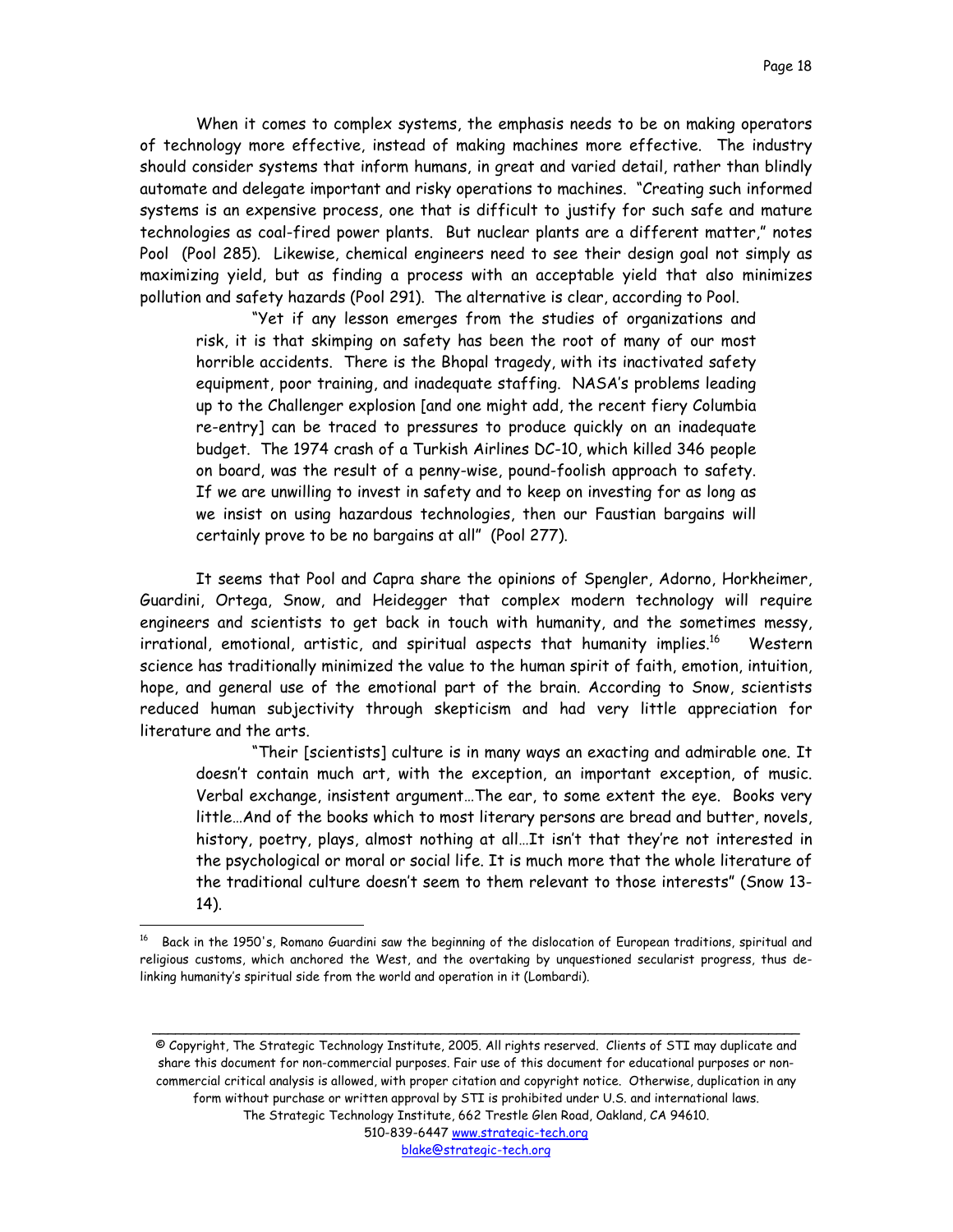There has been a mechanistic claim among scientists that living organisms are nothing more than very complex physico-chemical systems (Hempel 101). This led to a view among scientists that scientific theories could be applied to social phenomena, and they should be described, analyzed, and explained in terms of the situations of the individual agents involved in them and by reference to the laws and theories concerning individual human behavior (Hempel 110). This view has also been called *scientism*.<sup>17</sup> Robert Jastrow, the founder of NASA's Goddard Institute, observes, "Scientists cannot bear the thought of a natural phenomenon which cannot be explained, even with unlimited time and money. There is a kind of religion in science; it is the religion of a person who believes there is order and harmony in the universe. Every event can be explained in a rational way as the product of some previous event; every event must have its cause" (Jastrow 113).

Because we have adopted a faith in science, it is clear that modern humanity will reject any non-rational explanation of problems and solutions.<sup>18</sup> However, scientific reduction of problems and solutions to pure mechanistic explanations is contrary to human experience and will also likely be rejected. Scientism's assignment of an omnipotent role to science, of solving all problems and clarifying all things, and of deifying nature while secularizing religion can lead science to be what Robert Fischer refers to as, "…like other ideologies, [science] tends to be systematic, authoritarian, and to be held tenaciously" (Fischer 68).

Science cannot ever hope to realistically answer the big questions facing humanity. Being based upon observation and testing, science is at an impasse when it comes to things that cannot be observed, measured, tested, and predicted. Social problems transcend mathematical description and involve emotions that cannot be touched, measured, or manipulated successfully. Worse still, technical solutions often only address changes in technique that might relieve the symptoms, but do not demand changes in human values or morality, which ultimately affect many underlying causes (Meadows 155-159).

Science is a search for truth and truth is limited to the facts of nature that are there for observation via our senses. As a result, technology cannot emulate human feelings

 $\overline{a}$ 

<span id="page-18-1"></span><sup>18</sup> Will and Ariel Durant argue that the replacement of Christian with secular institutions is the culmination and critical result of the Industrial Revolution, which replaced agriculture and its faith in annual rebirth and the mystery of growth with the humming daily litany of machines and its resulting mechanistic outlook on life (Durant 47-48).

© Copyright, The Strategic Technology Institute, 2005. All rights reserved. Clients of STI may duplicate and share this document for non-commercial purposes. Fair use of this document for educational purposes or noncommercial critical analysis is allowed, with proper citation and copyright notice. Otherwise, duplication in any form without purchase or written approval by STI is prohibited under U.S. and international laws. The Strategic Technology Institute, 662 Trestle Glen Road, Oakland, CA 94610. 510-839-6447 www.strategic-tech.org

\_\_\_\_\_\_\_\_\_\_\_\_\_\_\_\_\_\_\_\_\_\_\_\_\_\_\_\_\_\_\_\_\_\_\_\_\_\_\_\_\_\_\_\_\_\_\_\_\_\_\_\_\_\_\_\_\_\_\_\_\_\_\_\_\_\_\_\_\_\_\_\_\_\_\_\_\_\_\_\_\_\_\_

<span id="page-18-0"></span> $17$  Scientism is not science. It is the affirmation that there is no other realm than matter and energy, no knowledge other than scientific knowledge, and no areas of investigation, including philosophy, humanities, and social sciences, should be spared scientific scrutiny (Fischer 68). Scientism has its roots in the perspectives of many great philosophers and scientists. For example, Spinoza and Einstein believed that God was the sum total of all the physical laws which describe the universe. When Pierre Simon, the Marquis de Laplace, presented a copy of his work on the mathematics of physical laws to Napoleon in 1798, the Emperor asked as to the mention of God in the text. Laplace's response was an arrogant, "Sire, I have no need for that hypothesis" (Henahan 9). Francis Bacon proclaimed science as the religion of modern emancipated man (Durant 47).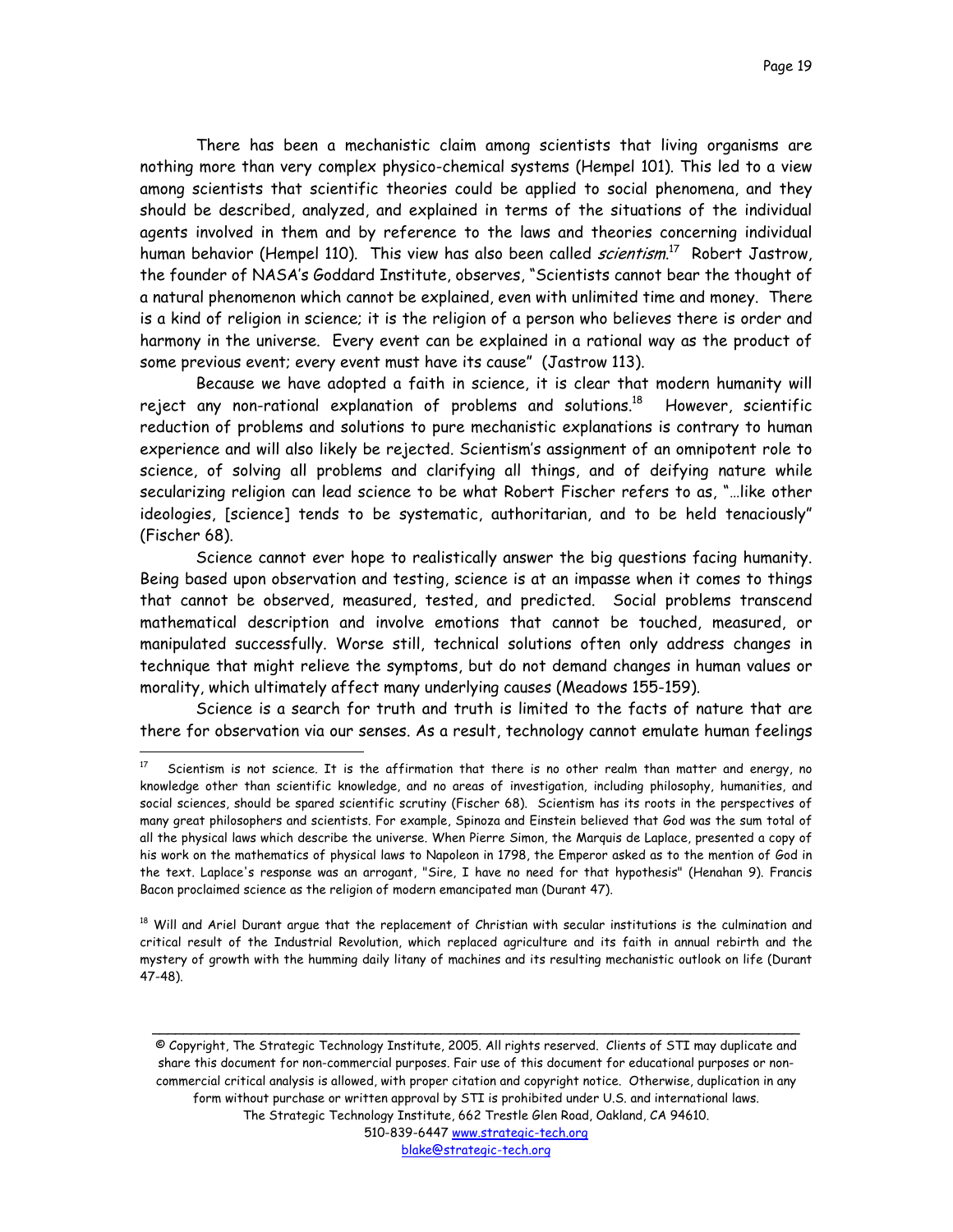and science cannot define God. Heidegger believed that technology and science had certain limits on them, so assuming that they are the totality of knowledge is a mistake. In fact, just as purely technological approaches to human problems cannot solve all problems, he seemed to argue for a more balanced and broadened view of knowledge. Technology is the most dangerous when humans believe we know all the answers or when we think that the only relevant answers are those framed by the human worldview (Heidegger 21-29). To Heidegger, technology operating out of touch with Being shows human arrogance at its worst. Likewise, religions would agree that humans operating cut off from God is the source of all of humanity's problems. So, religions would advise humans to stay open to divine inspiration from God, just as Heidegger would advise that we stay open to inspiration from Being.[19](#page-19-0)

A workable approach for modern society is the reconciliation of the religious and scientific schools of thought in a manner that recognizes that they are not inconsistent with each other when they restrict their scope and energies to what each school does best. Religion could tell us where to look, and science could determine how the process occurred. Science should focus on the physical realm of cause, effect, and solution. The scientific values of truth, objectivity, dissent, independence, respect, and supranationality could solve many of our most pressing medical problems. Religion should focus on the non-physical realm of universal meaning, personal morals, interpersonal relationships, and societal value, which often break down in periods of traumatic change.

In such a complex unknowable world of the infinitely large and the infinitely small, perhaps there is a role for art to help with nature's 'unconcealment,' as Heidegger would state it (Heidegger, *Origin of Art* 649-701). Aristotle also reminded us that art finishes the job when nature leaves something undone. In essence, he states that there is a place for both non-rational approaches and rational ones. This is an important lesson for a culture that depends heavily upon science and technology. In times of severe crisis, humanity needs the fusion of science to nurse the body plus religion and art to minister to the spirit.<sup>20</sup>

Since phenomena outside of our physical realm of experience are, by definition, foreign to science and native to religion, our feeling, intuition, and connectedness can certainly assist in answering complex questions. When scientists and engineers start listening to theologians and artists, and this latter group starts, not only listening, but also

 $\overline{a}$ 

© Copyright, The Strategic Technology Institute, 2005. All rights reserved. Clients of STI may duplicate and share this document for non-commercial purposes. Fair use of this document for educational purposes or noncommercial critical analysis is allowed, with proper citation and copyright notice. Otherwise, duplication in any form without purchase or written approval by STI is prohibited under U.S. and international laws. The Strategic Technology Institute, 662 Trestle Glen Road, Oakland, CA 94610. 510-839-6447 www.strategic-tech.org

\_\_\_\_\_\_\_\_\_\_\_\_\_\_\_\_\_\_\_\_\_\_\_\_\_\_\_\_\_\_\_\_\_\_\_\_\_\_\_\_\_\_\_\_\_\_\_\_\_\_\_\_\_\_\_\_\_\_\_\_\_\_\_\_\_\_\_\_\_\_\_\_\_\_\_\_\_\_\_\_\_\_\_

<span id="page-19-0"></span><sup>&</sup>lt;sup>19</sup> Heidegger talks of man's interconnectedness with Being. Humans need Being and Being needs humans. Being's potential is achieved through human activities and human activities are pushed forward by the insightful unconcealments of Being. Heidegger seems to say that Being works through people to recreate divinity. For after all, wasn't Heidegger's Being another way to characterize the creative force of God?

<span id="page-19-1"></span><sup>&</sup>lt;sup>20</sup> This is not a 21st-century concept. The 12th-century masters of the School of Chartres asserted that the laws of nature were worthy subjects of investigation by the human mind, since both are encompassed within the divine universe and its design (Goldstein 69-70). In the 13th century, Thomas Aquinas gave a sound philosophical argument that scientific rationalism and empiricism are perfectly compatible with mystic and religious concepts of the world, as long as rationalism remains aware of its metaphysical limitations (Goldstein 70).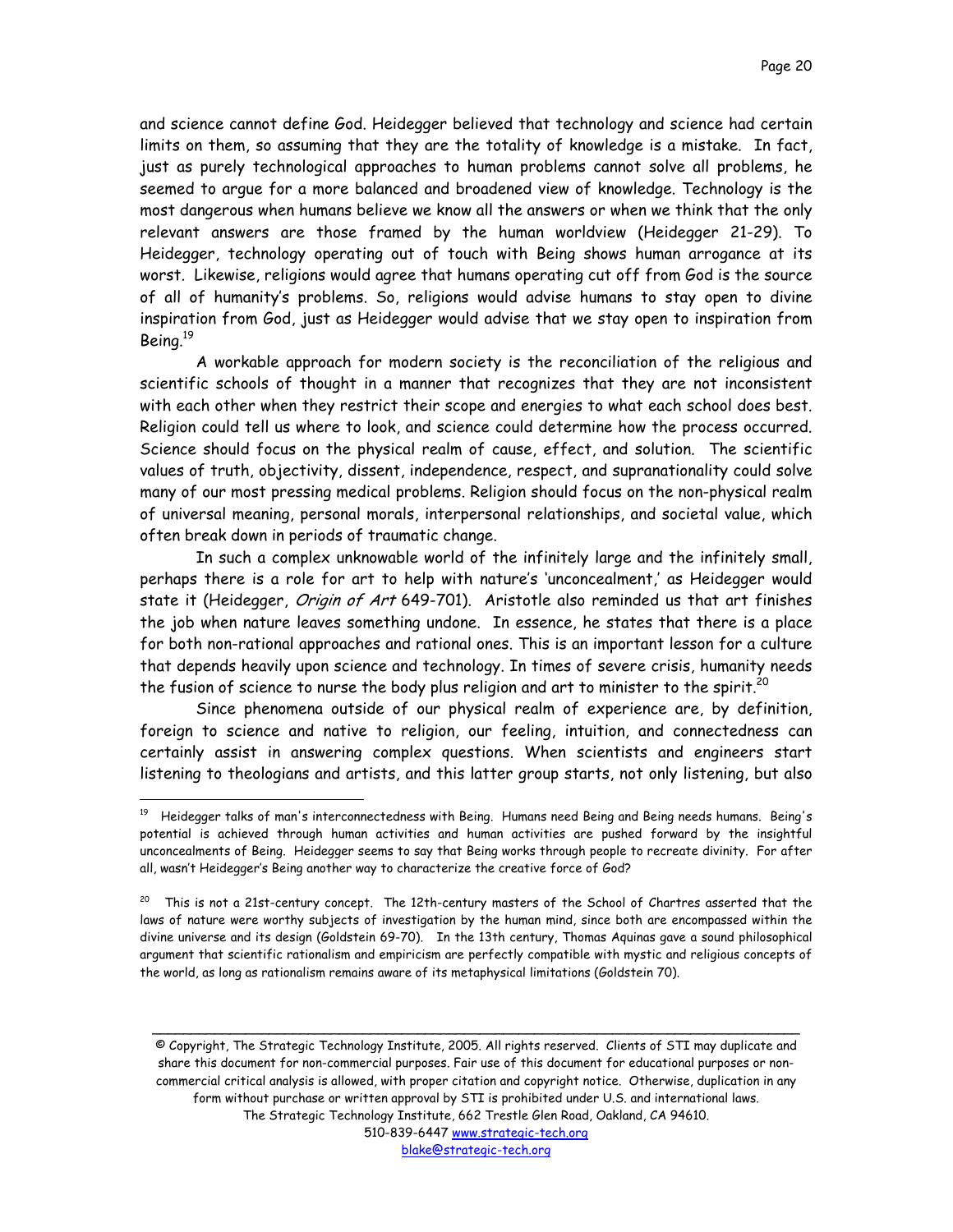understanding and practicing science and technology, we may be on our way to resolving these ultimate questions in a more holistic fashion.

> God is behind all things, but all things conceal God. -- Victor Hugo

## **Primary Works Cited**

Bronowski, Jacob. **Science and Human Values**. New York: Harper & Row, 1956.

- Capra, Fritjof. **The Hidden Connections: Integrating the Biological, Cognitive, and Social Dimensions of Life into a Science of Sustainability.** New York: Doubleday, 2002.
- Cole, K.C. **The Universe and the Teacup; The Mathematics of Truth and Beauty**. New York: Harcourt Brace & Company, 1998.
- Dorf, Richard C. **Technology, Society and Man**. San Francisco: Boyd & Fraser , 1974.
- English-Lueck, Jan. A. **Cultures @ Silicon Valley**. Stanford, CA: Stanford University Press, 2002.
- Fischer, Robert. **Science, Man & Society**. Philadelphia: W. B. Saunders, 1975.
- Guardini, Romano. Letters from Lake Como: Explorations in Technology and the Human Race. **Resourcement; Retrieval & Renewal in Catholic Thought.**
- Hammond, R. H., Buck, C. P., Rogers, W. B., Walsh, G. W., Ackert, H. P. **Engineering Graphics**. New York: The Ronald Press, 1971.
- Heidegger, Martin. **The Question Concerning Technology and Other Essays**. Trans. W. Lovitt. New York: Harper & Row, 1977.
- Heidegger, Martin. The Origin of the Work of Art, **Philosophies of Art & Beauty**. Ed. A Hofstadter. New York: Vintage Press, 1964.
- Hempel, Carl G. **Philosophy of Natural Science.** Englewood Cliffs, NJ: Prentice Hall, 1966. Horkheimer, Max and Adorno, Theodor W. **Dialectic of Enlightenment**. London: Verso, 1979. Jastrow, Robert. **God and the Astronomers**. New York: W.W. Norton & Company, 1978.
- Leroi-Gourhan, André. **Gesture and Speech**. Berger, Anna Bostock, Trans. Cambridge: The MIT Press, 1993.
- Loomis, Louise R. **Aristotle, On Man and the Universe**. Roslyn, NY: Walter J. Black, Inc., 1943.
- Martin, M. W. and Schinzinger, R. **Ethics in Engineering**. New York: McGraw-Hill, 1983.
- McClellan, James E. and Dorn, Harold. **Science and Technology in World History, An Introduction.** Baltimore: The Johns Hopkins University Press, 1999.

© Copyright, The Strategic Technology Institute, 2005. All rights reserved. Clients of STI may duplicate and share this document for non-commercial purposes. Fair use of this document for educational purposes or noncommercial critical analysis is allowed, with proper citation and copyright notice. Otherwise, duplication in any form without purchase or written approval by STI is prohibited under U.S. and international laws. The Strategic Technology Institute, 662 Trestle Glen Road, Oakland, CA 94610.

\_\_\_\_\_\_\_\_\_\_\_\_\_\_\_\_\_\_\_\_\_\_\_\_\_\_\_\_\_\_\_\_\_\_\_\_\_\_\_\_\_\_\_\_\_\_\_\_\_\_\_\_\_\_\_\_\_\_\_\_\_\_\_\_\_\_\_\_\_\_\_\_\_\_\_\_\_\_\_\_\_\_\_

510-839-6447 www.strategic-tech.org blake@strategic-tech.org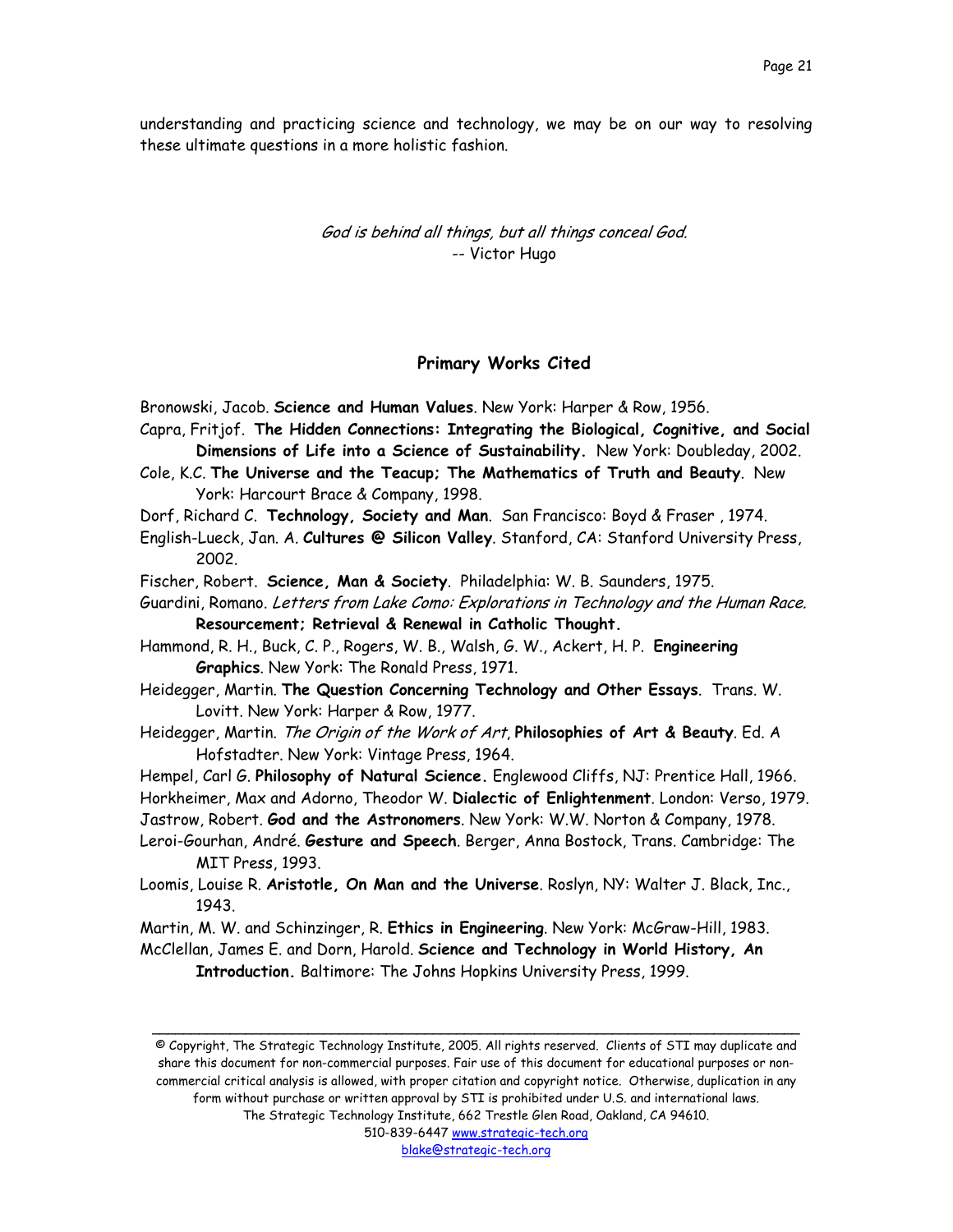- Ortega y Gasset, José. **History as a System and other Essays Toward a Philosophy of History**. New York: W.W. Norton & Company, 1962.
- Pool, Robert. **Beyond Engineering: How Society Shapes Technology**. Oxford: Oxford University Press, 1997.

Snow, Charles P. **The Two Cultures**. Cambridge: Cambridge University Press, 1998.

Spengler, Oswald. **The Decline of the West**, Abridged Edition. Atkinson, Charles F., Trans. Oxford: Oxford University Press, 1991.

# **Secondary Works Cited**

- Adams, Hazard, ed. **Critical Theory Since Plato**, Second Edition. New York: Harcourt College Publishers, 1992.
- Assmann, Jan. **The Mind of Egypt.** Jenkins, Andrew, Trans. New York: Metropolitan Books, 2002.
- Boorstin, Daniel J. **The Discoverers**. New York: Random House, 1983.
- Bottero, Jean. **Mesopotamia: Writing, Reasoning, and the Gods**. Bahrani, Zainab and Van De Mieroop, Marc, Trans. Chicago: The University of Chicago Press, 1992.
- Burke, James. **Connections**. New York: Little Brown & Co., 1978.
- Capra, Fritjof. **The Turning Point**. New York: Simon and Schuster, 1982.
- Cohen, I. Bernard. **Revolution in Science**. Cambridge: The Belknap Press of Harvard University Press, 1985.
- Davidson, Basil. **Africa in History.** New York: Simon & Schuster, 1991.
- DeCamp, L. Sprague. **The Ancient Engineers**. New York: Ballantine Books, 1976.
- Derry, T.K. and Williams, Trevor I. **A Short History of Technology From the Earliest Times to A.D. 1900**. Oxford: The Oxford University Press, 1960.
- Drake, Stillman. **Galileo at Work**. Chicago: The University of Chicago Press, 1978.
- Durant, Will and Ariel. **The Lessons of History.** New York: Simon & Schuster, 1968.
- Edwards, I.E.S. **The Pyramids of Egypt**. London: Penguin Books, 1993.
- Frere, Jean-Claude. **Leonardo: Painter, Inventor, Visionary, Mathematician, Philosopher, Engineer.** Paris: Finest SA/Editions Pierre Terrail, 2001.
- "Galton, Sir Francis." **Britannica Concise Encyclopedia**. 2005. Encyclopædia Britannica Premium Service, 1 June 2005

<http://www.britannica.com/ebc/article?tocId=9365185>.

- Goldstein, Thomas. **Dawn of Modern Science.** Boston: Houghton Mifflin, 1980.
- Grimal, Nicolas. **A History of Ancient Egypt**. Shaw, Ian, Trans. Oxford: Blackwell Publishers, Ltd., 2000.
- Guernsey, Lisa. Management: You've Got Inappropriate Mail. **The New York Times**, April 5, 2000.

© Copyright, The Strategic Technology Institute, 2005. All rights reserved. Clients of STI may duplicate and share this document for non-commercial purposes. Fair use of this document for educational purposes or noncommercial critical analysis is allowed, with proper citation and copyright notice. Otherwise, duplication in any form without purchase or written approval by STI is prohibited under U.S. and international laws. The Strategic Technology Institute, 662 Trestle Glen Road, Oakland, CA 94610.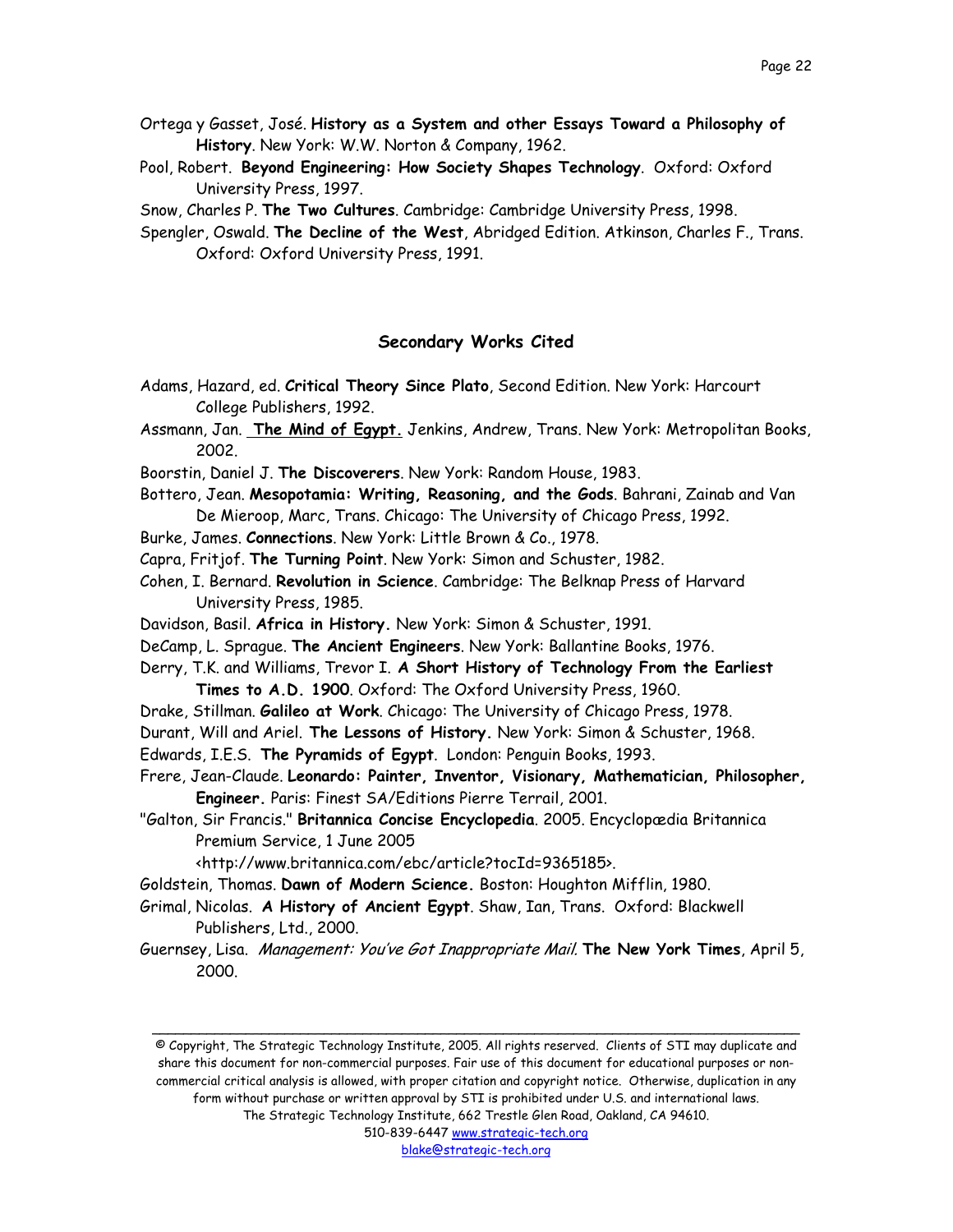- Harrison, Anna J. Commentary in **Science, Technology & Human Values**. Boston: John Wiley & Sons for Harvard and MIT,Vol. 9. , Issue. 1., Winter 1984, No.46.
- Henahan, John F., ed. **The Ascent of Man; Sources and Interpretations.** Boston: Little, Brown and Company, 1975.

"Heidegger, Martin," **Microsoft® Encarta® Online Encyclopedia 2005**.

http://encarta.msn.com © 1997-2005 Microsoft Corporation. All Rights Reserved.

Hoffman, Michael A. **Egypt Before the Pharaohs**. New York: Dorset Press, 1979.

- Hogben, Lancelot. **Mathematics for the Million: How to Master the Magic of Numbers**. Woodbridge: Merlin Press Limited, 1999.
- Hornung, Erik. **History of Ancient Egypt.** Lorton, David, Trans. Ithaca, New York: Cornell University Press, 1999.
- Jackson, John G. **Introduction to African Civilizations**. Secaucus, New Jersey: The Citadel Press, 1970.
- Johnson, George. At Lawrence Berkeley, Physicists Say a Colleague Took Them for a Ride. **New York Times**, October 15, 2002.
- Lessig, Lawrence. The Architecture of Privacy, Draft 2. Presented at the Taiwan Net '98 conference. Taipei, March 1998.
- Lombardi, John J. *Gadgets and God: What's a Disciple to Do?* National Shrine of Our Lady of Lourdes.

[http://www.emmitsburg.net/grotto/father\\_jack/2003/gadgets\\_and\\_god.htm,](http://www.emmitsburg.net/grotto/father_jack/2003/gadgets_and_god.htm) June 1, 2005.

Meadows, Donella H. and Dennis L.; Randers, Jorgen; Berherns, William W. **The Limits to Growth: A Report for the Club of Rome's Project on the Predicament of Mankind**, Second Edition. Washington: Potomac Associates, 1974.

Mesthene, Emmanuel G. **Technological Change**. New York: Mentor, 1970

Michalko, Michael. Thinking Like a Genius: Eight Strategies Used by the Supercreative, from Aristotle and Leonardo to Einstein and Edison. **Exploring Your Future: Living, Learning, and Working in the Information Age.** Cornish, Edward, ed. Bethesda: World Future Society, 2000.

- Morenz, Siegfried. **Egyptian Religion**. Keep, Ann E., Trans. Ithaca, New York: Cornell University Press, 1992.
- Murray, Peter, and Mary Murray. **The Art of the Renaissance**. New York: Thames & Hudson, 1963.
- Nunn, John F. **Ancient Egyptian Medicine.** Norman, Oklahoma: University of Oklahoma Press, 1996.
- Oppenheim, A. Leo. **Ancient Mesopotamia: Portrait of a Dead Civilization.** Chicago: The University of Chicago Press, 1977.
- Orwell, George. **Orwell's Nineteen Eighty-Four**, 2nd ed. Irving Howe, Ed. New York: Harcourt, Brace, Jovanovich, Inc., 1982, pp. 3-205.
- Platt, Joseph B. The Value of Science and Technology to Human Welfare. **Bulletin of the Atomic Scientists**. October, 1973.

© Copyright, The Strategic Technology Institute, 2005. All rights reserved. Clients of STI may duplicate and share this document for non-commercial purposes. Fair use of this document for educational purposes or noncommercial critical analysis is allowed, with proper citation and copyright notice. Otherwise, duplication in any form without purchase or written approval by STI is prohibited under U.S. and international laws. The Strategic Technology Institute, 662 Trestle Glen Road, Oakland, CA 94610.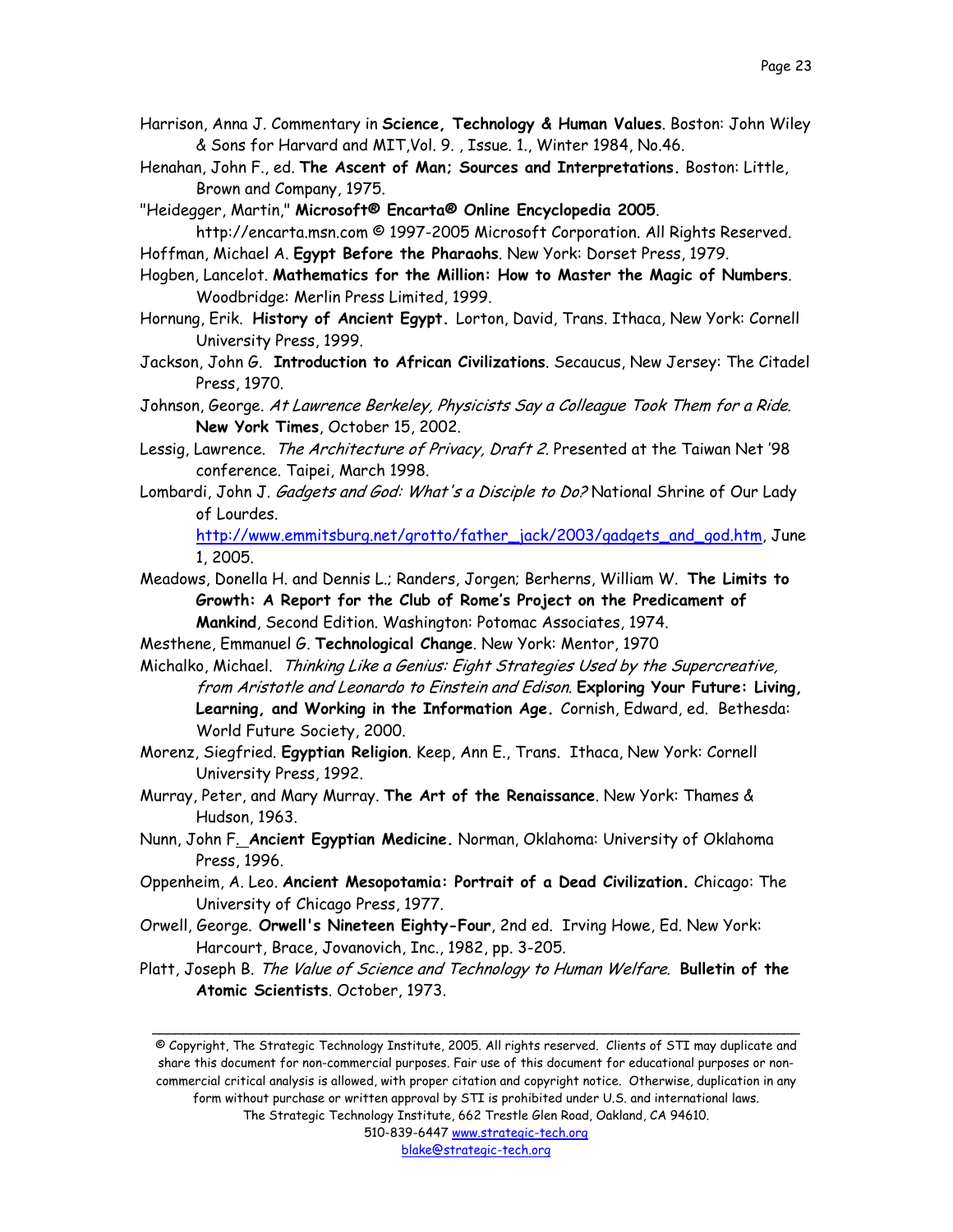- Pollack, Andrew. Scientists Ponder Limits on Access to Germ Research. **New York Times**, November 27, 2001.
- Redford, Donald B. **The Ancient Gods Speak: A Guide to Egyptian Religion.** New York: Oxford University Press, 2002.
- Roaf, Michael. **Cultural Atlas of Mesopotamia and the Ancient Near East**. Oxfordshire: Andromeda Oxford Limited, 1966, Rev. 2002.
- Rosen, Jeffrey. Silicon Valley's Spy Game. **The New York Times**, April 14, 2002.
- Sagan, Carl. **Broca's Brain**. New York: Random House, 1974.
- Sagan, Carl. **The Cosmic Connection.** Garden City, NY: Anchor Books, 1973.
- Saggs, H. W. F. **Civilization Before Greece and Rome.** New Haven: Yale University Press, 1992.
- Saphir, Richard L. Letter to the editor. **The New York Times**, March 16, 2000.
- Shaw, Jonathan. Who Built the Pyramids? **Harvard Magazine**. July-August 2003: Volume 105, Number 6, pp. 42-99.
- Skillen, A. J. The Ethical Neutrality of Science and the Method of Abstraction; The Case of Political Economy. **The Philosophical Forum**; Vol. XI, No.3, Spring 1980.
- Stone, I.F. **The Trial of Socrates**. Boston: Little, Brown and Company, 1988.
- Strouhal, Eugen. **Life of the Ancient Egyptians**. Norman, Oklahoma: University of Oklahoma Press, 1992.
- Van Os, Henk. **The Black Death and Sienese Painting: A Problem of Interpretation**. Trans. Michael Hoyle. Vol. 4 No. 3, Sept. 1981
- White, Michael. **Leonardo: The First Scientist**. New York: St. Martin's Griffin, 2000.
- Whitehead, Alfred N. **Science and the Modern World**. Philadelphia: The Franklin Library, 1979.
- Yellin, Joel. Commentary in **Science, Technology, & Human Values**. Boston: John Wiley & Sons for Harvard and MIT, Vol. 9, Iss. 1, Winter 1984, No.46.

© Copyright, The Strategic Technology Institute, 2005. All rights reserved. Clients of STI may duplicate and share this document for non-commercial purposes. Fair use of this document for educational purposes or noncommercial critical analysis is allowed, with proper citation and copyright notice. Otherwise, duplication in any form without purchase or written approval by STI is prohibited under U.S. and international laws. The Strategic Technology Institute, 662 Trestle Glen Road, Oakland, CA 94610. 510-839-6447 www.strategic-tech.org blake@strategic-tech.org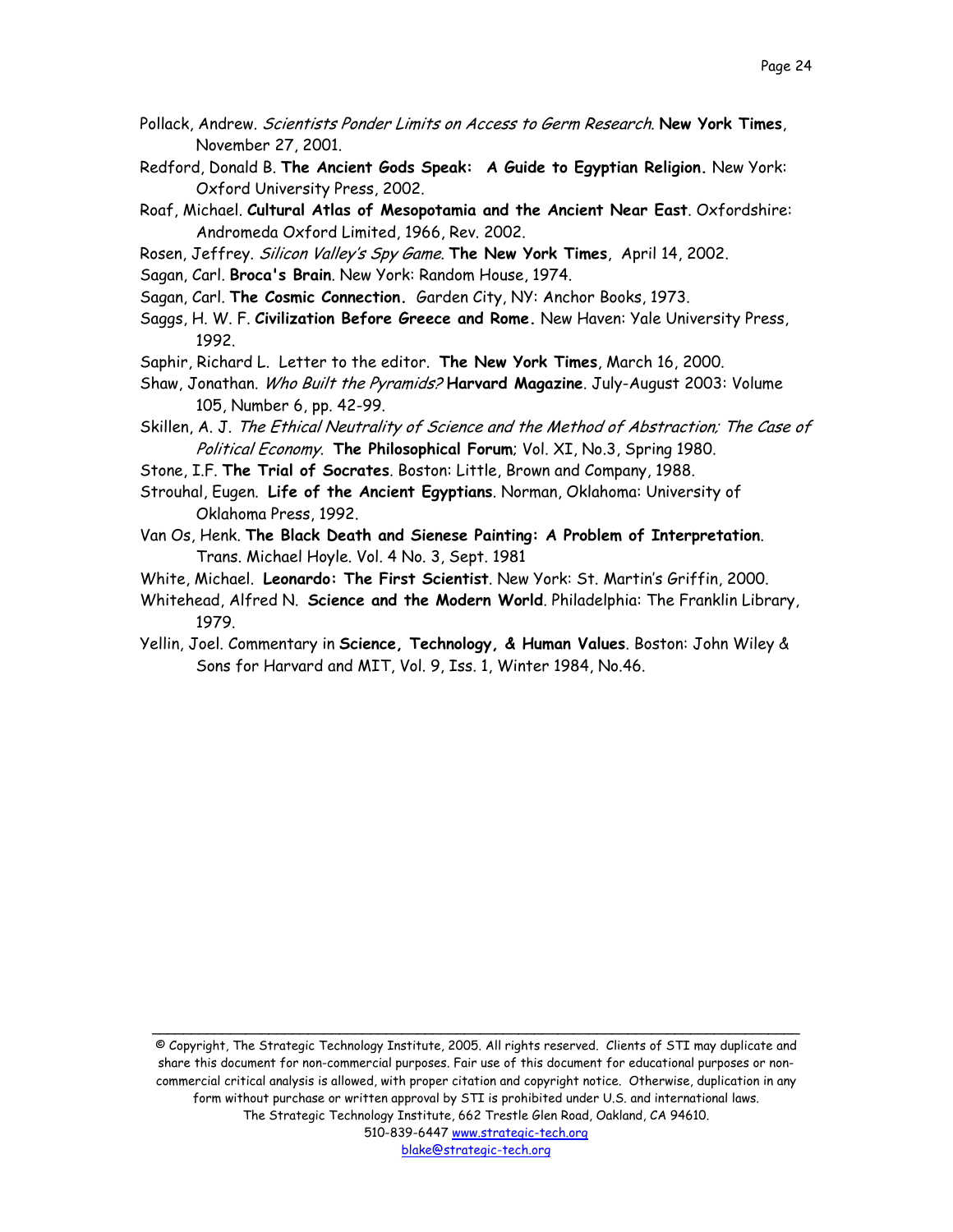# **End Notes**

#### <sup>i</sup> **Can Science Really Determine Truth?**

 $\overline{a}$ 

Discovering truth is a core human passion that is also fundamental to the tangible processes of scientific inquiry. Perhaps, because we know so few things with certainty, we value the search for truth. Much of the modern scientific method owes its approach to the mimetic assumptions of Socrates and Plato, and to the substantial refinements to Plato's metaphysics by Aristotle. As such, Aristotle's metaphysics defined a valid approach to seeking knowledge and his poetics defined metrics by which the scientific community still determines truth. However, truth in science is transitory. Scientific truth evolves based upon new knowledge and an internal competition among ideas within the scientific community. By examining the structure of scientific change, one notices parallels with the evolution of aesthetic theories, each of which are products of their particular time, culture, and worldview. It is also clear that, within the scientific community, classical aesthetics frame the goals and provide the philosophical outlook that guides the search.

Plato, relaying the point of view of his teacher, Socrates, in his Dialogues, affirmed the belief that real knowledge was unobtainable. It depended on an absolute definition, which was inaccessible (Stone 39). To Plato absolute truth was unattainable because he believed that what we see around us is merely an image. Using an allegorical style, Plato argued that reality was to be found in 'ideas' or perfect 'forms,' not in the world of 'appearances' (Adams 11). He believed that there was another world of ideas and truth around us that we could not directly touch with our human senses.

Likewise, the late astronomer and Cornel professor Carl Sagan (1934-1996) pointed out that our modern scientific method of inquiry is also based upon our senses. Since we inhabit physical space and time, phenomena outside this realm, things of the microscopic world of the interior of atoms or the macroscopic world of the universe, are beyond our physical senses. Although, one may use electron microscopes to probe the atom or radio telescopes to study the universe, we cannot escape the fact that these are merely devices that transform signals into the forms that our senses can recognize (Sagan, **Cosmic** 15-16). K.C. Cole notes that, "…truth can be highly counterintuitive and sense is hardly common" (Cole 6). She explains that there is great difficulty in getting true information from what we call the 'real world,' since we only glimpse that world through patterns or signals that are created, at least in part, outside ourselves (Cole 39). Also, Cole notes that scientists can only measure those things that are known or suspected to actually be there (Cole 48). We also miss a great deal because we perceive only things on our own scale and the sheer complexity of nature, where every part influences every other part, creating a tight weave of causes and consequences are much too knotted to untangle (Cole 58, 77). In addition, signals make sense only in context. In a different context, the same message can have no meaning at all. Cole explains that if one sends someone a message in code, but they have no way to decode it, one's message has no more information than total nonsense (Cole 86). Therefore, if one understands human limitations, one will be forced to understand the limitations of science and why science alone cannot capture the breathtaking enormity of the world outside human senses. Plato was correct -- Humans cannot know all things.

However, Plato separated form and content in a way that allowed the power of reason, logic, and allegory to get one closer to the truth. Plato's mimetic philosophy of natural order holds that the ability to attain true knowledge is accomplished through a difficult path of acquisition -- a journey

\_\_\_\_\_\_\_\_\_\_\_\_\_\_\_\_\_\_\_\_\_\_\_\_\_\_\_\_\_\_\_\_\_\_\_\_\_\_\_\_\_\_\_\_\_\_\_\_\_\_\_\_\_\_\_\_\_\_\_\_\_\_\_\_\_\_\_\_\_\_\_\_\_\_\_\_\_\_\_\_\_\_\_

© Copyright, The Strategic Technology Institute, 2005. All rights reserved. Clients of STI may duplicate and share this document for non-commercial purposes. Fair use of this document for educational purposes or noncommercial critical analysis is allowed, with proper citation and copyright notice. Otherwise, duplication in any form without purchase or written approval by STI is prohibited under U.S. and international laws. The Strategic Technology Institute, 662 Trestle Glen Road, Oakland, CA 94610. 510-839-6447 www.strategic-tech.org blake@strategic-tech.org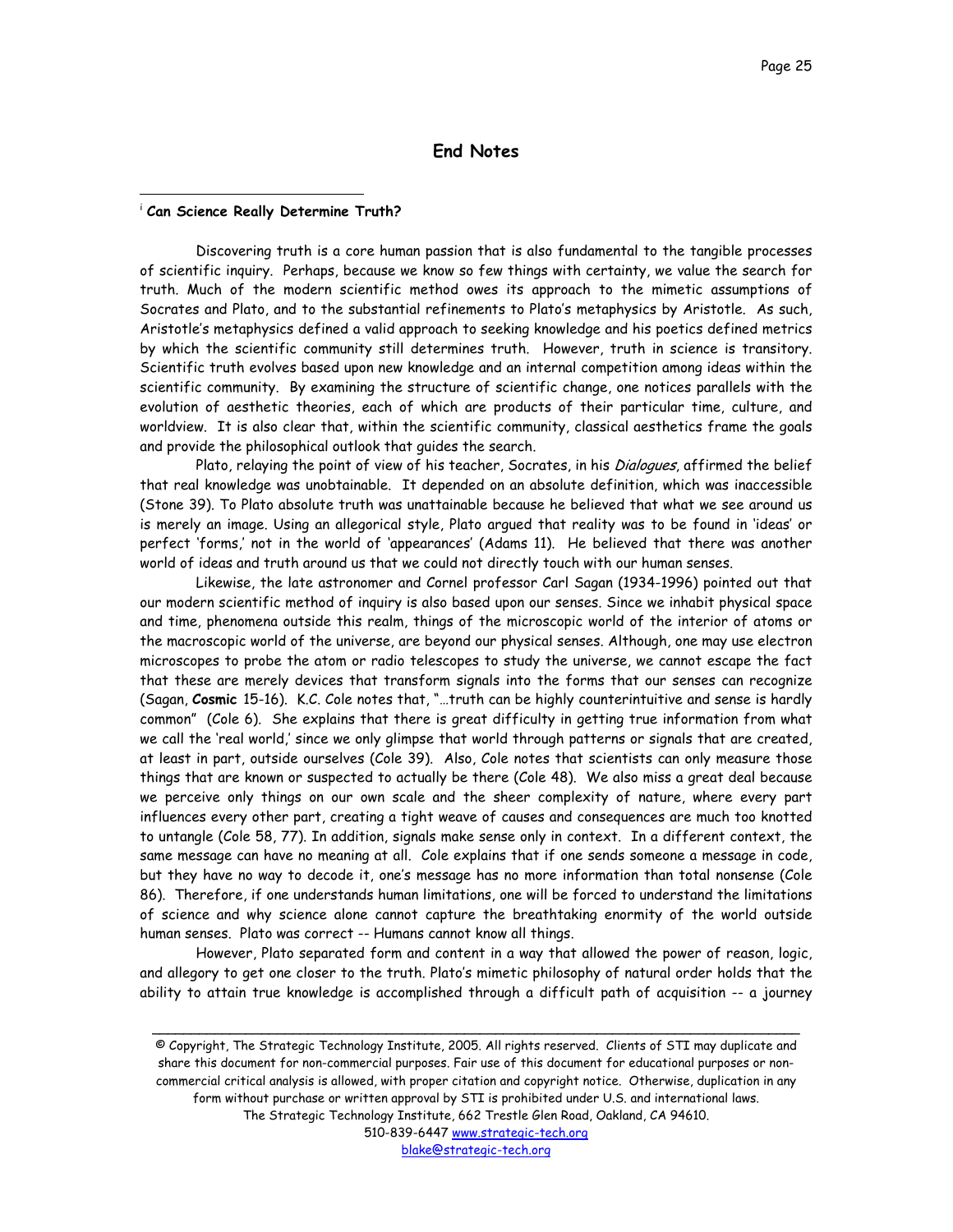within the mind (Adams 11). Therefore, getting closer to the truth in the real world requires dealing with probabilities, natural variations, and perfect blocks of logical propositions. As Cole suggests, "You see something and then try everything you can think of to make it go away; you turn it upside down and inside out, and push on it from every possible angle. If it's still there, maybe you've got something" (Cole 96). Likewise, the Marquis de Laplace noted that, "… nearly all our knowledge is problematical; and in the small number of things we know with certainty, even in the mathematical sciences themselves, the principle means for ascertaining truth – induction and analogy – are based on probabilities" (Cole 147). Platonic logical truth and unambiguous conclusions are found by following clear rules of deduction. Truth, in this sense, is relative to the seeker's level of knowledge. We experience this today when science makes a discovery, it seems to only peel off layers of a neverending "ever juicier mystery," as Frank Oppenheimer called it (Cole 49). Regardless, to Plato, truth emerged through the power of reason and we observe truth as making sense. As such, the scientific community came to understand that the physical realm of nature is real, orderly, and, in part, understandable, or as Max Planck stated, "That is real which can be measured" (Heidegger, **Technology** 169).

 $\overline{a}$ 

However, to what extent can one actually know nature? Aristotle believed that the truth was in the material and he searched for the universals that lead one to truth. Mathematics also offers powerful ways to get closer to the truth. Carl Sagan eloquently expressed our potential and limitations as he compared our physical realm to the world of a grain of salt. Since there are more atoms in salt than connections in our brains, we can never expect to know everything with certainty in the microscopic world of a grain of salt. Just as unknowable are phenomena on the cosmic scale of the universe (Sagan, **Broca** 15-16). However, if we use the empirical approach and seek out regularities and principles, we can understand both the grain of salt and the universe through extrapolation. Cole suggests that, "The fact that patterns repeat allows us to formulate laws of nature – really, recipes encoded in equations that describe relationships that repeat over and over again" (Cole 72). She concludes that math helps scientists articulate, manipulate, and discover reality (Cole 7). We may never understand everything, but one can get some pretty good indications that allow rational conclusions to be drawn.

Therefore, science is usually considered by Western society as one of the highest forms of mental activity -- one with truth as its goal. Heidegger notes that, '…science, as a theory of the real, …stakes everything on grasping the real purely. It does not encroach upon the real in order to change it. Pure science, we proclaim, is disinterested" (Heidegger**, Technology** 167). In an absolute sense, truth and neutrality in science are limited to the facts of nature that are there for observation via our senses. In a less absolute sense, truth in science is limited to that which is directly observed and sensed by the observer. Even here any expression of absolute truthfulness is limited by the time and space relationships between the observer and that which is being observed, and also by the restrictions inherent in the use of language to express the observation. Anything beyond this is, in effect, a belief rather than absolute, true knowledge. In brief, it is impossible to separate fact in nature from one's own interpretation of it (Fischer 5-7).

Today, it is clear that the biases, interpretations, and economic interests reinforce the nonneutrality of science and technology. Just as technology is driven by desires and goals, science is clouded by biases and economic imperatives. In a society where one's livelihood via either corporate employment, government grants, or academic research publication requirements is literally what feeds scientists and their families, what institutional support is needed so scientists will be more apt to

© Copyright, The Strategic Technology Institute, 2005. All rights reserved. Clients of STI may duplicate and share this document for non-commercial purposes. Fair use of this document for educational purposes or noncommercial critical analysis is allowed, with proper citation and copyright notice. Otherwise, duplication in any form without purchase or written approval by STI is prohibited under U.S. and international laws. The Strategic Technology Institute, 662 Trestle Glen Road, Oakland, CA 94610. 510-839-6447 www.strategic-tech.org

\_\_\_\_\_\_\_\_\_\_\_\_\_\_\_\_\_\_\_\_\_\_\_\_\_\_\_\_\_\_\_\_\_\_\_\_\_\_\_\_\_\_\_\_\_\_\_\_\_\_\_\_\_\_\_\_\_\_\_\_\_\_\_\_\_\_\_\_\_\_\_\_\_\_\_\_\_\_\_\_\_\_\_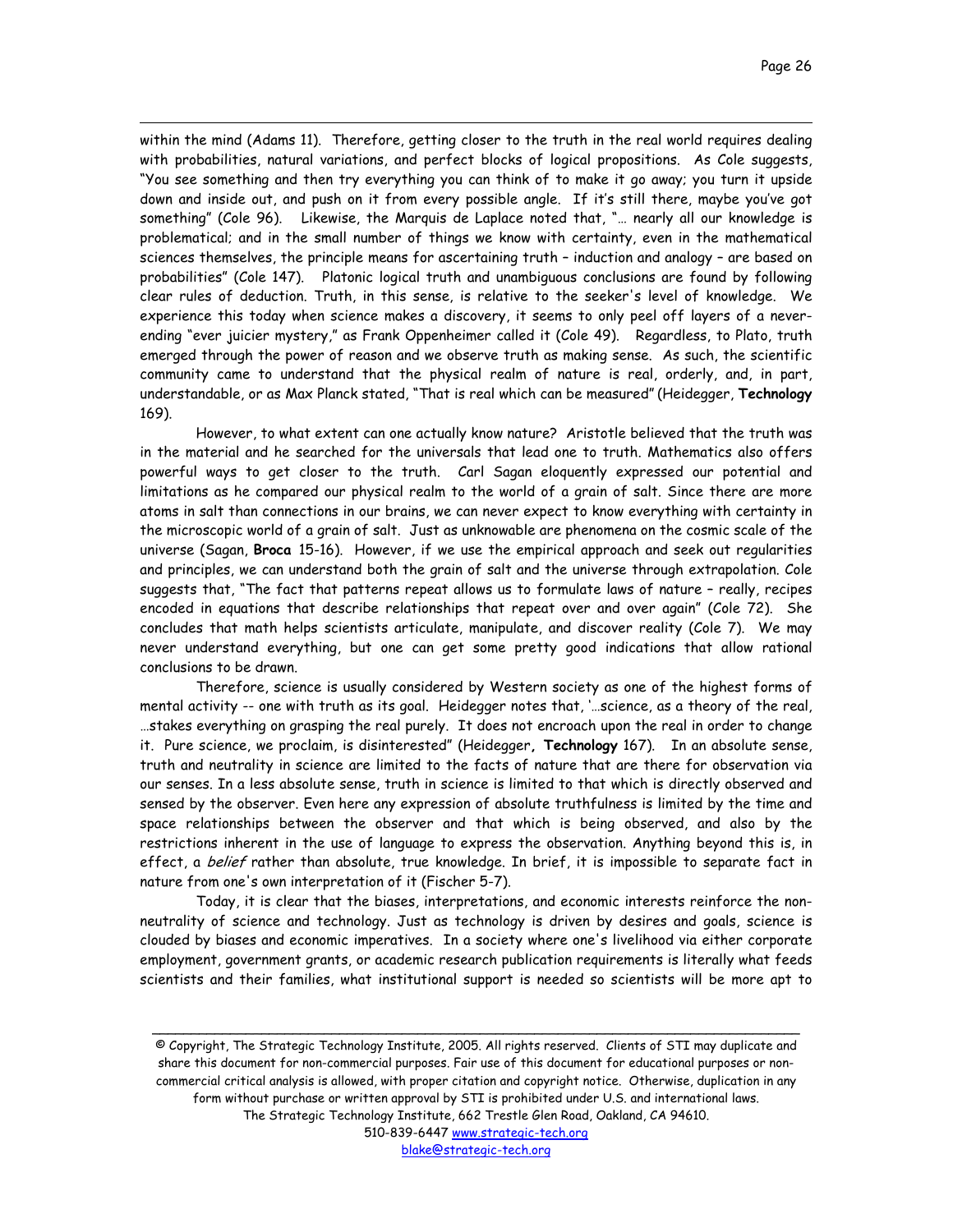make ethical decisions and be rewarded rather than punished for whistle-blowing? Whistle blowers, such as David Parnas, who saw the inherent danger in the objective of the Strategic Defense Initiative (SDI), seemed constantly challenged by peers who went along with the doomed SDI research, as part of the funding game, even though they knew the system could not work. Rationalizations, such as the government is going to spend the money anyway, we can use the funding to advance the state of computer science, and we can redefine the problem, seemed to be the norm (Parnas 46-52). When institutions and the scientists are bound to make decisions based on personal economics, what can institutions or professional societies do to eliminate this conflict of interest between business objectives and scientific integrity?

 $\overline{a}$ 

The fluid nature of scientific theories, the internally policed dogma of a paradigmatic worldview, and the inherent subjectivity of scientific assessments only serve to weaken the idealized arguments of neutral scientists. Of much more damage, however, is the recent series of revelations of 'junk science' and deliberate fakery within the scientific community. The public has heard or read stories about scientists, even those at prestigious institutions, such as the Lawrence Berkeley Laboratory, who abrogate their professional responsibilities to repeat tests, analyze and validate raw data, and hold their colleagues responsible based on scientific skepticism (Johnson 1-6). There seems to be too much delegation to a narrow set of experts. There is too much polite acceptance of prestigious colleagues' claims without the required skepticism. There seems to definitely be too much of a culture of 'publish first' based on limited data and assume that repeated experiments will prove our projected case true. All of these developments seem to go against the stated tradition of scientific skepticism.

Since the traditional scientific approach developed at a time when wealthy scientists pursued knowledge without so many direct links to commercial institutions and they practiced in a world where instantaneous communications were unavailable, slowing down the rush to profit and rush to publish, is it not reasonable to ask the scientific community to re-evaluate its methods and ethics in light of the new cultural and business realities? Since so many scientists are beholden to commercial or other funding interests and since they have created an almost real-time communicative culture of deference to experts, should the scientific method developed over the past 400 years be revisited in light of the harsh realities of modern society?

In an era when scientific research can be used for both good or evil, as shown by biological research for cures that could also be helpful to bio-terrorists, has the assumption of the neutrality of facts outlived it's usefulness? As science (knowledge) and technology (applications) are increasingly intertwined, must we consider banning certain research, not just restricting the publication of the research? And, if so, who decides? Arguments can be made for continuing the Australian research in mouse pox and genome sequencing of viruses based on convincing agricultural and medical benefits that are possible derivatives of the research (Pollack). Equally strong arguments can be made as to how publication of this research enables terrorists or rogue states to more quickly develop weapons of mass destruction (Pollack). Does this situation help society understand that a certain threshold must exist beyond which it is unsafe to venture in the name of pure research? If we restrict knowledge, what makes us think that others won't eventually make similar discoveries? Is full disclosure safer than restrictions? Does the approach to nuclear weapons limitations provide any guidance to those in biotech? How does one stop Frankenstein?

© Copyright, The Strategic Technology Institute, 2005. All rights reserved. Clients of STI may duplicate and share this document for non-commercial purposes. Fair use of this document for educational purposes or noncommercial critical analysis is allowed, with proper citation and copyright notice. Otherwise, duplication in any form without purchase or written approval by STI is prohibited under U.S. and international laws. The Strategic Technology Institute, 662 Trestle Glen Road, Oakland, CA 94610. 510-839-6447 www.strategic-tech.org blake@strategic-tech.org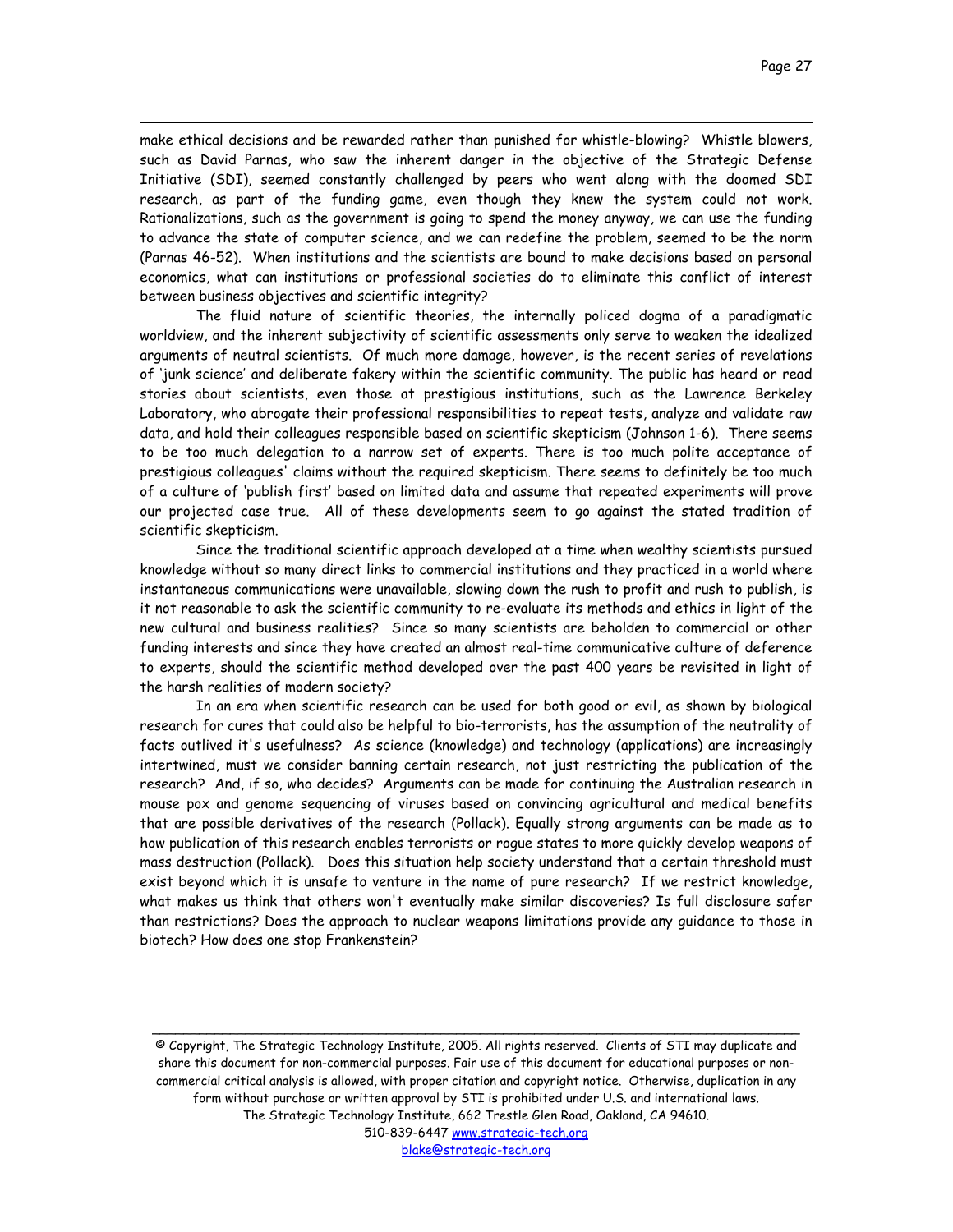# **ii Additional Comments on the Status of Engineers vs. Scientists**

 $\overline{a}$ 

The practice of technology is frequently seen as an art or craft, as distinguished from science, which is seen as precise and based upon established theoretical considerations. As such, scientists also have held certain elitist views and have separated their intellectual pursuits from the 'crass implementation' world of engineers and technicians. As C.P. Snow observed,

"Pure scientists have by and large been dim-witted about engineers and applied science. They wouldn't recognise that many of the problems were as intellectually exacting as pure problems, and that many of the solutions were as satisfying and beautiful. Their instinct – perhaps sharpened in this country [Britain] by the passion to find a new snobbism wherever possible and to invent one if it doesn't exist – was to take for granted that applied science was an occupation for second-rate minds" (Snow 32).

As Ortega observed, "Poets, philosophers, politicians, founders of religions, discoverers of new values…the engineer is dependent on them all. Which explains why they rank higher than he, a difference which has always existed and against which it would be in vain to protest. Technical achievements are more or less anonymous or, at least, that the glory which generally falls to great men of the former types is rarely enjoyed by technical inventors. Who outside the ranks of professional engineers remembers offhand the illustrious names of its inventors? The engineer cannot take the helm, he cannot rule. His role is magnificent, highly admirable, but irremediably secondary" (Ortega 121-122).

 "The artisan's position within the technoeconomic machine is a subordinate one," notes Leroi-Gourhan (Leroi-Gourhan 176). Civilization depends on the artisan, but they rarely get the respect and accolades of the warrior, nobility, or statesman. "Even though the divinization of inventions has led to a veritable cult of technology, the soldier-astronaut who travels in a rocket is perceived as a hero but the engineer who designs one merely as a servant of science – a hand" (Leroi-Gourhan 172). Society has traditionally discriminated against the skillful hand in favor of meditative thought. According to Leroi-Gourhan, "technical activity comes lower down than language and working with the most tangible elements of reality lower down than symbols" (Leroi-Gourhan 172). It is ironic, however, that "symbolic functions enjoy preeminence over technology, although it is the latter that is the driving force behind all progress" (Leroi-Gourhan 184).

Snow attributes "the only qualitative changes in social living that men have ever known" to the "agricultural and the industrial-scientific" revolutions, and the technological advances that enabled them. "For, of course, one truth is straightforward. Industrialisation is the only hope of the poor" (Snow 22-23).

# **iii Additional Historical Perspectives of the Development of Science and Technology**

BBC reporter and author of **Connections**, James Burke, presented a good summary of the ways in which the popular culture assumes that technologists experience the effects of economics and human values. Burke designates six major initiators of technical innovation. They are: deliberate invention, accidents, spin-offs, war, religion, and the environment.

© Copyright, The Strategic Technology Institute, 2005. All rights reserved. Clients of STI may duplicate and share this document for non-commercial purposes. Fair use of this document for educational purposes or noncommercial critical analysis is allowed, with proper citation and copyright notice. Otherwise, duplication in any form without purchase or written approval by STI is prohibited under U.S. and international laws. The Strategic Technology Institute, 662 Trestle Glen Road, Oakland, CA 94610. 510-839-6447 www.strategic-tech.org blake@strategic-tech.org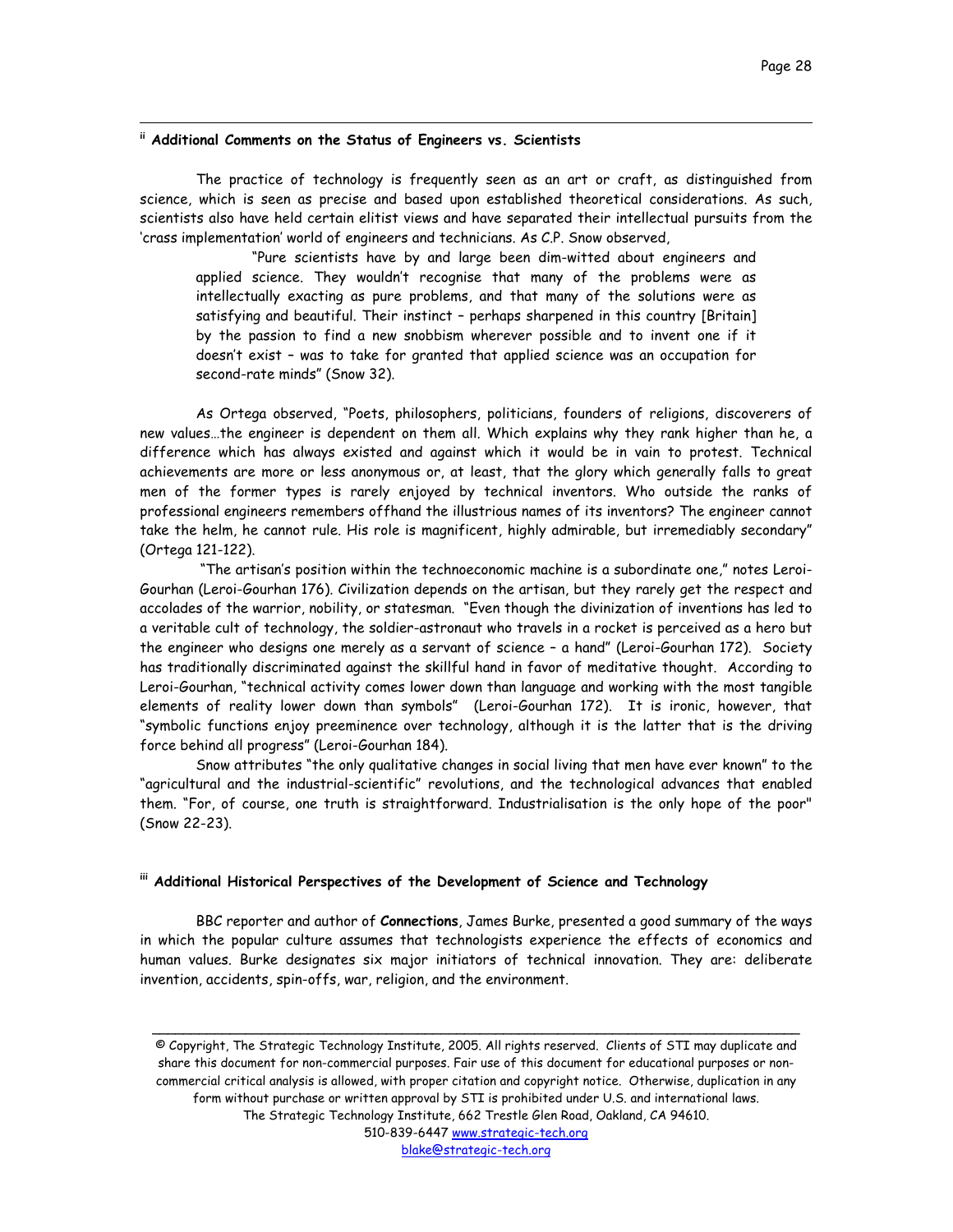First, as one might expect, technical innovation occurs as a result of deliberate attempts to develop it. When inventors like Lewis Howard Latimer and Thomas Edison began work on the incandescent bulb, it was done in response to the inadequacy of the arc light. All the means were available: a vacuum pump to evacuate the bulb, electric current, the filament which the arc light used, and carbon for the filament. With these components the remainder of the required work was the synthesis of technologies toward a definite goal --the light bulb's creation.

 $\overline{a}$ 

A second factor that frequently occurs is that an attempt to find one thing leads to the discovery of another. For example, William Perkin, searching for an artificial form of quinine, used some of the molecular combinations available in coal tar and accidentally found that the black sludge produced by one of his experiments turned out to be the first artificial aniline dye.

Unrelated developments have decisive effects on the primary event. An example of such spinoff developments can be seen by the development of paper. The medieval textile revolution, which was based upon the use of the spinning wheel and the horizontal loom, lowered the price of linen to the point where enough of it became available in rag form to revolutionize the paper industry. Burke discusses other examples of how unforeseen circumstances play a leading role in technical innovation. This includes the stimulation of mining activities for metals to make cannons when Chinese gunpowder was exported to Europe and the development of a barometer as a result of frequent flooding of mines and the failure of pumps.

The fourth and fifth factors are all too familiar: war and religion. The need to find more effective means of defense (or offense) has driven technology from the most ancient of times. The use of the cannon led to defensive architectural developments that made use of astronomical instruments. Ancient Mesopotamian, Egyptian, and Mesoamerican religious beliefs led to great strides in engineering and architecture and the Islamic world fostered advanced astronomy because of the need to pray, feast and fast at specific times.

Finally, physical and climatic conditions play important roles. For example, the extreme changes in Europe's winters in the 12th and 13th centuries provided urgent need for more efficient heating. The chimney filled the need and had a profound effect on the cultural life of that continent.

While Burke's summary provides a layperson with an intriguing examination of the milestones of technology development and the paths chosen, by various societies, perhaps it is more instructive to look closer at the historical linkages between social values and cultural development as drivers of technology and science.

Abstract thinking, our precursor to science, rose from the Mesopotamian practicalities of applied engineering and mathematical astronomy, plus a bit of divination as the bridge to abstract thinking. The remarkably accurate astronomical data, accumulated over many centuries without the telescope or any form of chronometer, is a lasting memorial to the capabilities of the Mesopotamians (Derry 13). They had tables that determined the first and last visibility and the beginning and end of retrograde motion of the planets Venus, Mercury, Saturn, Jupiter, and Mars (Saggs, **Civilization** 239). They determined the exact times and positions of the new moon and full moon. H.W.F. Saggs, notes that, "The Babylonians concerned were employing a sophisticated mathematical astronomy relating planetary and lunar motion which was not surpassed until the coming of Copernicus" (Saggs, **Civilization** 239). Even the skeptical McClellan and Dorn give them credit for using systematic research to solve specific problems in astronomy, such as whether the month has 29 or 30 days, and cite this as theoretical, "…insofar as more attention was paid to the abstract models of mathematical cycles than to what was visibly going on in the heavens" (McClellan 52-53).

© Copyright, The Strategic Technology Institute, 2005. All rights reserved. Clients of STI may duplicate and share this document for non-commercial purposes. Fair use of this document for educational purposes or noncommercial critical analysis is allowed, with proper citation and copyright notice. Otherwise, duplication in any form without purchase or written approval by STI is prohibited under U.S. and international laws. The Strategic Technology Institute, 662 Trestle Glen Road, Oakland, CA 94610. 510-839-6447 www.strategic-tech.org

\_\_\_\_\_\_\_\_\_\_\_\_\_\_\_\_\_\_\_\_\_\_\_\_\_\_\_\_\_\_\_\_\_\_\_\_\_\_\_\_\_\_\_\_\_\_\_\_\_\_\_\_\_\_\_\_\_\_\_\_\_\_\_\_\_\_\_\_\_\_\_\_\_\_\_\_\_\_\_\_\_\_\_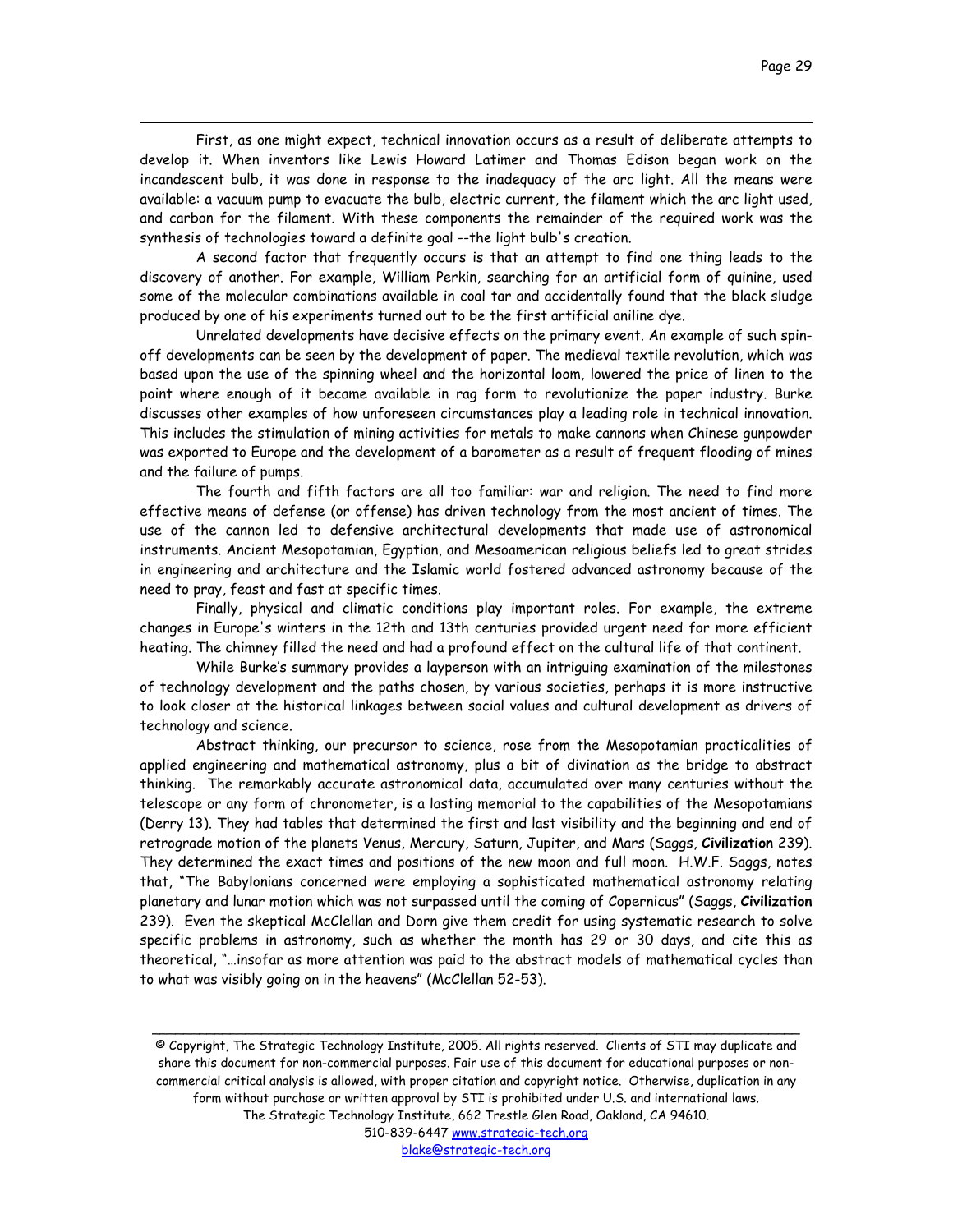Page 30

Since the rulers of Mesopotamia considered themselves to be agents of the gods whose duties therefore included performance of rituals and ceremonies to ward off evil and gain the good graces of the gods, by the 2nd Millennium BC, the kings commanded that omens correlated to celestial phenomena be observed and recorded (Roaf 74). By the 1st Millennium, the "science" of astrology became very important. Continuous observations date from 747 BC. Signs of the zodiac were named and by 500 BC the Babylonians could predict the movements of the moon and the occurrence of eclipses, solstices, equinoxes, and the cycles of the sun and the moon. They could also predict the movement of heavenly bodies indefinitely into the future (McClellan 52). From 410 BC to 75 AD, horoscopes and almanacs predicting the positions of the sun, moon, planets, and stars were compiled (Roaf 124). According to Roaf, "…the practice of first recording observations and then applying accepted theories in order to predict the outcome is the basis of modern scientific method" (Roaf 124).

 $\overline{a}$ 

Ancient Egypt also provides an early example of how a society's worldview drives engineering and the development of science. While modern philosophers continue to debate whether technology shapes society or whether society shapes technology, the development of engineering and the science over 5,000 years ago in ancient Egypt vividly demonstrates the extent to which technology can have practical social and religious bases. Unlike the Greeks, who later benefited from the advances of Egyptian and Mesopotamian scholars and who developed an abstract theory of knowledge, the Egyptians used knowledge for the practical accomplishment of goals tied to their religious worldview (Assmann). An examination of Egyptian engineering and science, principally during the Old Kingdom (c. 2670-2150 BC) and Middle Kingdom (c. 2040-1650 BC), shows that religion drove the development of, and was reflected by, their monumental architecture. These architectural wonders served as a societal organizing principle and demonstrated the power of the state, which was believed to be run by either an incarnate god on earth or the son of a heavenly god (Morenz). In addition, the supporting sciences, such as mathematics, astronomy, geography, and medicine all had practical purposes in support of the Egyptian religious worldview (Nunn). One also finds that the most accomplished practitioners of engineering and science were accorded high status as priests and established a role model for later cult heroes.

As ancient Egypt shows us, the technology of monumental construction, calculation, record keeping, and organization, and especially what society does with these techniques, is a matter of cultural values and societal choice (Edwards). In the Egyptians' case, the cultural values centered on religion and the societal choice was one of maintaining an idealized world (Redford). Traditionally, technology as a trial-and-error art is thought to have developed separately from science as an abstract discipline throughout most of recorded history. As seen in Egypt, the practical techniques of arithmetic can be used for organizing labor and trade, geometry can be used for construction, and astronomical observation can be used to produce calendars and the determination of ideal planting cycles (Hornung). In this sense, it can be sometimes viewed as *applied science*. Yet, from the ancient Egyptians until modern times, much of *technique* continues to be developed with little or no basic scientific knowledge. As McClellan and Dorn cite, "…in many instances technology directed the development of science, rather than the other way around" (McClellan 2). One can certainly see the links in the case of Egypt, where accounting techniques led to a mathematical system, which when combined with the observational impetus provided by religion, led to documentation of general rules that were precursors to engineering as a profession.

© Copyright, The Strategic Technology Institute, 2005. All rights reserved. Clients of STI may duplicate and share this document for non-commercial purposes. Fair use of this document for educational purposes or noncommercial critical analysis is allowed, with proper citation and copyright notice. Otherwise, duplication in any form without purchase or written approval by STI is prohibited under U.S. and international laws. The Strategic Technology Institute, 662 Trestle Glen Road, Oakland, CA 94610. 510-839-6447 www.strategic-tech.org

\_\_\_\_\_\_\_\_\_\_\_\_\_\_\_\_\_\_\_\_\_\_\_\_\_\_\_\_\_\_\_\_\_\_\_\_\_\_\_\_\_\_\_\_\_\_\_\_\_\_\_\_\_\_\_\_\_\_\_\_\_\_\_\_\_\_\_\_\_\_\_\_\_\_\_\_\_\_\_\_\_\_\_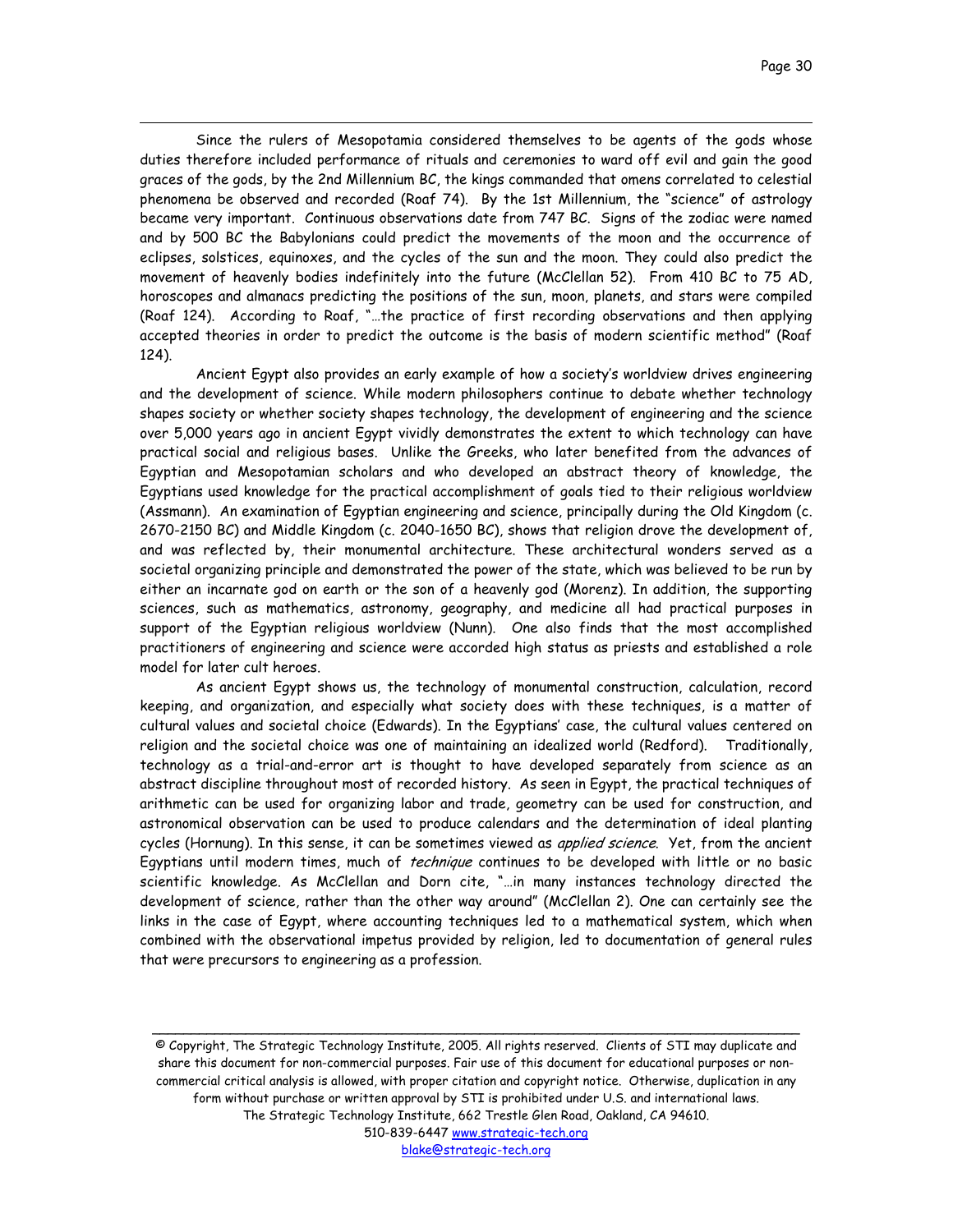The roots of Western scientific inquiry can be traced back to the classical philosophies of the Greeks. The Ionian Greeks had an earthy tradition that stressed the enjoyment of life, commercial property, aesthetic refinement, and acceptance of newcomers. This allowed free thought and inquiry to flourish. Pre-Socratic Ionian Greek natural philosophers established nature as a valid subject of inquiry. From its earliest manifestations, the Greek mind had turned to natural philosophy, which was indistinguishable from Greek science. Led by Thales of Miletus, the Greeks saw the formation of the earth by natural processes, no longer through an act of the gods. "The Ionians conceived of nature as a completely self motivating entity," according to science historian, Thomas Goldstein. The workings of the universe occurred as mere extensions of the primordial chaos, automatic functions of its basic elements. Matter possessed its own evolutionary quality. 'Order' and 'law' were mere concepts superimposed by the human mind on the autonomous processes of nature (Goldestein 52). Ionian Greek philosophy and its classical definitions of truth and beauty, exemplified by the Socratic logic of Plato, and the later Hellenic-era metaphysics of Aristotle, laid the foundation for rational scientific inquiry.

 $\overline{a}$ 

It is clear that the development and evolution of advanced mathematics by the priestly classes and the practical applications by the scribes of Mesopotamia and Egypt existed long before the Greeks and has had a considerable influence on a number of societies, including our own. As Hogben notes, "There is no doubt that the raw materials of Greek mathematics were imports." He also cites the influence of the Phoenicians of the Levant on the Greek colony of Miletus, on the father of Greek geometry -- Thales of Miletus (640-546 BC) -- and their influence on the travels of Pythagoras in Egypt and Mesopotamia (Hogben 60-61). One might also surmise that Alexander's conquests of Persia and India provided ample opportunity for his teacher, Aristotle, to 'borrow' the works of Babylonian, Persian, and Indian scholars to further expand and refine Greek philosophy into a rigorous scientific method. So, the Greeks did not monopolize abstract thinking; but they certainly refined it.

By the untimely death of Alexander the Great, the Egypt of the Ptolemies, who themselves ruled as Egyptian Pharaohs of Greek origin, ushered in a Hellenistic age (330 BC – 350 CE) of great technological and scientific activity. With Alexandria as its capital, the Ptolemies were distinguished for city planning, good water supplies, drainage systems, fine government buildings, increasingly comfortable and luxurious houses, labor-saving inventions, and important advances in mathematics, astronomy, and medicine. At Alexandria, a great library brought together all the learning of the known world and its museum functioned as a university. Although Alexander destroyed the military power of Egypt and the Near Eastern empires, the imprint of the older civilizations allowed religion and its associated worldview, as one of the great indigenous forces, to continue to travel from east to west (Derry 16).

As such, Plato's intellectual exercises were an outgrowth of the Greek wealth and their spirit of open questioning. Much of the scientific method owes its approach to the mimetic assumptions of Socrates and Plato, and to the substantial refinements to Plato's metaphysics by Aristotle. Through his words and actions, Plato, via his alter ego Socrates, demonstrated key concepts critical to the future process and ethics of scientific collaboration. Among them include a belief that there is an absolute truth that can be revealed through logical philosophy. He also used binary yes/no logic via cross-examination of hypotheses that sought to disprove falsehoods, and, by a process of elimination, allow one to move closer to the truth. In addition, in a manner that would be important to future

© Copyright, The Strategic Technology Institute, 2005. All rights reserved. Clients of STI may duplicate and share this document for non-commercial purposes. Fair use of this document for educational purposes or noncommercial critical analysis is allowed, with proper citation and copyright notice. Otherwise, duplication in any form without purchase or written approval by STI is prohibited under U.S. and international laws. The Strategic Technology Institute, 662 Trestle Glen Road, Oakland, CA 94610. 510-839-6447 www.strategic-tech.org

\_\_\_\_\_\_\_\_\_\_\_\_\_\_\_\_\_\_\_\_\_\_\_\_\_\_\_\_\_\_\_\_\_\_\_\_\_\_\_\_\_\_\_\_\_\_\_\_\_\_\_\_\_\_\_\_\_\_\_\_\_\_\_\_\_\_\_\_\_\_\_\_\_\_\_\_\_\_\_\_\_\_\_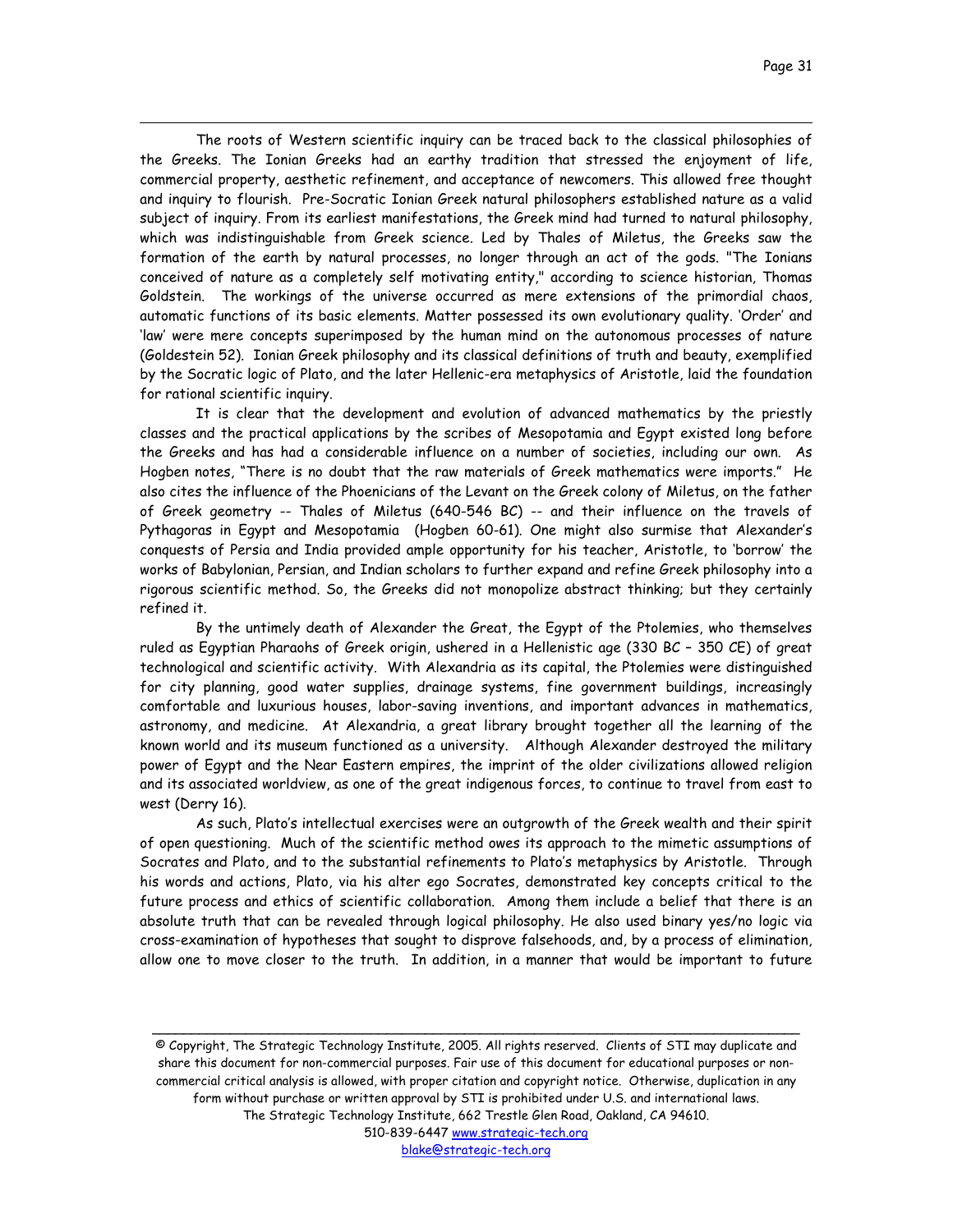holistic approaches to knowledge, Socrates held a conviction that the process of logical inquiry can explain nature in a way that is not necessarily inconsistent with religion.

 $\overline{a}$ 

Just as in modern times, scientific truth evolves based upon new knowledge and an internal competition among ideas within the scientific community. As such the Socratic and Platonic philosophies ultimately gave way to the refinements of Aristotle. Aristotle, the son of a physician and Plato's pupil of twenty years, took his master's basic philosophy, added more structure and advocated verification of intuitive natural laws with objective observation (Loomis vii-xiii). Loomis noted that he reasoned like Plato, from ideal abstract principles, whenever the subject of the reasoning lay outside his field of observation. Both a great thinker and a great scientist, Aristotle set the tone for future scientists by his method of inquiry and an avowed determination to yield to observation as the final arbiter. As a result, an atmosphere of sober empiricism distinguished the Hellenic Greeks from the Ionians, with Aristotle being credited as a great dividing line in Greek philosophical history. Aristotle's pupils and their successors carried on his teachings at the Lyceum for over 800 years, until, like Plato's Academy, it was closed by order of a Christian emperor in Constantinople (Loomis X).

The classic Roman civilization built upon Greek science to develop their mighty empire with its renowned technical prowess. The Romans, being driven by conquest, glory, commerce, and an increasing need to find new resources never really flowered as scientists. Free thought was not the hallmark of Rome. The Roman way of doing things was impressed upon its citizens and conquered states as a matter of standard procedure. The Romans did, however, undertake massive engineering feats such as extended roads, aqueducts and highly structured cities (DeCamp 172-280). Here technology flourished but no new ideas of philosophical importance stand out. Great translators of other works, the Romans were exploiters of resources and fantastic implementers of technology.

This dominance of Greek philosophy and Mesopotamian-Egyptian-Roman technology in the Western psyche should not cause one to overlook the important technologically developed societies of the east. Like the river-based agricultural societies in Mesopotamia and Egypt, the Indian and Chinese societies developed a bureaucratically practical system of applied mathematics. By the first unified empire under Chadragupta Maurya (321-291 BC) and his grandson, Asoka (272-232 BC), the elaborate Indian bureaucratic structure made use of mathematical recipes for practical concerns. Significantly, however, the Indian system developed into one that used nine Arabic numerals plus a zero. The Indians were keen mathematical astronomers and were adept at measurement, algebra, trigonometry, negative numbers, irrational numbers, and the calculation of pi to four decimal places (McClellan 141- 146). Examination of Chinese symbolic numerals indicated unique symbols for 1 through 10 and further symbols for powers of 10 (e.g., 100, 1000, …) that seem very similar to our modern Arabic numeral system (McClellan 130). They had a decimal place-value system by the  $4<sup>th</sup>$  century BC, knew the Pythagorean Theorem by the  $3^{rd}$  century BC, and they used counting rods and the abacus to facilitate arithmetic operations by the 2<sup>nd</sup> century BC. The Chinese mastered large numbers using a base-10 system, handled squares, cubes, and, like the Babylonians, solved problems by what we today would call quadratic equations. Though by the early current era's seemingly playful exploration of numbers by Zu Chougzhi (429-500 AD), who calculated pi to seven decimal places, Chinese problem texts principally dealt with practical measurements of agricultural fields, cereal exchange rates, construction, and distribution problems (McClellan 130-131).

As Rome crumbled under the weight of countless invasions, the cosmic vision of the Greeks and the technological achievements of the Romans shriveled. With Europe over-run by the Germanic tribes, scientific inquiry was stunted for a millennium. Europe slept in a stupor of ignorance for one

© Copyright, The Strategic Technology Institute, 2005. All rights reserved. Clients of STI may duplicate and share this document for non-commercial purposes. Fair use of this document for educational purposes or noncommercial critical analysis is allowed, with proper citation and copyright notice. Otherwise, duplication in any form without purchase or written approval by STI is prohibited under U.S. and international laws. The Strategic Technology Institute, 662 Trestle Glen Road, Oakland, CA 94610. 510-839-6447 www.strategic-tech.org blake@strategic-tech.org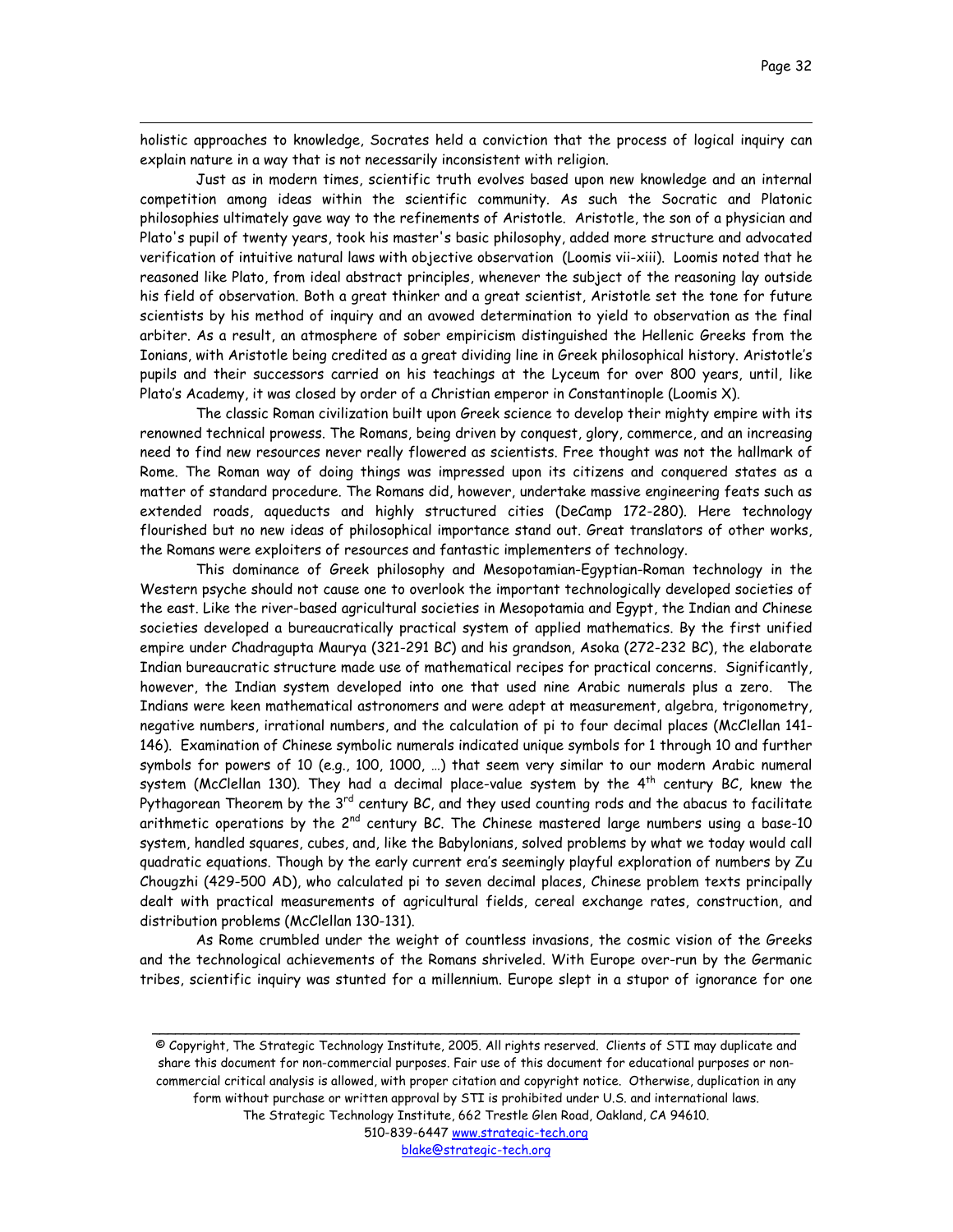thousand years. "To those who lived through the catastrophe, it seemed that the utter breakdown of civilization had come, the ruin of everything humanity had ever tried to create over thousands of years, a verdict from a wrathful heaven," according to Goldstein (Goldstein 55). Europe reacted with a radical readjustment of mind, turning their backs on the world of the senses, which now seemed unworthy of intellectual scrutiny. The end of Roman civilization meant a steadfast attachment by Europeans to the dogma of Christianity. To Europeans it offered the only hope left.

 $\overline{a}$ 

By the late Medieval or early Renaissance period, science and technology experienced a European re-awakening. Leonardo da Vinci was able to develop and apply his genius due to the largesse of his wealthy patrons, who also gave him time to observe and think. Like many of his predecessors, Leonardo spent a period in the mechanistic world of the large workshops (Van Os 244). Unlike the average guild artisan, Leonardo's patron was the Duke of Milan, Ludovicio Moro. The newly enlightened, urban, nouveau riche became important patrons of artists and artisans. The Church also became a powerful patron of the arts. Notably, Leonardo's Last Supper was painted for the monastery of Santa Maria delle Grazie (Murray 238). With patrons that allowed this kind of creative freedom and tolerated the extensive time associated with a visionary process, Leonardo moved beyond mere craft to high art (White 309-310). It is only in this enlightened work environment that superior observation skills and a scientific understanding of nature allowed the artisan to emerge as a creative genius.

The Renaissance courts of Italy, private solons, and informal associations of amateurs provided a new social support system for scientists. They also provided a flexibility of research and a seat of change not found in the static university system. They legitimized and defined the role of science and scientists in the  $17<sup>th</sup>$  century. The patronage system provided financial support, but the patrons also gained influence and enhanced reputations from the scientists they supported (McClellan 226-227). For example, after his publication of *Starry Messenger (Sidereus nuncios*), Galileo parleyed his new fame into a move from the University of Padua to a much more prestigious and well-paid position as Chief Mathematician and Philosopher at the Medici court in Florence (McClellan 225). Later, he also became a member of the Academia dei Lincei (Academy of the Lynx-Eyed), patronized by the Roman aristocrat Federico Cesi. According to McClellan and Dorn, Galileo fashioned himself into a scientific courtier, in competition with the established professors at the university.

Three hundred years later, Albert Einstein's accomplishments arose from an age of intense investigation of nuclear physics. While he is often portrayed as the solitary genius or singularlyfocused discoverer of nature's greatest secrets, Einstein's work stood on a solid foundation laid by his predecessors and contemporaries. According to Bernard Cohen, "Einstein himself argued that his intellectual creation should be considered as a part of an evolutionary rather than a revolutionary development in physics" (Cohen 435). For example, in 1887, the American physicist Albert Michelson (1852-1931) failed to detect the motion of the earth relative to the then-supposed stationary ether. The null result of which would eventually be predicted by Einstein's relativity theory. In Germany in 1895, Wilhelm Roentgen (1845-1923) discovered X-rays, a new type of radiation that extended the range of electromagnetic radiation beyond convention theories. J.J. Thomson (1856-1940) demonstrated the particulate nature of cathode rays in 1897. Antoine-Henri Bacquerel (1852-1908) accidentally discovered that uranium ore clouded unexposed photographic plates in 1898. Marie Curie (1867-1934) discovered that heavy elements emitted different types of radiation, including electrons, gamma rays, and alpha rays. In addition, Max Planck (1858-1947) suggested that light or radiation travels in discrete energy packets or quanta and did not exist according to the energy continuum of classical physics. In the early 20<sup>th</sup> Century, Ernest Rutherford (1871-1937) and Nils Bohr (1885-1962)

© Copyright, The Strategic Technology Institute, 2005. All rights reserved. Clients of STI may duplicate and share this document for non-commercial purposes. Fair use of this document for educational purposes or noncommercial critical analysis is allowed, with proper citation and copyright notice. Otherwise, duplication in any form without purchase or written approval by STI is prohibited under U.S. and international laws. The Strategic Technology Institute, 662 Trestle Glen Road, Oakland, CA 94610. 510-839-6447 www.strategic-tech.org

\_\_\_\_\_\_\_\_\_\_\_\_\_\_\_\_\_\_\_\_\_\_\_\_\_\_\_\_\_\_\_\_\_\_\_\_\_\_\_\_\_\_\_\_\_\_\_\_\_\_\_\_\_\_\_\_\_\_\_\_\_\_\_\_\_\_\_\_\_\_\_\_\_\_\_\_\_\_\_\_\_\_\_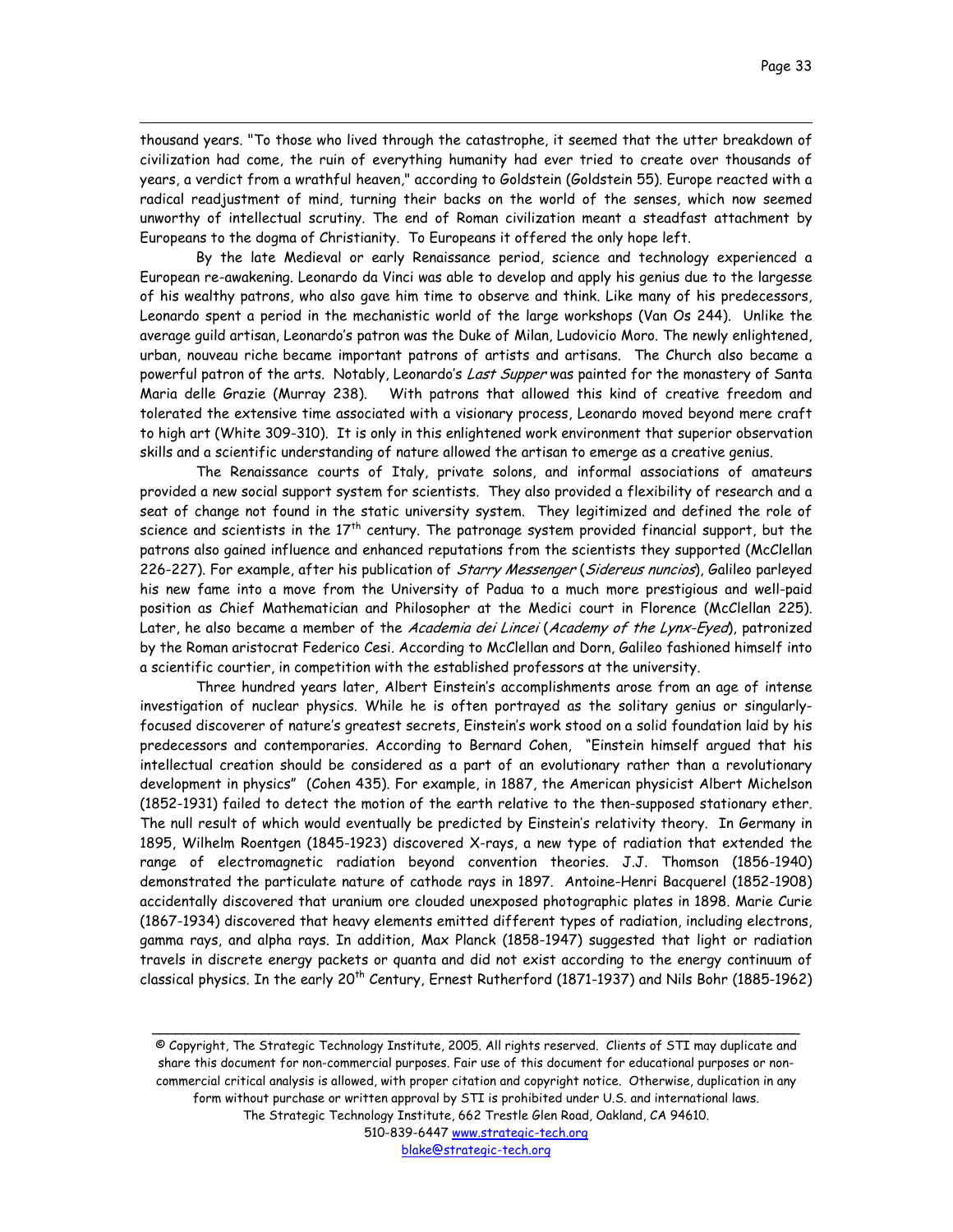proposed a model of the atom, which was mostly empty space, that had electrons orbiting a solid nucleus, in the manner that the planets orbit the sun (McClellan 344-347).

This was the world in which the young Einstein inherited. Einstein himself credited Michael Faraday (1791-1867), of whom he kept a portrait of on the wall of his study, with setting the stage for the grand revision of physics that made Einstein's work possible (Boorstin 679-684). After Faraday, the world would no longer be one of Newtonian forces, but one of pervasive fields of force. According to McClellan and Dorn, "Einstein was perfectly positioned to effect a revolution in contemporary physics: he was well educated technically in the central dogmas of the field, yet he was young enough and professionally marginal enough as an outsider not to be locked into established beliefs" (McClellan 345). So, Einstein did not invent the concepts of mass, energy, light, and acceleration, rather, he combined these concepts in a novel way. He looked at the same world as the other physicists, but he saw something quite different (Michkalko 128).

#### **iv The Role of Technologists Influencing Social Change**

 $\overline{a}$ 

Engineers and scientists are becoming more active in the cultural evolution and political decision-making processes of modern society, and one might arguer that they have done so for millennia. Though kings, queens, diplomats, theologians, lawyers, and financiers may have played a more visible role in the affairs of the day, a look behind the scenes shows the clear influence of scientists and engineers, even when they were in service of the former group.

Twenty years ago, the President of the American Association for the Advancement of Science, Anna Harrison, saw a role for scientists as educators of the public and as consultants to special interest groups. In a fashion similar to Bronowski's argument, Harrison stressed the importance of scientists coming out of their labs to participate in the decision-making processes of technical innovation by helping the public decide on socially appropriate courses of action.

Likewise, in 1984, Joel Yellin, then Senior Research Scientist at the Massachusetts Institute of Technology, proposed a system of expert advisors who would help create a deeper emphasis on the principle of public participation in technological decisions. Yellin saw the growing use of experts in government agencies and the delegation of public responsibility to these agency experts as being a serious threat to representative government. In an argument similar to his contemporary, Anna Harrison, Yellin conceded that administrators of agencies such as the Environmental Protection Agency (EPA) have far broader responsibilities than initially envisioned by politicians. They are called upon to assure worker health and safety, to protect and improve air and water quality, and to guarantee the safety of complex engineering systems. They also must predict the long-term consequences of major industrial and government decisions which, increasingly involve technological innovation that results in social changes which surpass the capacity of the general public to absorb these changes, not to mention understand all aspects of the technology (Yellin 126). With Yellin, we saw yet another argument for responsible scientists participating in technical decisions rather than merely allowing the stated neutrality of science to cause an abandonment of this responsibility to professional bureaucrats.

Given the position of Einstein as a public intellectual and acknowledged 'genius' of modern physics, Einstein was able to impact the world through advocacy of a critical public policy, which led to the development by the U.S. of the atomic bomb. Einstein's historic letter to President Franklin

© Copyright, The Strategic Technology Institute, 2005. All rights reserved. Clients of STI may duplicate and share this document for non-commercial purposes. Fair use of this document for educational purposes or noncommercial critical analysis is allowed, with proper citation and copyright notice. Otherwise, duplication in any form without purchase or written approval by STI is prohibited under U.S. and international laws. The Strategic Technology Institute, 662 Trestle Glen Road, Oakland, CA 94610. 510-839-6447 www.strategic-tech.org blake@strategic-tech.org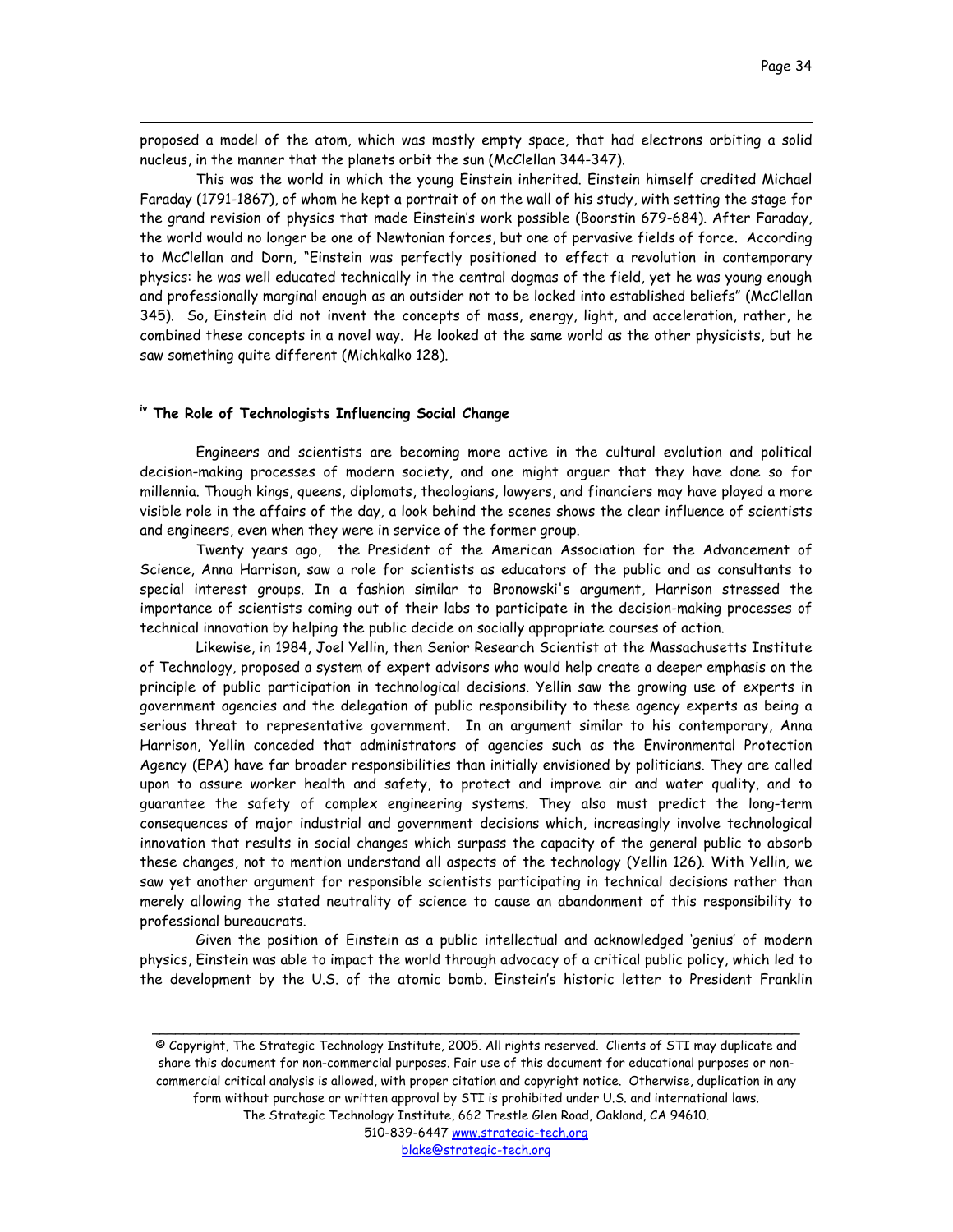Roosevelt in 1939 warned of the possibility that Germany, already at war in Europe, might develop an atomic bomb. Roosevelt authorized a small exploratory project that grew into the largest research and development initiative in history – the Manhattan Project, which involved 43,000 people working in 37 installations, at a cost of over \$2.2 billion (McClellan 360-361). The era of 'technology as applied science' and government-sponsored 'Big Science' was underway.

 $\overline{a}$ 

Technologists have been influencing western society prior to the Enlightenment, back to the Renaissance of the 17th Century, and even into ancient times. The European Scientific Revolution of the 16th and 17th centuries began with Nicolaus Copernicus who overthrew the geocentric view of Ptolemy and The Bible that had been accepted for over a thousand years. After Copernicus, the earth was no longer the center of the universe but merely one of the many planets that circled a minor star in an insignificant galaxy. Radical in its impact, this view of the world robbed humans of their proud position in the center of God's creation. Without dogmatic theological constraints, other scientists such as Johannes Kepler who is credited with the laws of planetary motion, Galileo Galilei the rediscoverer of many of the principles of gravitation and the invention of the telescope, and sir Isaac Newton who combined much of his previous work into the laws of motion each contributed to the Renaissance's spirit of inquiry.

To scientists, Galileo was the foremost leader in advancing experimental science. He impacted the world of science by enabling the understanding of telescopic astronomy, the principles of motion, the mode of relating mathematics to experience, and the science of experimentation. He uncovered laws associated with vector velocities, trajectories of projectiles, inertia, free fall, the gravity of an object on inclined plane, and transformed individual visual experiences into intellectual conclusions (Cohen 135-141). Sir Isaac Newton hailed Galileo as the primary founder of his own rational dynamics and it would take another 50 years after Galileo for Newton's revolution to achieve the potential inherited from Galileo (Cohen 144-145). However, to the non-scientist, Galileo's impact on the societal understanding of humanity's place in the universe is paramount.

Galileo was involved in a dispute in 1613 at the dinner table of the Medicis over the religious implications of Copernicanism and the role of science in support of religion. In his Letter to the Grand Duchess Christina Concerning the Use of Biblical Quotations in Matters of Science (1615), Galileo took the position that faith and reason cannot be in contradiction since the Bible is the word of God and nature is the work of God. Galileo could not ignore the facts of observation, but sought to rationalize them with God's plan. However, in instances where there appears to be a contradiction, science supercedes theology in questions concerning nature. As he put it, "the Bible was written to be understood by the common people and can readily be reinterpreted, but nature possesses a reality that cannot be altered." For Galileo, as McClellan and Dorn explain, if scientists demonstrate some truth of nature that seems to contradict statements found in the Bible, theologians must then articulate reinterpretations of the literal sense of Holy Writ (McClellan 228). "Galileo's postulate that science and human study of nature should take priority over traditional theology represents a radical step, much removed from the medieval role of science as handmaiden to theology" (McClellan 228). Centuries later, Albert Einstein would write an introduction to Stillman Drake's translation of Galileo's Dialogue (1953). In it he lauded Galileo's 'leitmotif' or passionate fight against authoritarian dogma and his acceptance of 'experience and careful reflection' as the only 'criteria for truth' (Cohen 439). Galileo was not fully rehabilitated by the Church until the 1990s (McClellan 242).

Oddly, Leonardo da Vinci was perhaps the world's first documented creative genius, however, "He had hardly any influence at all on the science and engineering of his time," notes L. Sprague

<sup>©</sup> Copyright, The Strategic Technology Institute, 2005. All rights reserved. Clients of STI may duplicate and share this document for non-commercial purposes. Fair use of this document for educational purposes or noncommercial critical analysis is allowed, with proper citation and copyright notice. Otherwise, duplication in any form without purchase or written approval by STI is prohibited under U.S. and international laws. The Strategic Technology Institute, 662 Trestle Glen Road, Oakland, CA 94610.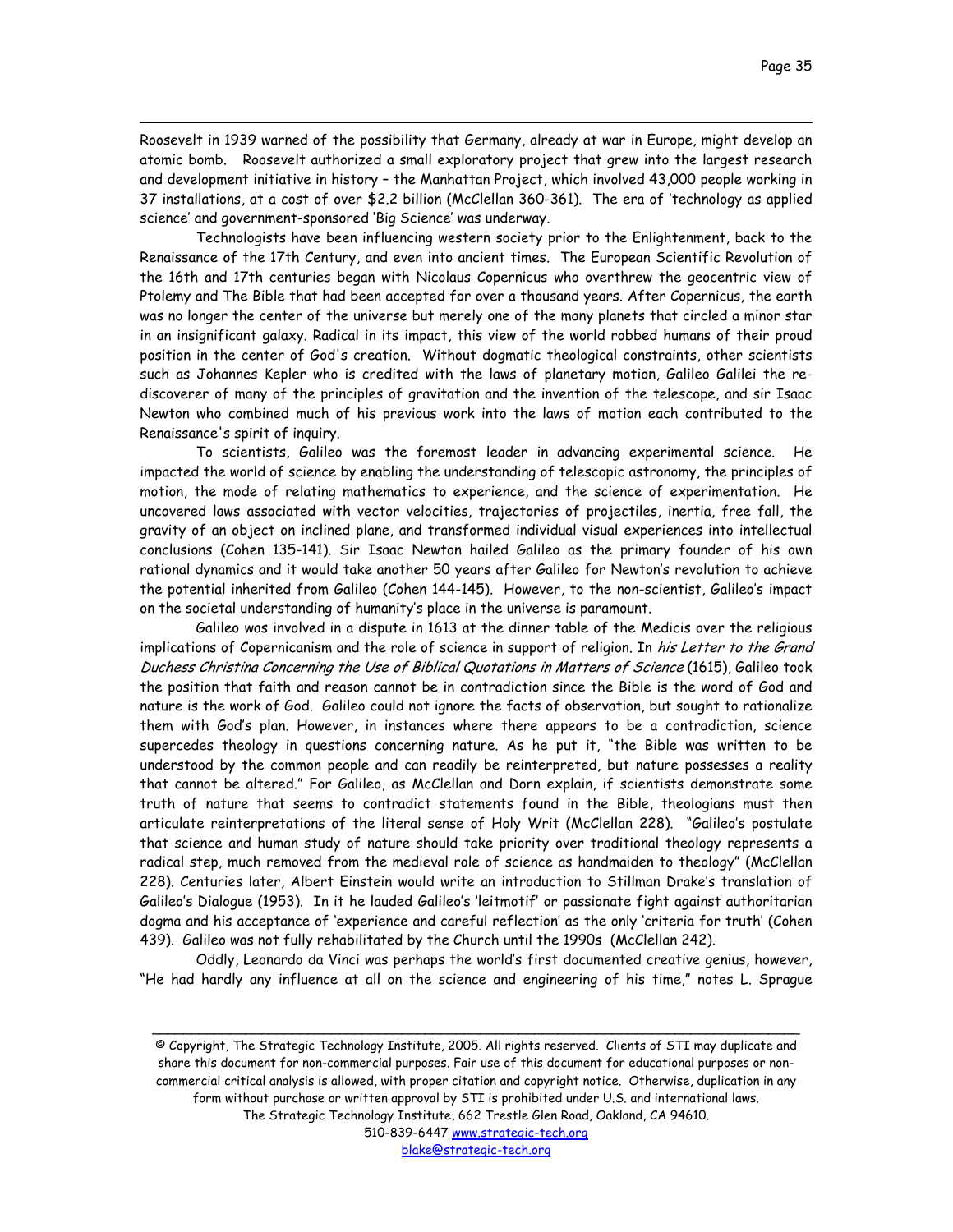DeCamp (DeCamp 396). "But, of all these gadgets, only a few – the canal lock, and perhaps the screwcutting machine and the turret windmill – were actually reduced to practice. Sometimes the idea was not workable," says DeCamp. For example, Leonardo's flying machines relied on human muscle, the mass of which was shown by Borelli in 1680 to be no where near the proportion to weight needed to fly like birds. His battle cars were too heavy for the human-powered cranks to operate them. (DeCamp 402). While Leonardo's ideas drew upon extensions of his observation of the natural world, he did not have the formal intellectual training in physical sciences or mathematics to allow his sketches to become real. While his career as an engineer is debatable, his impact on art is unmistakable. Leonardo's career shows how painters influenced by the scientific methods of the High Renaissance gave art greater realism, action, and emotion. In the process, the painter was elevated from a cog in the mechanistic wheel of workshop production to one of creative genius, free to portray realistic scenes as the mind's eye saw it (Frere 10-27).

 $\overline{a}$ 

In Ancient Egypt, one also finds that the most accomplished practitioners of engineering and science were accorded high status as priests and established a role model for later cult heroes. One such person was Imhotep. Other than kings, he is the earliest historical personage supported by tangible proof of his existence. We know of Imhotep through the discovery in 1926 of his name and titles on the base of a statue of King Djoser who reigned at the beginning of Dynasty III (c. 2654- 2635 BC). His name recurs on temples, in books, and through the Greek translations of writings that refer to him. One Greek translation notes, "The entire Greek language will relate thy tale and every Greek will worship Imouthes [Imhotep], son of Ptah" (Morenz 250). Also, the St. Petersburg Pushkin Museum has a votive statuette of Imhotep among it collection (Strouhal 245). In addition, we know of amulets from Dynasty XXVI that commemorate Imhotep's deification (Redford 16).

Tradition revered Imhotep as a great architect, physician, royal scribe, and sage. Imhotep achieved such great importance that in later years he was revered as the 'patron saint' of scribes (Hornung 16). As his name implies – 'He who cometh in peace' -- Imhotep was the author of the earliest work of wisdom literature, what one might think of as works on ethics, or 'instructions in wisdom' and 'directives for life' (Morenz 111). The advice given by the senior officials who wrote the surviving five complete and seven partial texts was meant to ensure personal success in concert with the needs of the state and the norms of ancient Egyptian society. These treatises cover truth-telling, fair dealing, rules for a well-ordered life, justice, wisdom, obedience, restraint, and humanity. They generally took the form of verses addressed by a father to his son or a king to an heir. These books were used as teaching texts in the schools for scribes and, at least in the cases of Imhotep and Prince Hordjedef, the authors of these ancient works were held in such high esteem that they were deified (Strouhal 31). Among his titles were those of High Priest of Heliopolis, Chief of the Observers, and Grand Vizier. As a vizier (tjaty), to whom the king would delegate his own priestly functions to officials, Imhotep would have been responsible for management of the state-run economy, administrative functions of the state, and the judicial system. Dating back to the Dynasty II, the Vizierate alone was responsible to the king for proper order in the land (Hornung 21). Imhotep was also the royal chamberlain and court physician to Djoser and in later years he was worshiped as a god of healing (Nunn 10). Sir William Osler refers to Imhotep as, "…the first figure of a physician to stand out clearly from the mists of antiquity" (Jackson 13). He was worshiped as a medical demi-god from 2850 to 525 BC and as a full deity from 525 BC to 550 CE (Jackson 14). As such, the Egyptians placed him as one of only three mortals with the healing powers of the gods Amun, Thoth, Min, Horus, Isis, and Serapsis (Strouhal 251). His image graced the Temple of Imhotep, perhaps one of the first

© Copyright, The Strategic Technology Institute, 2005. All rights reserved. Clients of STI may duplicate and share this document for non-commercial purposes. Fair use of this document for educational purposes or noncommercial critical analysis is allowed, with proper citation and copyright notice. Otherwise, duplication in any form without purchase or written approval by STI is prohibited under U.S. and international laws. The Strategic Technology Institute, 662 Trestle Glen Road, Oakland, CA 94610. 510-839-6447 www.strategic-tech.org

\_\_\_\_\_\_\_\_\_\_\_\_\_\_\_\_\_\_\_\_\_\_\_\_\_\_\_\_\_\_\_\_\_\_\_\_\_\_\_\_\_\_\_\_\_\_\_\_\_\_\_\_\_\_\_\_\_\_\_\_\_\_\_\_\_\_\_\_\_\_\_\_\_\_\_\_\_\_\_\_\_\_\_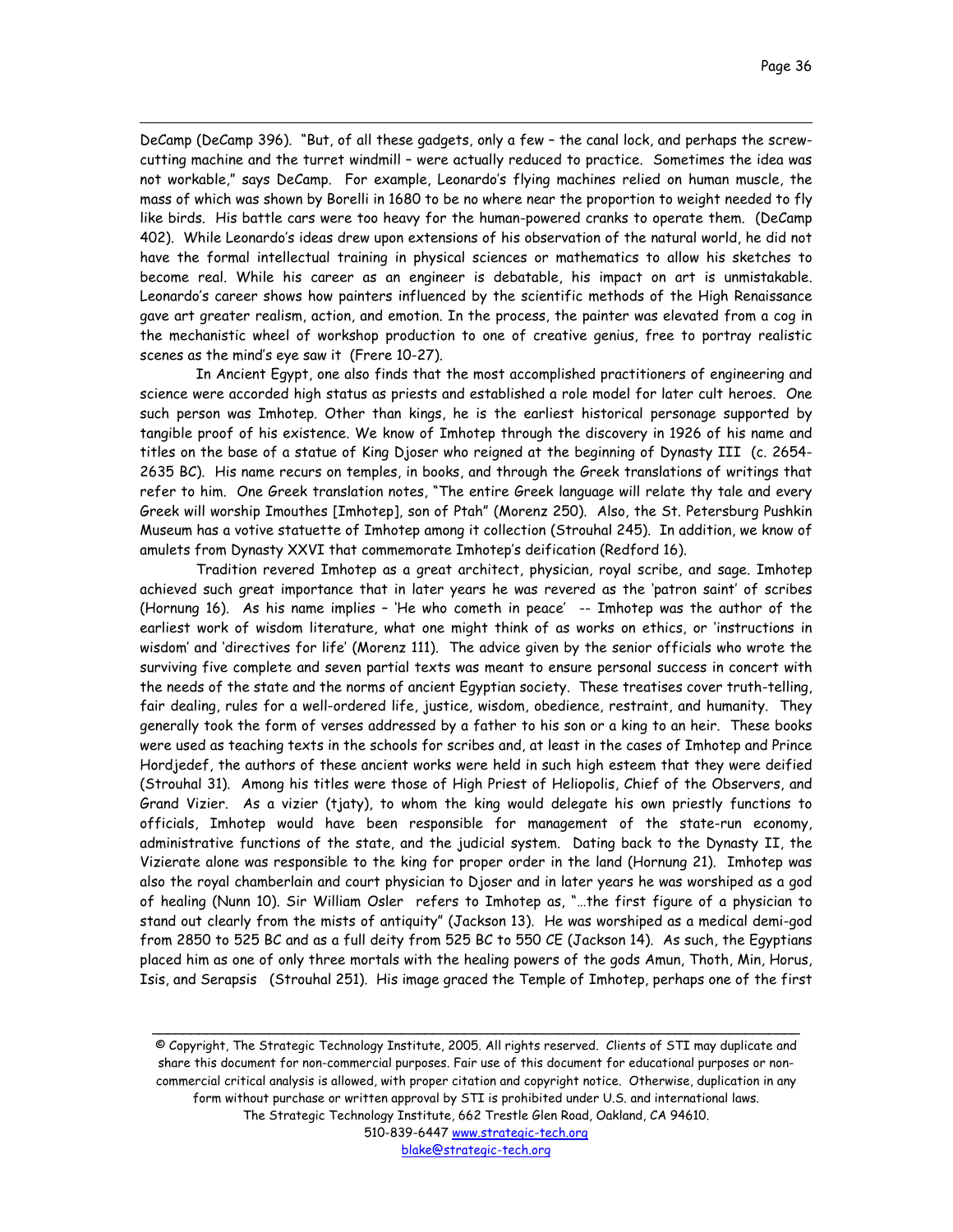hospitals (Jackson 13). The Greeks came to identify him with their own Asclepius (Hornung 16). Asclepius was mentioned as a wise physician in Homer's Iliad and later, like Imhotep, was promoted to godhood (De Camp 23).

 $\overline{a}$ 

Imhotep is the most ancient engineer whom we know by name and inventor of the pyramid, which among the Seven Wonders of the Ancient World, only the pyramids survive to this day (De Camp 19). In addition, as head architect, Imhotep had to survey the site, calculate and decide on the type and quality of materials to be used, the quantities required, arrange for it to be hewn in the appropriate quarry, arrange for transportation of the materials to the building site, estimate the size and qualifications of the labor force, and manage junior scribes who would make arrangements for housing, feeding, and equipping the workers (Strouhal 170). The architect would also employ astronomers to lay down the north-south axis, which in the case of the Step Pyramid, was only off by three degrees (Strouhal 170).

As the greatest architect of the ancient world, Imhotep authored a book on the traditional schemes for temple construction. It was found in a temple library and was said to be the model for the Ptolemaic temple at Edfu. This temple was, "one of the best preserved monuments in antiquity," according to Morenz. The temple at Dendra, also of the Ptolemaic period, was based on this ancient tradition as well (Morenz 85). These temples refer to an adherence to Imhotep's plans in wording that is similar to Holy Scripture – 'without taking [anything] away from it or adding to it …' (Morenz 85).

When one looks at the impact of ancient engineering, one recognizes that the Egyptian pyramids were symbolic as well as literal exercises in state building (McClellan 45). The massive public expenditure entailed in the development of the pyramids was not solely for the glorification of a king, but rather for the welfare of the state, according to Erik Hornung. Since the Egyptians believed that the king's creative powers held together the very order of the world and had to be preserved even beyond death, the construction of a pyramid was a communal religious effort on the part of Old Kingdom Egyptians. These people were not 'free' in the modern sense of the word, but rather were in various ways bound to and dependent upon the king and other divine powers (Hornung 24). According to Hornung, "The clear structure, the firm order, and the tight organization of the state, which made it possible for all its energies to be concentrated on a single cultic task, found symbolic expression in the form of the pyramid" (Hornung 24).

Archaeologist Michael Hoffman of the University of Virginia observes, "The impact of contrived and monumental architecture – the ways it manipulated space and scale – certainly were linked to the social function of the royal mortuary cult itself. As Egypt consolidated from local chieftainships into regional kingdoms, into the world's first national state, it developed the royal tomb as its flag: a symbol of political integration, under god" (Hoffman 336). Not only were the pyramids symbolic, they served a practical purpose. Pyramid building, certainly in the Old and Middle Kingdoms, served as a dominant activity around which Egyptian society was organized. Egyptologist Mark Lehner of Harvard asks the question 'how the pyramids built Egypt' might be more interesting than 'how the pyramids were built' (Shaw 45). Likewise, Assmann refers to Egypt as a case of ethnogenesis. As Assmann explains, "The old Kingdom is not only the period in which pyramids are built, but also the time that was defined and indeed 'created' by the pyramids – as planning time, building time, cult time, and eternal time" (Assmann 53). It was a time when collective construction of gigantic structures caused laborers from all over the country to speak the same language in order to plan, agree, and live together (Assmann 53). In this sense, Egypt as a culture and as a nation was created.

© Copyright, The Strategic Technology Institute, 2005. All rights reserved. Clients of STI may duplicate and share this document for non-commercial purposes. Fair use of this document for educational purposes or noncommercial critical analysis is allowed, with proper citation and copyright notice. Otherwise, duplication in any form without purchase or written approval by STI is prohibited under U.S. and international laws. The Strategic Technology Institute, 662 Trestle Glen Road, Oakland, CA 94610. 510-839-6447 www.strategic-tech.org blake@strategic-tech.org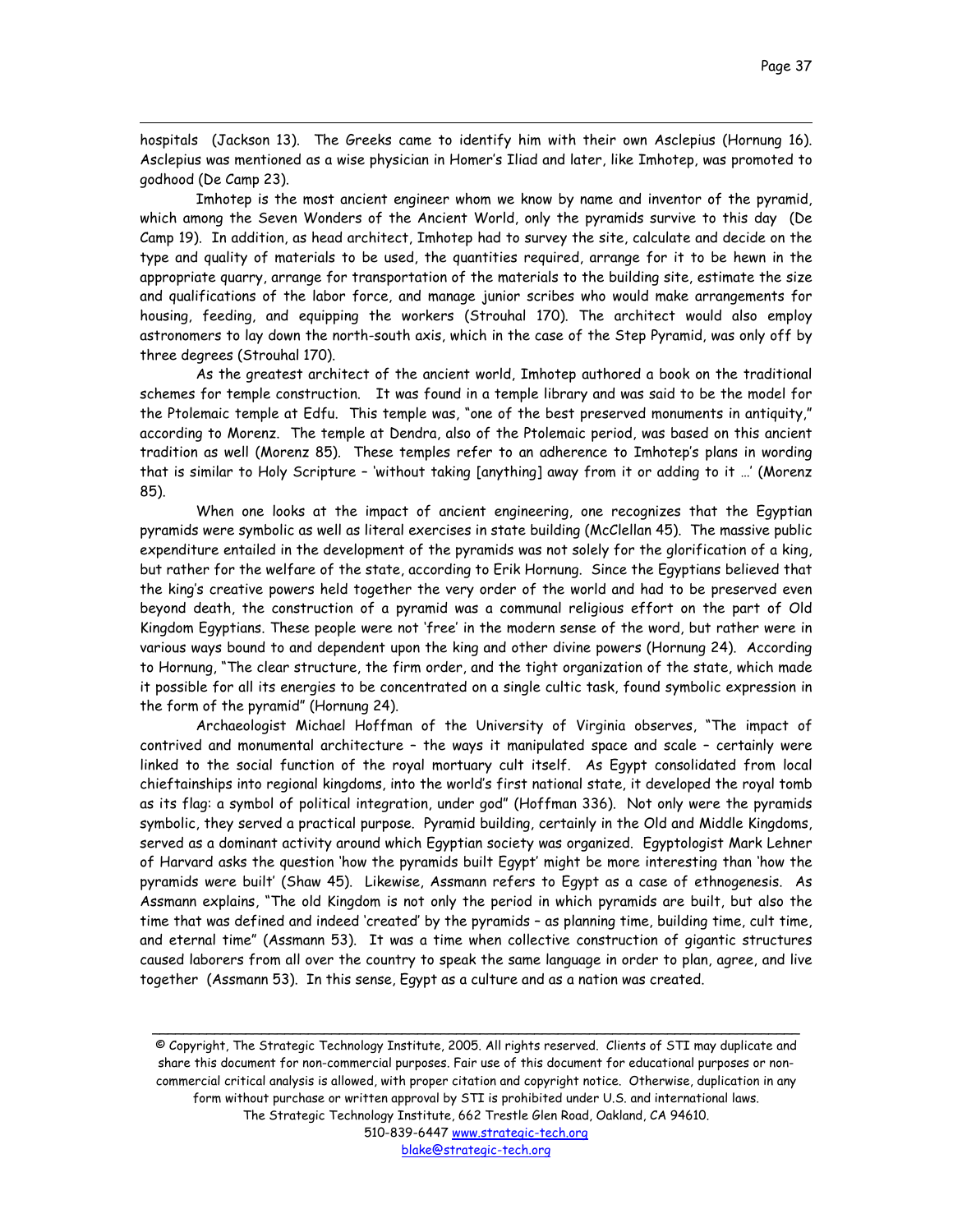However, one must also take a look at the role of 'public relations' and 'spin' from the ancient times. Though archaeologists can verify Imhotep's existence, and his obvious magnificent works of stone, the sheer range of expertise attributed to Imhotep may have grown as his legend became cult. The worship of Imhotep from the New Kingdom (c. 1550-1070 BC) into the Greco-Roman period resulted in him being given divine lineage, as the son of Khereduankh, his real mother, and the god Ptah (Redford 70). Not unlike the legends of medieval saints of the Catholic Church, a truly great man may have been given attributes beyond reasonable human capabilities. Because, if the legends are true, Imhotep stands as a truly unique historical multi-genius, exceeding both Aristotle, who wrote on a wide array of subjects from mathematics, to zoology, to ethics, and Leonardo da Vinci, who was both a great artist, scientist, and inventor.

 $\overline{a}$ 

Few people in the history of the world have set the standard for excellence in multiple disciplines. Hippocrates and Galen discerned the causes of disease as biological, rather than spiritual, but they did not simultaneously run the economy of an empire. Newton, Galileo, and Copernicus introduced the world to revolutionary laws of physics and astronomy, but they did not simultaneously practice medicine. Even in modern times Albert Einstein set the standard for physicists and Thomas Edison for inventors, but neither wrote wisdom literature or philosophy. Modern Nobel Laureates are renowned for their excellence in a single domain, including great works of literature, but they are not simultaneously architects of monumental stone works meant to last forever. If one is to believe the legend, none of these great personages of history mastered the scope of disciplines and the depth of expertise as Imhotep, the first 'Renaissance Man.'

One explanation for the extent of Imhotep's skill set might be the general practice in the Old Kingdom of bestowing honorific titles on members of the royal court. Some titles that began as a mark of function became marks of rank within the hierarchy. H.W.F. Saggs cites Klaus Baer's findings of some individuals having as many as 200 titles, a sign that the ancients were obsessed with considerations of rank in relation to the king (Saggs 27). When it came to rank, the most important officer of the state was the Vizier. The earliest viziers were royal princes, a relic from when the king kept all authority within his circle of kinsmen. By Dynasty V, viziers no longer had to be princes by birth, but they had to be men of considerable ability, since his task was to oversee the whole administration and be second to the king in status, and in some cases, of greater importance in practice (Saggs 28). So, Imhotep as a vizier would have been considered at the very height of power, prestige, influence, and control of Djoser's kingdom.

Another explanation may lie in the motivation of the Ptolemies. Ptolemy V Epihanes, the Greek pharaoh, in an effort to cope with a famine and the revolt of King Ergamenes of Meroe, sought to associate himself with the founder of the Memphite Dynasty – Djoser – to attain legitimacy in the eyes of the Egyptians (Grimal 64-65). This motivation to discover, cultivate, embellish if necessary, and propagate Third Dynasty heroes by the Ptolemies may also have contributed to the growth of the Imhotep legend. As Nicolas Grimal of the Sorbonne reminds us, "Imhotep the courtier is now better known than Djoser the king, and it was Imhotep, rather than Djoser, who later became the object of a popular cult. In fact, the cult of Imhotep was spread from Alexandria to Meroe (via a temple of Imhotep at Philae), and even survived pharaonic civilization itself by finding a place in Arab tradition, especially at Saqqara, where his tomb is supposed to be located. Djoser on the other hand, was not deified, and he only achieved immortality through his pyramid" (Grimal 65-66).

Yet another explanation lies in the profitability of cults. "The driving force behind these enormous cults was that they paid," according to Redford. "They were expensive to run, but they

<sup>©</sup> Copyright, The Strategic Technology Institute, 2005. All rights reserved. Clients of STI may duplicate and share this document for non-commercial purposes. Fair use of this document for educational purposes or noncommercial critical analysis is allowed, with proper citation and copyright notice. Otherwise, duplication in any form without purchase or written approval by STI is prohibited under U.S. and international laws. The Strategic Technology Institute, 662 Trestle Glen Road, Oakland, CA 94610.